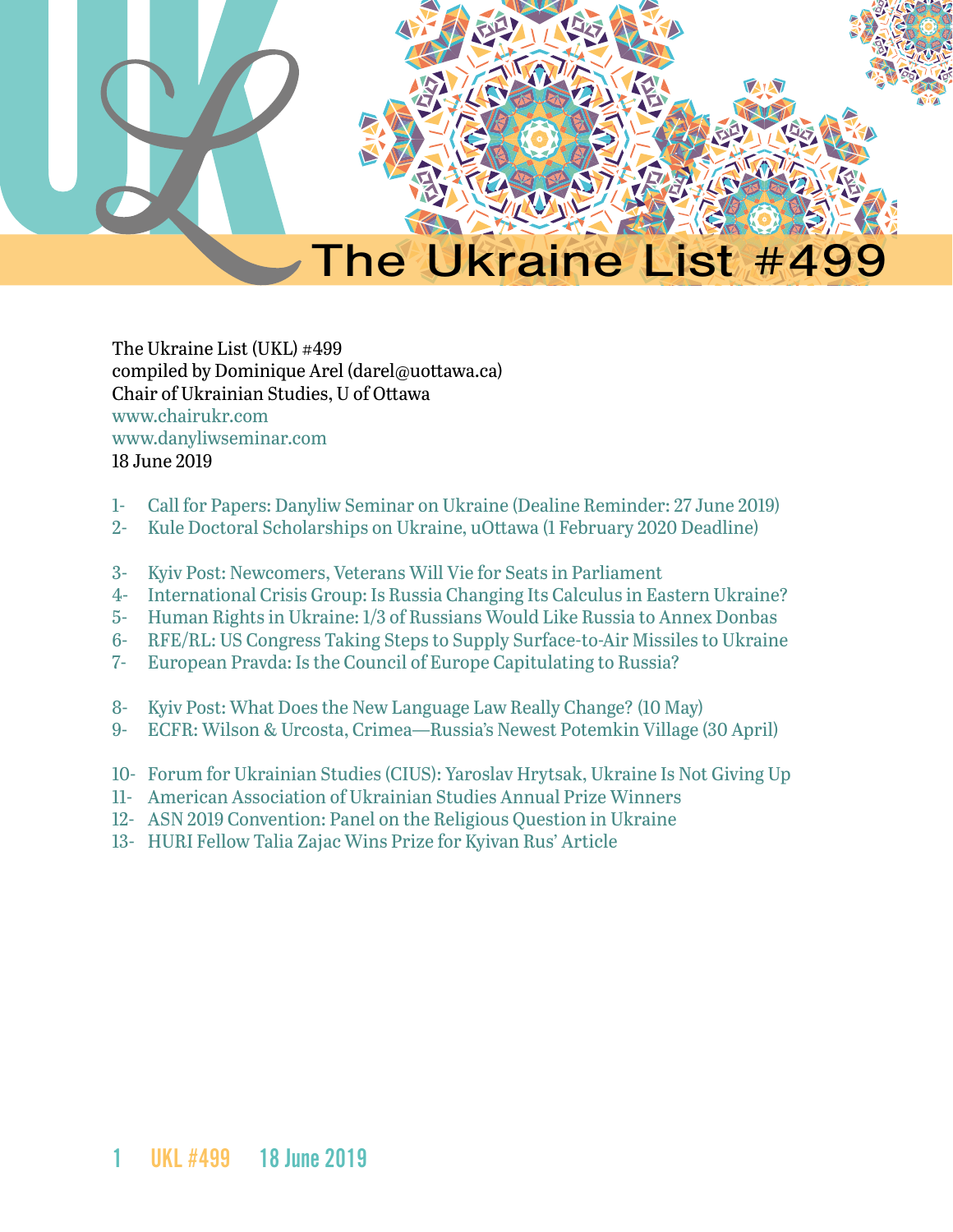## <span id="page-1-0"></span>[#1](http://#1 **Deadline Reminder: 27 June 2019** ) [\\*\\*Deadline Reminder: 27 June 2019\\*\\*](http://#1 **Deadline Reminder: 27 June 2019** )

15th Annual Danyliw Research Seminar on Contemporary Ukraine Chair of Ukrainian Studies, University of Ottawa, 7-9 November 2019 <http://www.danyliwseminar.com>

### CALL FOR PAPER PROPOSALS

The Chair of Ukrainian Studies, with the support of the Wolodymyr George Danyliw Foundation, will be holding its 15th Annual Danyliw Research Seminar on Contemporary Ukraine at the University of Ottawa on 7-9 November 2019. Since 2005, the Danyliw Seminar has provided an annual platform for the presentation of some of the most influential academic research on Ukraine.

The Seminar invites proposals from scholars and doctoral students —in political science, anthropology, sociology, history, law, economics and related disciplines in the social sciences and humanities— on a broad variety of topics falling under thematic clusters, such as those suggested below:

### *Conflict*

•war/violence (combatants, civilians in wartime, DNR/LNR, Maidan) •security (conflict resolution, Minsk Accords, OSCE, NATO, Crimea) •nationalism (Ukrainian, Russian, Soviet, historical, far right)

### *Reform*

•economic change (energy, corruption, oligarchies, EU free trade, foreign aid) •governance (rule of law, elections, regionalism, decentralization) •media (TV/digital, social media, information warfare, fake news)

### *Identity*

•history/memory (World War II, Holodomor, Soviet period, interwar, imperial) •language, ethnicity, religion, nation (policies and practices) •culture and politics (cinema, literature, music, performing arts, popular culture)

### *Society*

•migration (IDPs, refugees, migrant workers, diasporas) •social problems (reintegration of combatants, protests, welfare, gender, education) •state/society (citizenship, civil society, collective action/protests, human rights)

The Seminar will also be featuring panels devoted to recent/new books touching on Ukraine, as well as the screening of new documentaries followed by a discussion with filmmakers. Information on past book panels and films can easily be accessed from the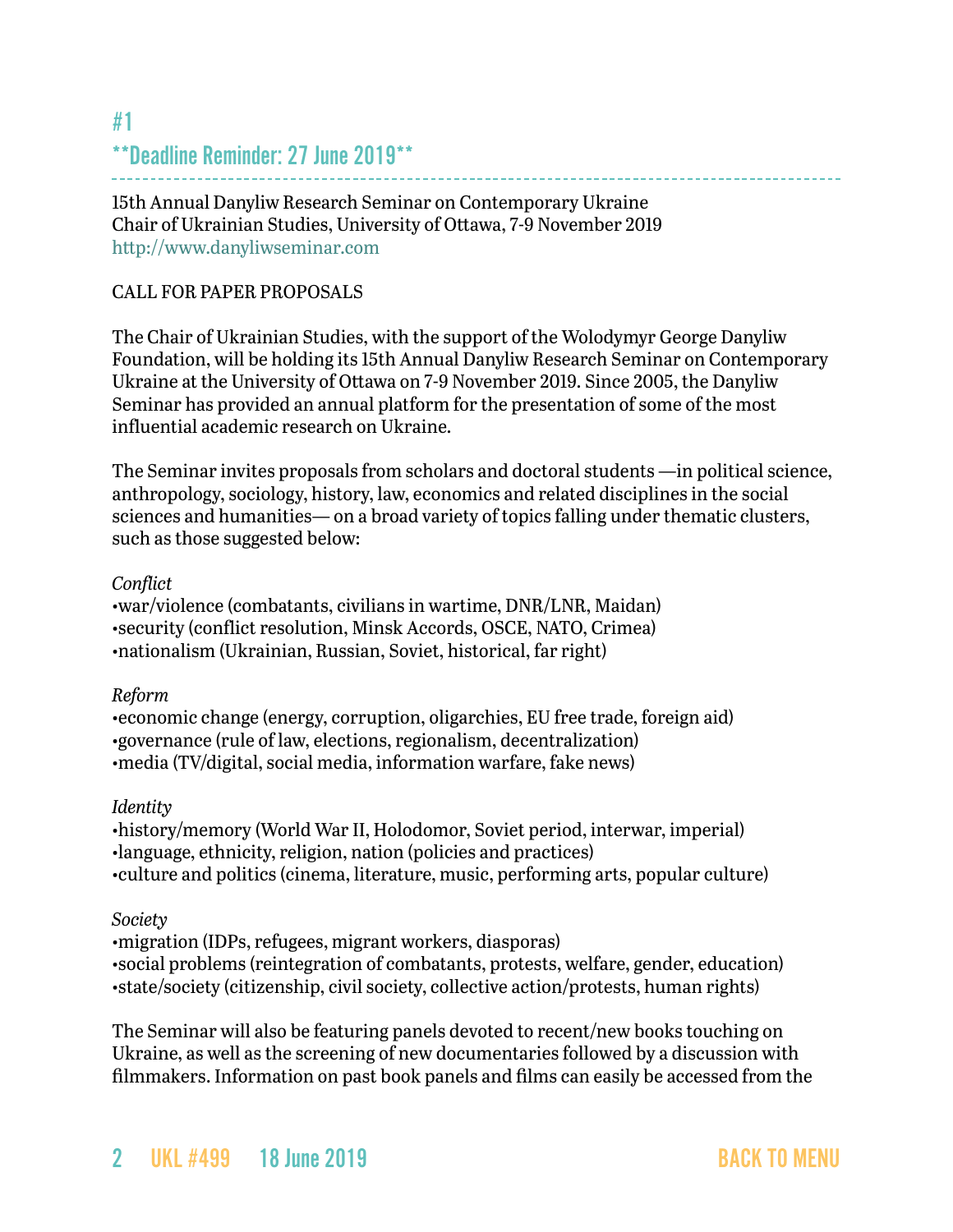top menu of the web site. The 2019 Seminar is welcoming book panel proposals, as well as documentary proposals.

Presentations at the Seminar will be based on research papers (6,000-8,000 words) and will be made available in written and video format on the Seminar website and on social media. The Seminar favors intensive discussion, with relatively short presentations (12 minutes), comments by the moderator and an extensive Q&A with Seminar participants and the larger public.

People interested in presenting at the 2019 Danyliw Seminar are invited to submit a 500 word paper proposal and a 150 word biographical statement, by email attachment, to Dominique Arel, Chair of Ukrainian Studies, at [darel@uottawa.ca](mailto:darel@uottawa.ca) AND [chairukr@gmail.](mailto:chairukr@gmail.com) [com](mailto:chairukr@gmail.com). Please also include your full coordinates (institutional affiliation, preferred postal address, email, phone, and Twitter account [if you have one]). If applicable, indicate your latest publication or, in the case of doctoral or post-doctoral applicants, the year when you entered a doctoral program, the title of your dissertation and year of (expected) completion. Note that a biographical statement is not a CV, but a written paragraph.

Books published between 2018 and 2020 (as long as near-final proofs are available prior to the Seminar) are eligible for consideration as a book panel proposal. The proposal must include a 500 word abstract of the book, as well as the 150 word bio and full coordinates.

Films produced between 2017 and 2019are eligible for consideration as a documentary proposal. The proposal must include a 500 word abstract of the film, as well as the 150 word bio, full coordinates, and a secure web link to the film.

In addition to scholars and doctoral students, policy analysts, practitioners from nongovernmental and international organizations, journalists, and artists are also welcome to send a proposal.

**The proposal deadline is 27 June 2019.** The Chair will cover the travel and accommodation expenses of applicants whose proposal is accepted by the Seminar. The proposals will be reviewed by an international selection committee and applicants will be notified in the course of the summer.

The Danyliw Seminar website [\(http://danyliwseminar.com\)](http://danyliwseminar.com)) contains the programs, papers, videos of presentations and photographs of the last five years (2014-2018). To access the abstracts, papers and videos of the 2018 presenters, click on "Participants" in the menu and then click on the individual names of participants. The 2018 Program can be accessed at [https://www.danyliwseminar.com/program-2018.](https://www.danyliwseminar.com/program-2018) Presentations from previous years can be accessed under menu "Archives."

Check the "Danyliw Seminar" Facebook page at<http://bit.ly/2rssSHk>. For information on the Chair of Ukrainian Studies, go to <https://www.chairukr.com>. (The site is being re-developed).

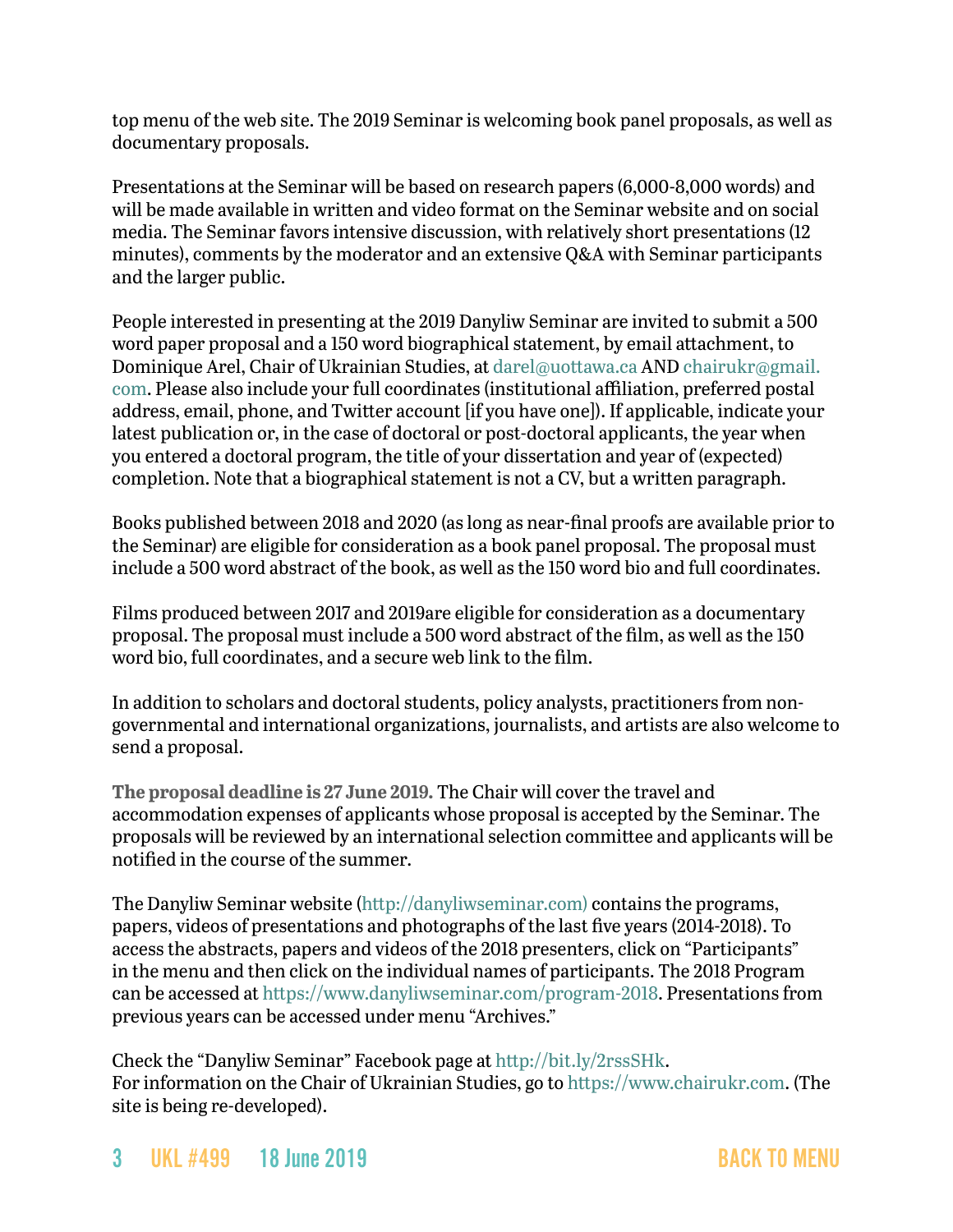The Seminar is made possible by the generous commitment of the Wolodymyr George Danyliw Foundation to the pursuit of excellence in the study of contemporary Ukraine.

### <span id="page-3-0"></span>#2

# Kule Doctoral Scholarships on Ukraine Chair of Ukrainian Studies, University of Ottawa

Application Deadline: 1 February 2020 (International & Canadian Students) <https://www.chairukr.com/kule-doctoral-scholarships>

The Chair of Ukrainian Studies at the University of Ottawa, the only research unit outside of Ukraine predominantly devoted to the study of contemporary Ukraine, is announcing a new competition of the Drs. Peter and Doris Kule Doctoral Scholarships on Contemporary Ukraine. The Scholarships will consist of an annual award of \$25,000, with all tuition waived, for four years (with the possibility of adding a fifth year).

The Scholarships were made possible by a generous donation of \$500,000 by the Kule family, matched by the University of Ottawa. Drs. Peter and Doris Kule, from Edmonton, have endowed several chairs and research centres in Canada, and their exceptional contributions to education, predominantly in Ukrainian Studies, has recently been celebrated in the book Champions of Philanthrophy: Peter and Doris Kule and their Endowments.

Students with a primary interest in contemporary Ukraine applying to, or enrolled in, a doctoral program at the University of Ottawa in political science, sociology and anthropology, or in fields related with the research interests of the Chair of Ukrainian Studies, can apply for a Scholarship. The competition is open to international and Canadian students.

The application for the Kule Scholarship must include a 1000 word research proposal, two letters of recommendation (sent separately by the referees), and a CV and be mailed to Dominique Arel, School of Political Studies, Faculty of Social Sciences Building, Room, 7067, University of Ottawa, 120 University St., Ottawa ON K1N 6N5, Canada. Applications will be considered only after the applicant has completed an application to the relevant doctoral program at the University of Ottawa. Consideration of applications will begin on **1 February 2020** and will continue until the award is announced. The University of Ottawa is a bilingual university and applicants must have a certain oral and reading command of French. Specific requirements vary across departments.

Students interested in applying for the Scholarships beginning in the academic year 2020 2021 are invited to contact Dominique Arel ([darel@uottawa.ca\)](mailto:darel@uottawa.ca), Chairholder, Chair of Ukrainian Studies, and visit our web site [www.chairukr.com](http://www.chairukr.com).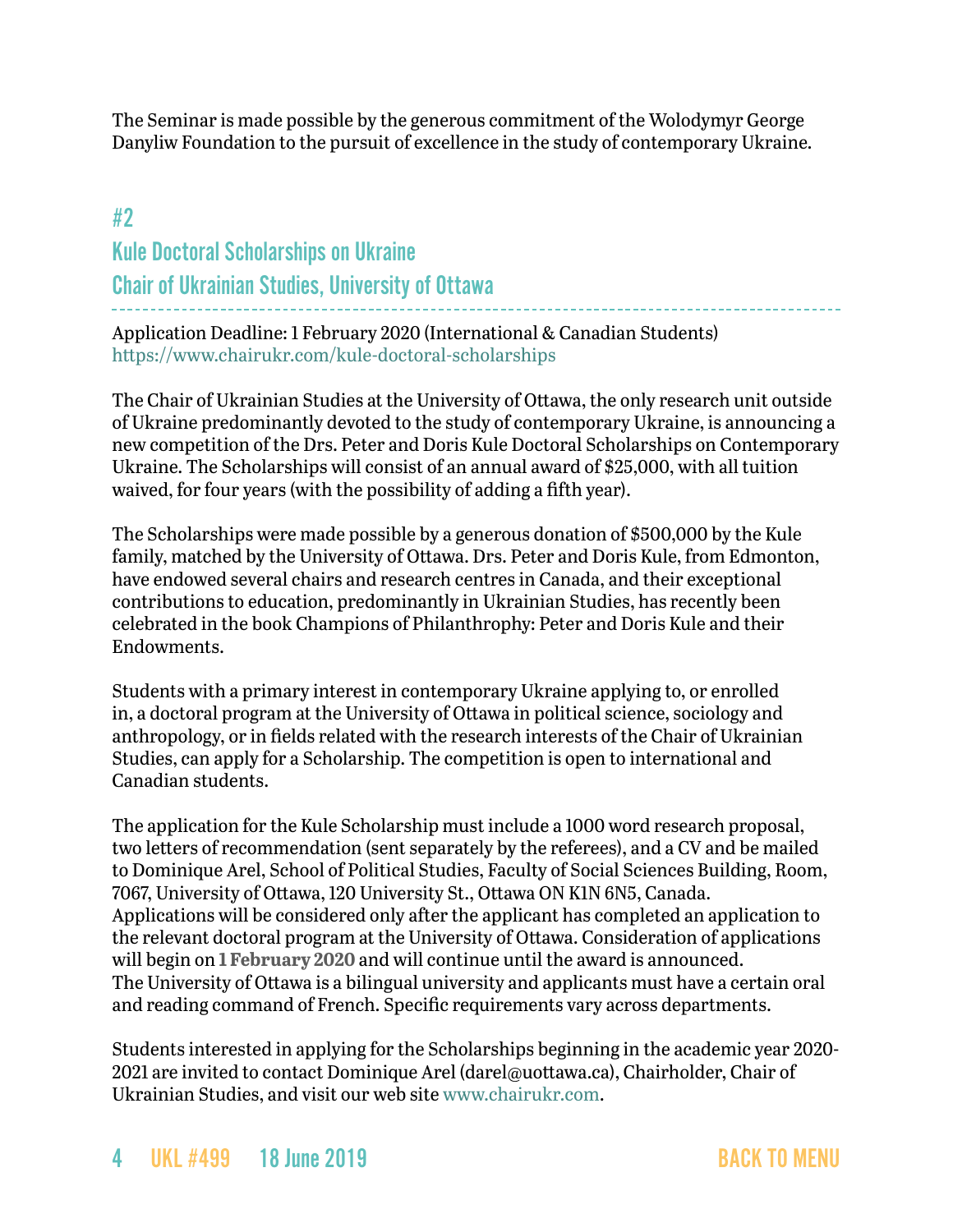## <span id="page-4-0"></span>#3 Election Watch: Newcomers, Veterans Will Vie for Seats in Parliament

By Bermet Talant Kyiv Post, 14 June 2019 <https://bit.ly/2IUzeFE>

It has been a hectic week in Ukrainian politics: parties unveiling their candidates and anti-corruption watchdogs and journalists rushing to check them.

As parties must rapidly pick their candidates for party lists and single-member districts, they're mindful of a deadline to submit lists by June 20. That leaves a month for campaigning before Ukrainians head to the polls on July 21 to elect a new parliament. Some parties have published more than 100 names, while others have revealed only the top 10. Some candidates are experienced, while many are total newcomers with little public profile. And some new parties have pushed for greater transparency and diversity.

Here are a few takeaways from the latest polls and party lists.

### **New parties dominate**

Currently, the leading party is Volodymyr Zelensky's Servant of the People, named after the actor-turned-president's hit television series. According to the latest survey by the Rating Group, it is polling at 47.5 percent among the decided voters. It outstrips its nearest competitor, the Russia-friendly Opposition Platform — For Life party, by 37 points.

Servant of the People has also demonstrated the most transparency of the parties: It published a list of 201 candidates. A group of them were members of and experts from Zelensky's presidential campaign office. Some were selected through an open call for candidates. Another 199 people will run as representatives of the party in single-member districts.

Another newcomer, the Voice (Holos in Ukrainian) party of rock star Svyatoslav Vakarchuk, has rapidly climbed in the rankings. The musician announced his party just a month ago when it polled at under 1 percent. Now, Voice has 6.4 percent of the vote and all chances to make it to parliament.

Voice also published a list of the 195 candidates on its party list and 72 candidates running in single-member districts.

The Strength and Honor party, led by former security service chief Ihor Smeshko, is very close to reaching the 5-percent threshold to enter parliament. A low-key figure just months ago, Smeshko surprisingly finished sixth in the first round of the presidential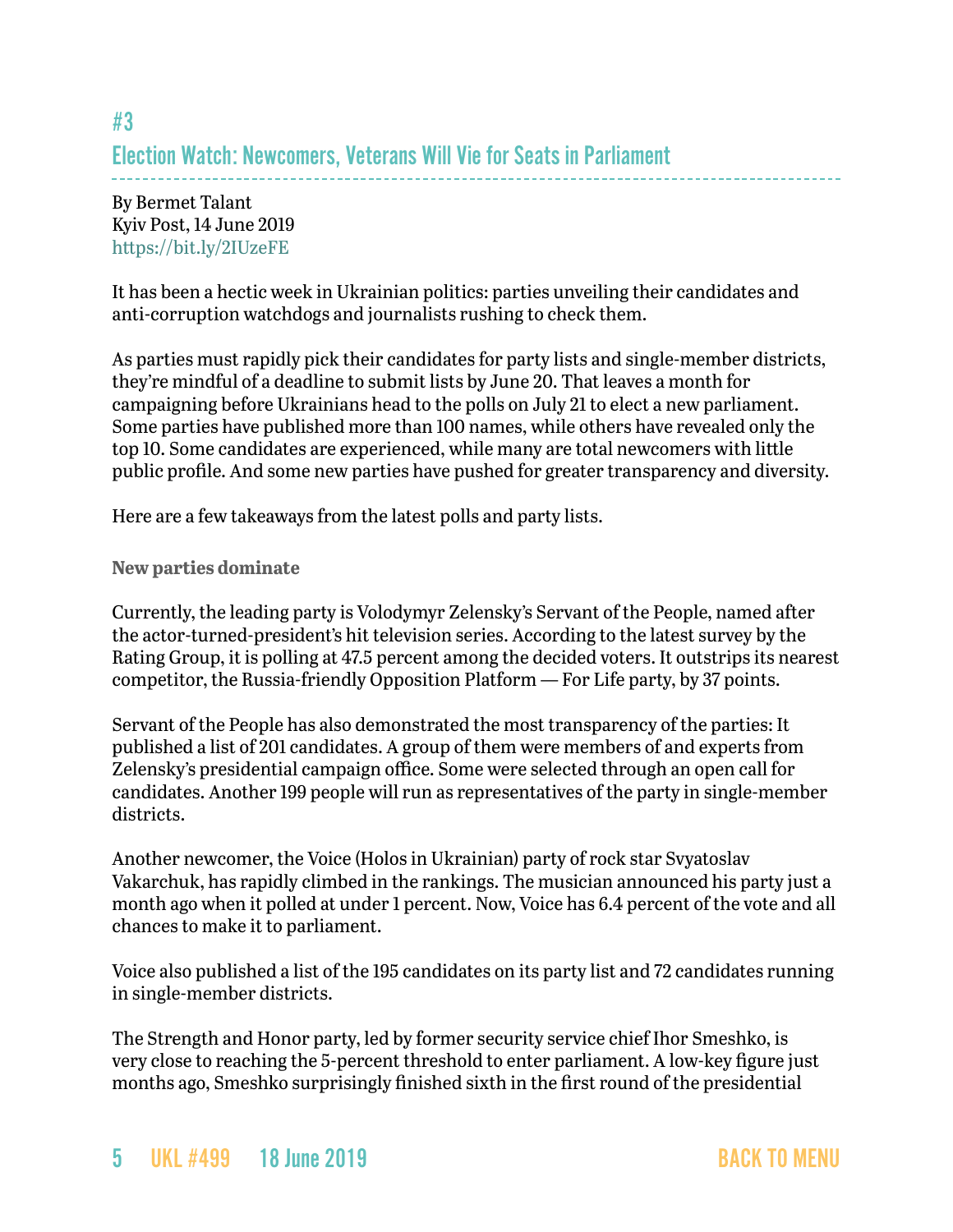election in March, attracting the votes of older people seeking a responsible, experienced candidate who is relatively distant from the top echelons of Ukrainian politics.

The biggest losers of this election could be People's Front, Samopomich, and the Radical Party. All three have sizeable factions in the current Verkhovna Rada, but likely will not make it into the next parliament.

It has been roughly two weeks since ex-Odesa Governor and former President of Georgia Mikheil Saakashvili got back his Ukrainian citizenship and returned to Ukraine. Initially, he said he would not run for parliament. He even declined an offer from Kyiv Mayor Vitali Klitschko to lead his party UDAR into parliament.

So much for that. Now, he is making his own bid with his Movement of New Forces party. Besides Saakashvili, the party list includes ex-deputy Prosecutor General David Sakvarelidze in the number two spot, some anti-corruption activists, and even a chess champion.

### **Old forces consolidate**

Challenged by newcomers, veteran lawmakers aren't ready to give up. Many are rebranding and forming new alliances to increase their chances.

Former President Petro Poroshenko changed the name of his political party to European Solidarity. Currently, it is polling in the top five parties. Parliament Speaker Andriy Parubiy is one of its biggest assets since Prime Minister Volodymyr Groysman broke away from his long-time ally Poroshenko to run with his own party, Ukrainian Strategy. Groysman scraped his top 10 from current ministers and a couple of lawmakers with the People's Front faction.

Ex-Prime Minister Yulia Tymoshenko's Batkivshchyna said her team is determined to go into coalition with Zelensky's party. Number two on Tymoshenko's list is once-time oligarch and ex-Donetsk Oblast Governor Serhiy Taruta of the Osnova party, who dropped out of the presidential race in her favor.

The Russia-friendly opposition camp, which split in two last year in the run-up to the presidential election, has also gone through serious reshuffles. The party that formed after the split, Opposition Platform — For Life, proved a success. It currently polls second, much to the chagrin of pro-Western and nationalist politicians.

Its top 10 candidates include heavyweight pro-Russian politicians such as Yanukovych-era minister Yuriy Boyko, president of the All-Ukrainian Jewish Congress Vadym Rabinovych, and oligarch Viktor Medvedchuk, a close ally to Russian President Vladimir Putin.

The depleted Opposition Bloc party has recently joined with the Party of Peace, Nashi (Ours), Vidrodzhennya (Revival), and the Doviryai Dilam (Trust in Deeds) parties. The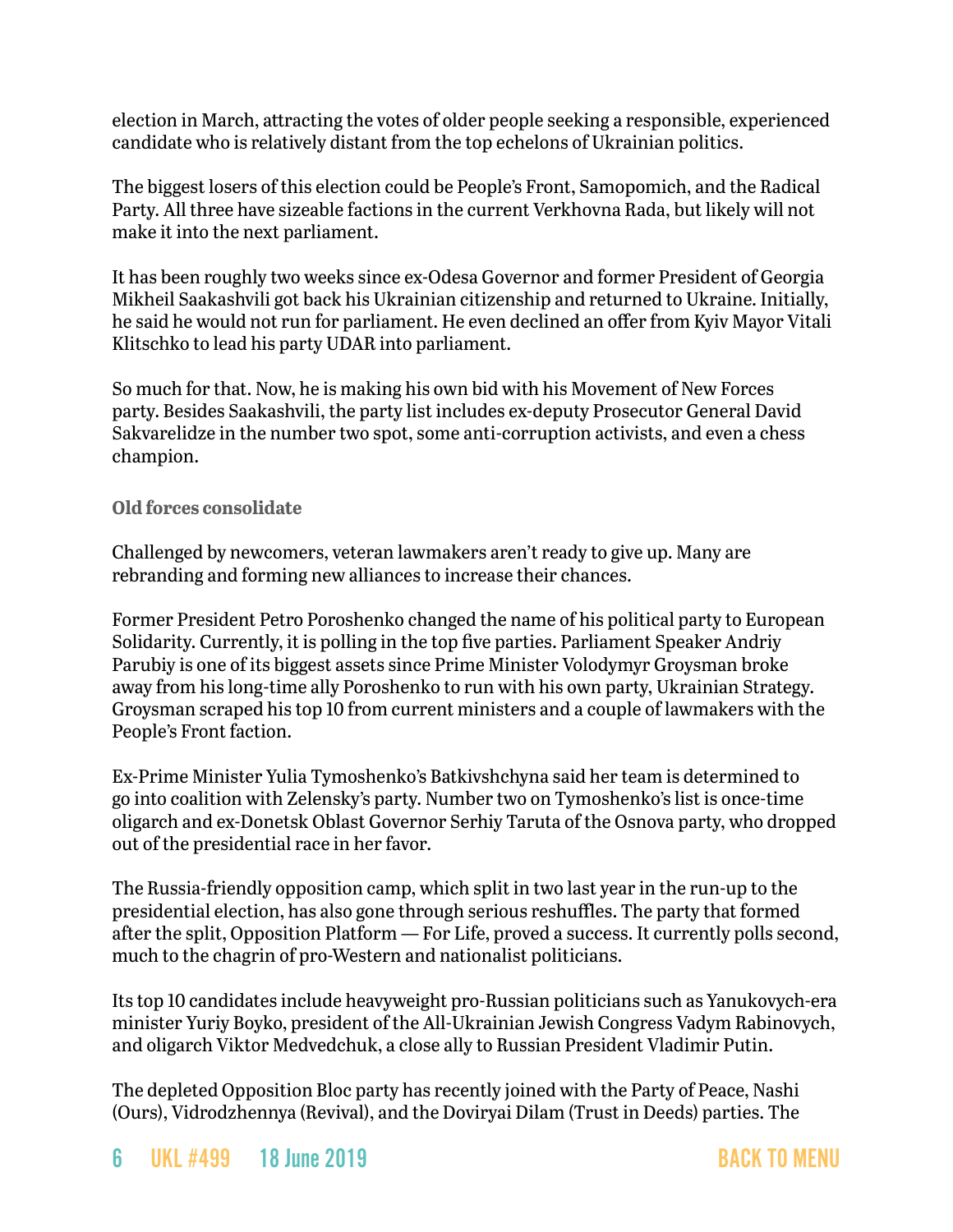yet unnamed bloc enlisted mayors of five cities — Kharkiv, Odesa, Mariupol, Zaporizhia, Uzhgorod — as well as Vadym Novynskyi, the Russian-born business partner of oligarch Rinat Akhmetov, and some former members of the Party of Regions.

The top three nationalist parties — Svoboda, National Corps, and Right Sector — reunited after their political alliance broke up amid disagreements on a single presidential candidate. The new bloc includes some other nationalist organizations and reached a consensus: National Corps leader Andriy Biletskiy is the formal head of the bloc but number one on the list is Svoboda chair Oleh Tyahnybok.

#### **More women?**

In 2014, only 50 women were elected to parliament, two of them in single-district constituencies. One way to raise women's representation in parliament from the present 11 percent is to have more female candidates in leading parties and have them placed higher up on their lists.

The frontrunner in the race, Servant of the People, has 63 women among 201 candidates on its list. Only five of them are in the top 20. It happened for objective reasons, said lawyer Iryna Venediktova, the number three candidate.

"While making the list we didn't try to fit into any pattern or create a beautiful picture. The male contingent objectively turned out to be stronger than the female one. But I hope the situation will change," she told the Kyiv Post. "I hope other women will join. We really need more women because they have a different approach (to politics)."

Voice has 59 women on its 195-candidate party list, with eight of them in top 20, including Yulia Klymenko, head of the Kyiv School of Economics and ex-deputy economy minister, and Kira Rudik, CEO of Amazon-owned tech company Ring Ukraine.

The second best polling party, Opposition Platform — For Life, has only four women among the 35 candidates it published. Only two of them are in the top 20.

### **Crimean Tatars**

In 2014, Crimean Tatar candidates all ran with one party, the Bloc of Petro Poroshenko. This time, representatives of the indigenous people of Crimea are using a different strategy: placing candidates at the top of several party lists to ensure more seats in the parliament.

"It was a 100-percent coordinated strategy approved by the leaders of the Crimean Tatar people," said Rustem Umerov, a young Crimean Tatar businessman running as No. 18 on the Voice party list.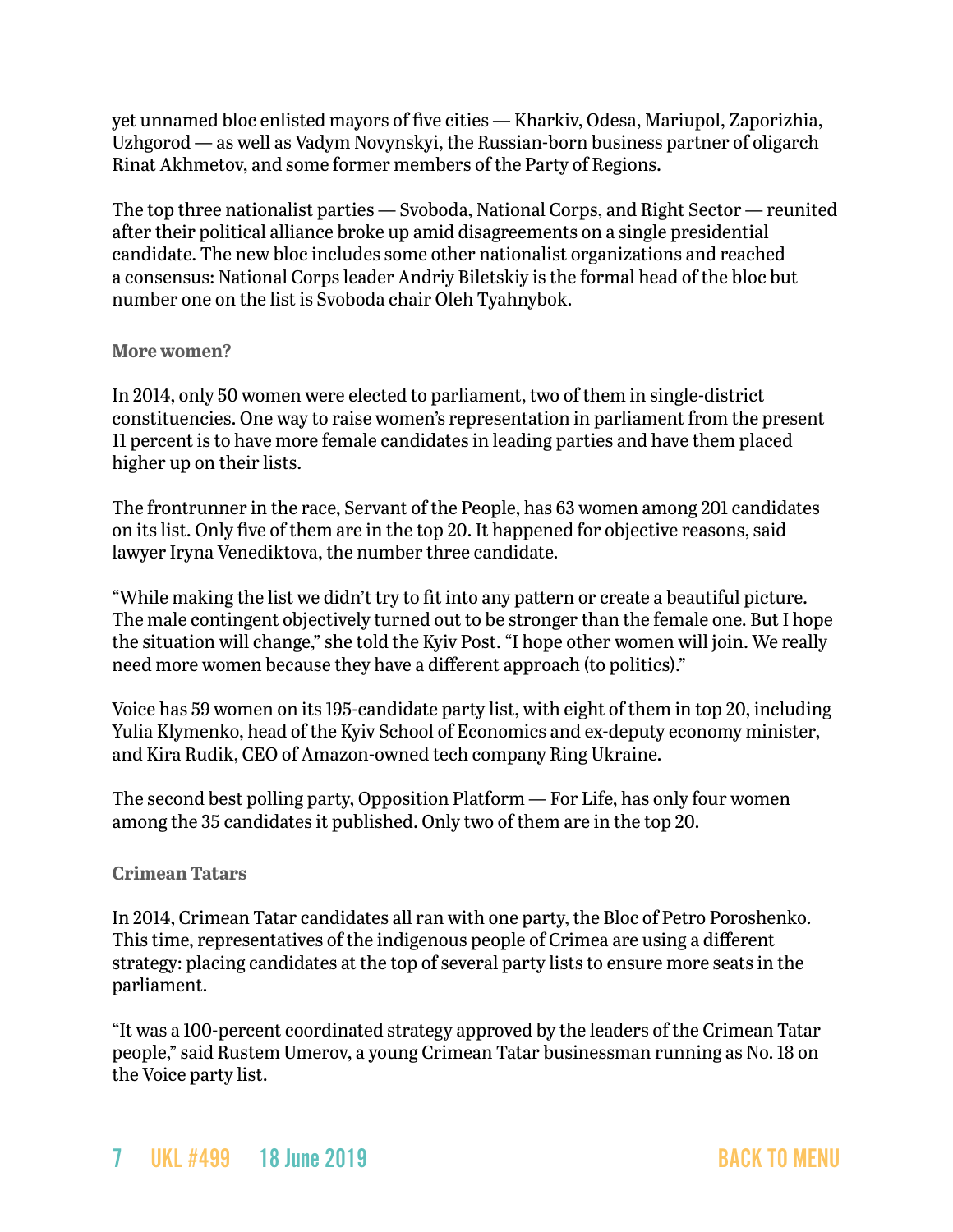Crimean Tatar leader Mustafa Dzhemilev and Refat Chubarov, chairman of the Crimean Tatar's Mejlis representative body, were the only two Crimean Tatar lawmakers elected to the Verkhovna Rada in 2014 with Poroshenko Bloc. This year, Dzhemilev remained with the ex-president's party, rebranded as European Solidarity. He was joined by Mejlis Deputy Chair Akhtem Chiygoz. Chubarov moved to Smeshko's Strength and Honor party.

Besides Umerov, Tamila Tasheva, co-founder of the Crimea-SOS non-governmental organization and No. 26 on the Voice party ballot, represents the new generation of Crimean Tatars going into politics. Emine Dzheppar, who served as the deputy minister of information policy, is running in the top five of Groysman's Ukrainian Strategy.

"It's important that the young generation of Crimean Tatars becomes a part of the Ukrainian Parliament and for the governing bodies of Crimean Tatars to get revitalized so the young can influence the decision-making processes," Tasheva said.

### **Liberal lawmakers**

Some of the pro-reform, pro-Western lawmakers of the current parliament have no political home in the new race.

Both the Servant of the People and Voice announced that they will not accept any sitting or former lawmakers on their lists, although Voice will allow them to represent the party in single-member districts. Thus, ex-Samopomich member Viktoria Voytsitska will run in a district in Rivne Oblast with Voice.

Some of the reformists joined other parties. For instance, Olena Sotnyk, a lawmaker from Samopomich, is No. 2 on Smeshko's party list.

Others are running as independents in single-member districts. Svitlana Zalishchuk is running in her native town of Zhashkiv in Cherkasy Oblast.

Lawmaker Serhiy Leshchenko said he has not yet decided whether to run in his district in Kyiv. Lawmaker Hanna Hopko, who chairs the parliament's foreign affairs committee, is running as an independent and is deciding between Kyiv, or her native Lviv Oblast.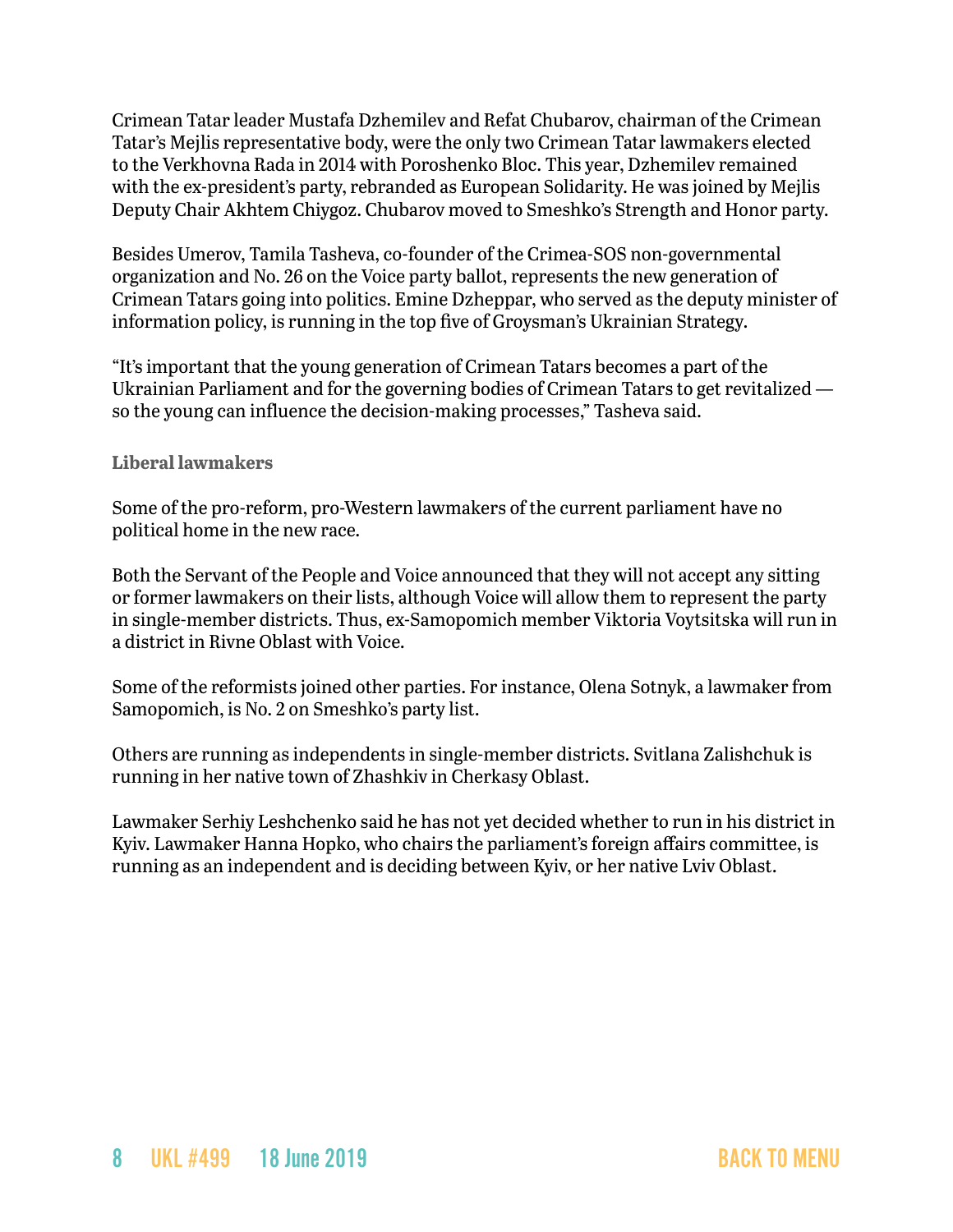## <span id="page-8-0"></span>#4 Is Russia Changing Its Calculus in Eastern Ukraine?

### Anna Arutunyan International Crisis Group, 11 June 2019 <https://bit.ly/2MShGiP>

*Amid expectations that Russia will test Ukraine's new president with escalatory actions, it appears that its calculus is to wait for Kyiv's administration to make the first move – while quietly helping the self-proclaimed Donetsk and Luhansk People's Republics entrench themselves economically.*

Five years into a war in its east, Ukraine has elected an unlikely new president: professional comedian Volodymyr Zelenskyy. To date, Zelenskyy has hinted at both dialogue with and new punitive measures against Ukraine's formidable neighbour to the east, but offered little in the way of specific plans for either course of action. Some Ukrainians fear that Moscow might take advantage of this seeming hesitancy to cement its influence in the Donetsk and Luhansk People's Republics (D/LPR) – the breakaway statelets in eastern Ukraine controlled by Russian-backed separatists since 2014. In April, after Zelenskyy's election, but before his inauguration, Russian President Vladimir Putin issued a decree making it easier for D/LPR residents to obtain Russian citizenship. Many in Ukraine saw in this move a threat that Russia would seize the moment of Zelenskyy's ascent to gain full control of the statelets by either recognising their independence or annexing them – or that Moscow would seek to co-opt Zelenskyy himself. Outgoing President Petro Poroshenko, who lost to Zelenskyy, tweeted that his "inexperienced" rival would allow the Kremlin to "return Ukraine to Russia's orbit".

Before Zelenskyy's election, some in Moscow did express hope that he could undertake a "reset" in Russian-Ukrainian relations. Since then, the mood has become more guarded. Putin has refused to congratulate the new president in Kyiv. Nor has the Kremlin shown any inclination thus far to exploit Zelenskyy's inexperience through escalation. Instead, Moscow appears to be taking steps to consolidate the status quo in eastern Ukraine even as it tries to figure out the new Ukrainian leader.

Russian officials are baffled by what they see as Zelenskyy's flip-flopping between overtures toward reconciliation and tough talk. He has proposed both a referendum on peace talks with Moscow and tougher U.S. sanctions on the Kremlin for its continued backing of pro-Russian separatists in the east. "Poroshenko was an adversary", said one official. "At least we knew where we stood. With Zelenskyy, we don't". Another said: "We don't know who stands behind him". In short, the Kremlin is waiting for Zelenskyy to make the first move.

The decision to wait fits into Moscow's quietly shifting strategy in eastern Ukraine. From 2014 to 2018, the Kremlin bolstered the D/LPR with military support with the apparent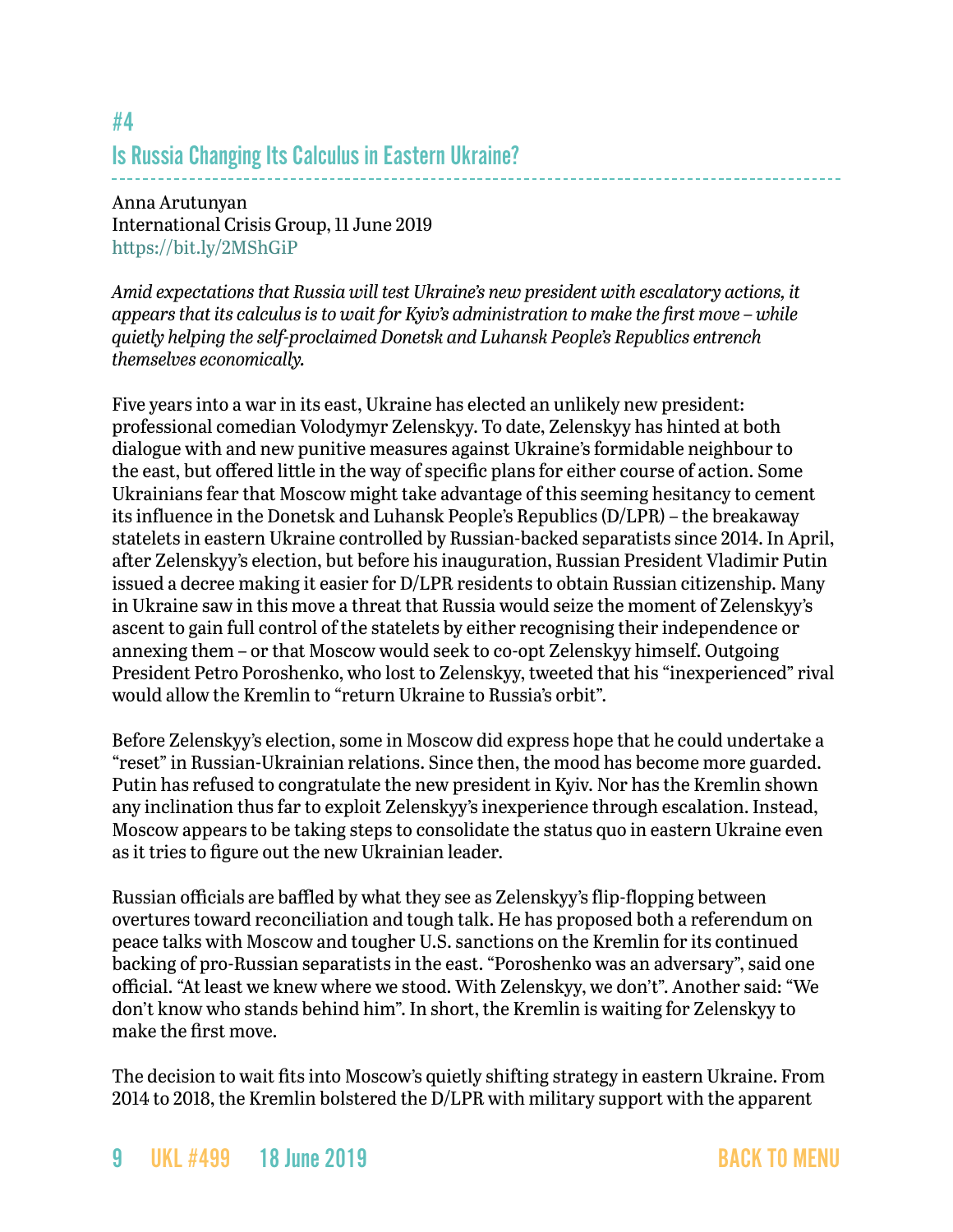aim of destabilising Ukraine. Its vision of the implementation of the Minsk agreements, signed during talks involving Russia, Ukraine, Germany and France in 2014 and 2015, in which Kyiv would be forced to grant these statelets autonomy on their terms, would have given Russia substantial and lasting influence in Ukrainian politics. Since last year, however, Moscow has changed tack. While it continues to pay lip service to Minsk, its priority has shifted from the military conflict itself to helping the statelets mitigate their financial dependence on Russian support.

This approach aims to entrench the statelets' nascent institutions while allowing Moscow to avoid costlier moves like recognising their independence or annexing them. It keeps Minsk alive, but unimplemented, such that Russia can continue to accuse Ukraine of failing to abide by its terms. It also lets Moscow off the hook financially, as better developed client economies would have less need for Russian subsidies. If those economies are better integrated with Russia's own, with gains for each, so much the better. There's a reason why the Emergencies Ministry, which has been sending convoys of humanitarian aid, has paused its shipments in recent months: to paraphrase one Russian official, it is time for the statelets to stop being dependent on Russian aid and start trying to break even.

The economic embargo that Ukraine imposed on D/LPR in 2017 makes above-board trade difficult, and may push them closer to Russia, albeit via grey zone commercial interactions. For example, according to media reports and Ukrainian specialists interviewed by Crisis Group, anthracite coal and other minerals travelled freely across the line of contact into Ukraine from the start of the conflict in 2014 until the blockade. Now, those sources say, a complicated scheme sends these minerals first east to Russia, then west to Belarus, and from there to other markets – including Ukraine itself.

Because Russia denies being a party to the conflict and says it offers nothing to the D/LPR but humanitarian aid and moral support, it is difficult to verify how exactly Moscow is assisting the coal trade or any other commerce. But for over a year now, Kremlin-connected observers have noted the growing influence of the deputy prime minister, Dmitry Kozak. Kozak, who is responsible for Russia's energy sector, oversees a government commission that manages humanitarian aid to rebel-held areas in eastern Ukraine. Russian investigative reporters have linked his role to a Russian decision to prioritise business integration with the statelets, including allegedly facilitating coal trade from Ukraine's east.

Asked about the prioritisation of economic above military ties, one Russian official said that the current D/LPR leadership is not as militaristic as its predecessors. In November 2018, the self-proclaimed statelets held elections, which were not recognised outside of Russia and which Moscow allegedly choreographed. Denis Pushilin, who became DPR leader, is widely believed to be less ideologically passionate, less popular and thus easier to control from Moscow than his assassinated predecessor Aleksandr Zakharchenko. Much the same applies to the LPR's new leader, Leonid Pasechnik, who took over after a power struggle in 2017 and retained the leadership in last year's election.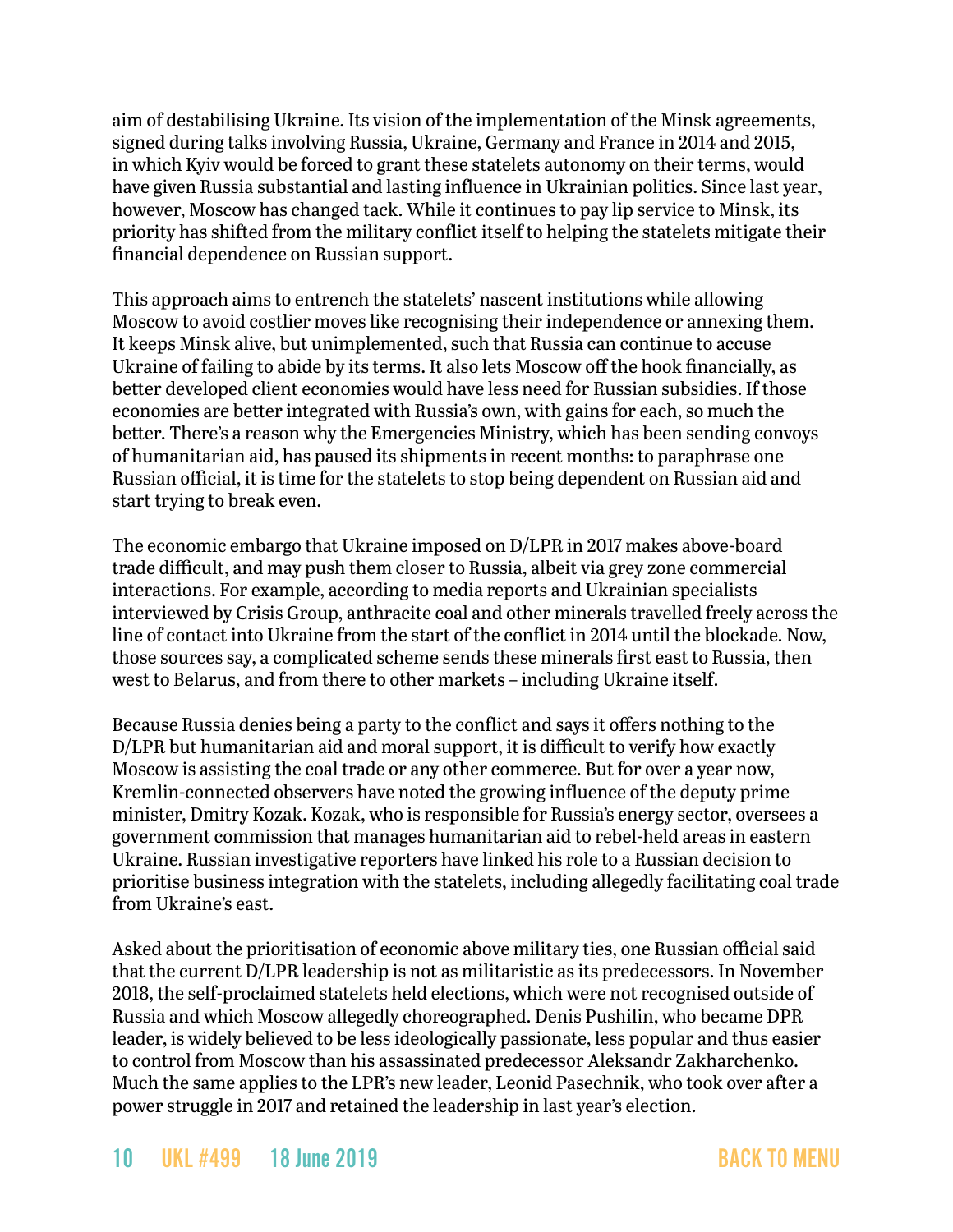The Kremlin's offer of Russian passports to D/LPR residents may also be intended to strengthen the breakaway region's economies and ties to Russia. One Kremlin adviser said the measure had been in the works for some time. Domestic political pressures in Russia might also have played a role. Many Russians know that life in D/LPR is difficult, as Crisis Group has reported. During a widely watched call-in show featuring Putin last June, D/ LPR residents phoned to complain about how hard it was to settle in Russia after fleeing the war. On the air, the president ordered the Interior Ministry to make it easier for them to obtain citizenship. Issuing passports strengthens D/LPR residents' ties to Russia. If more residents go to work in Russia, they may well send remittances home, another boost to the local economy, even as they provide cheap labour to Russia.

While Ukrainians are surely right to distrust Russia's intentions in the east, Moscow's actions so far do not suggest a plan of escalation. The passport move does signal Moscow's resolve to bolster ties with Russian speakers in Ukraine. But Zelenskyy's election was likely not its impetus. "We're not orienting our policy around Zelenskyy", a Russian official said. Overestimating Moscow's appetite for escalation could have its own negative consequences. If Kyiv interprets Moscow's move to expedite passports as escalatory and pushes back, even if only rhetorically, it risks feeding a spiral of both words and action, rendering the escalation prophecy self-fulfilling.

Instead, the new administration in Kyiv and its European supporters could take advantage of Moscow's waiting game, and use the time to construct a better policy for engaging the people of the east. Kyiv should also decide on what terms it wants to deal with Moscow in order to move toward real peace, including how it wants to move forward on Minsk. Zelenskyy's administration is already taking tentative steps in this direction: at a 5 June meeting of the Trilateral Contact Group, formed in 2014 to broker Russian-Ukrainian talks over the rebel-held east, Kyiv's representatives explored several proposals for a truce, including lifting the embargo. Moscow sounded encouraged, but said it wanted to hear more specifics.

In Kyiv, Zelenskyy faced blowback, however. Because the Trilateral Contact Group meeting came so soon after his election, his offer raised concerns among some Ukrainians that the new president is making concessions to Russia in hopes of sealing a fast truce. Already, some politicians in Kyiv call his proposals a capitulation to Russia.

The president can prove them wrong. First of all, he should avoid rushing proposals in hopes of clinching a fast deal; Moscow in any case is unlikely to commit to concessions in return anytime soon. Secondly, no deal will be viable absent Ukrainian consensus on the conditions under which it can implement its commitments under Minsk. He needs to involve political parties and civil society in Kyiv in formulating proposals for a truce. He also needs to ensure that any proposal is a means of restoring Kyiv's control over the breakaway regions. Whether he seeks to lift the embargo or agrees to a ceasefire, he must do so with a view to how this helps restore Ukraine's ties with its citizens in the east and its social and territorial integrity. And, indeed, restored Ukrainian economic relations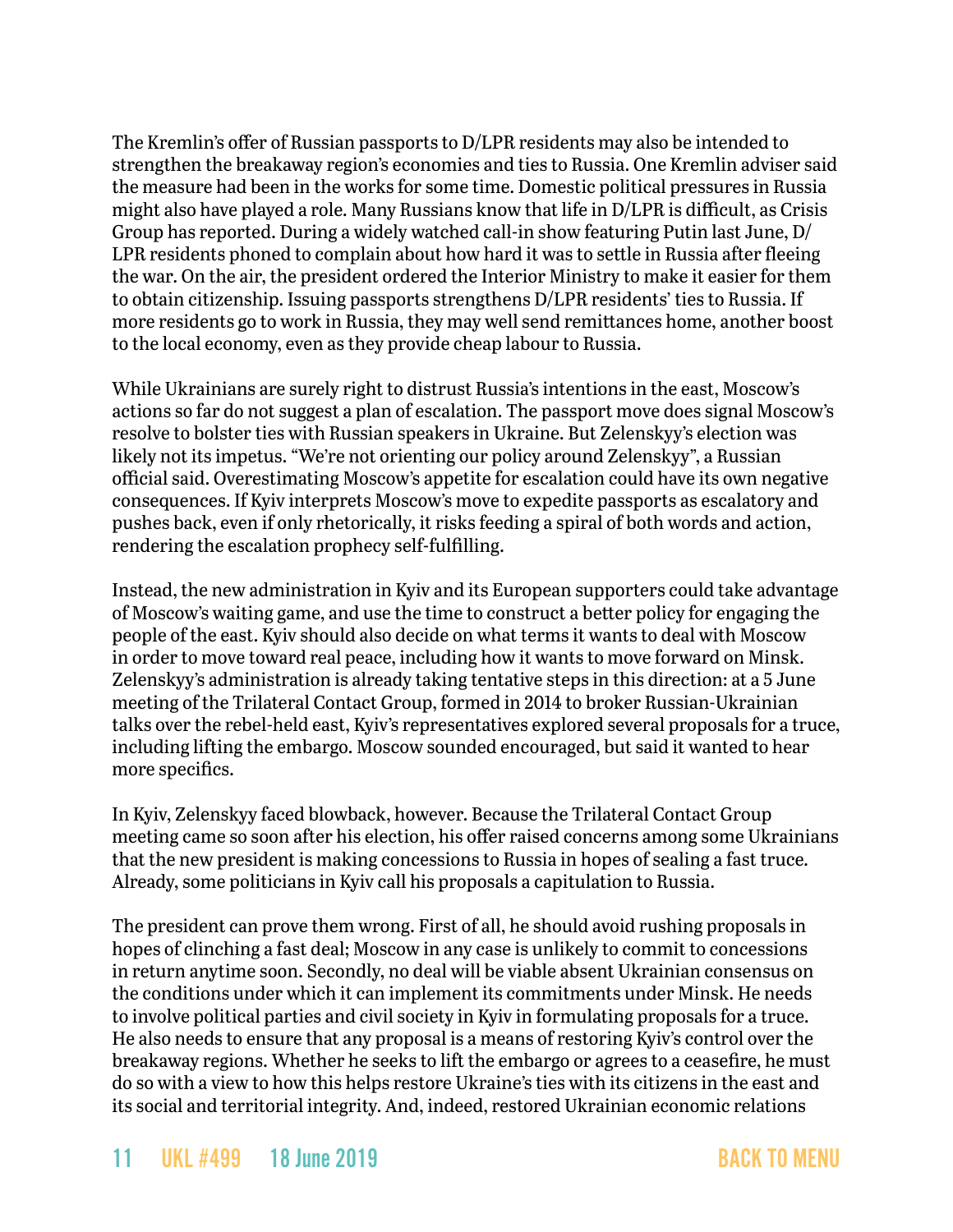with this region would push back against Moscow's efforts and help bring it back into the fold.

Moscow is still sizing up Ukraine's new president. Zelenskyy should convince his own base that he is developing a plan for eastern Ukraine that will serve Ukraine's long-term social and political cohesion.

### <span id="page-11-0"></span>#5

## Nearly One Third of Russians Would Like Russia to Annex Ukrainian Donbas

by Hayla Coynash Human Rights in Ukraine, 12 June 2019 <https://bit.ly/2Xm5iLY>

A Levada Centre poll published on 11 June 2019 has found the highest support for Ukraine's Donetsk and Luhansk oblasts "becoming a part of the Russian Federation since March – April 2014. Although the 27 % support is still very far from the 48% who wanted to annex more of Ukrainian territory in the period immediately following Russia's invasion and annexation of Crimea, it is a clear increase on previous years. It would require more monitoring to determine whether the increase is directly linked with Russian President Vladimir Putin's decree simplifying the illegal process by which Ukrainians in occupied Donbas can receive Russian citizenship, or whether that decree has been accompanied by a propaganda campaign on Russian state-controlled media.

The survey was carried out between 24-29 May in 50 'subjects of the Russian Federation', with no mention as to whether there were respondents in occupied Crimea.

The first question pertained to Putin's simplification of procedure for "residents of Ukraine, in the first instance the Luhansk and Donetsk oblasts" to get Russian citizenship. Respondents were asked to give their opinion on two assertions, with a large majority (77%) either fully or basically agreeing that the move was motivated by "the wish to help people living in conditions of war". There was also an absolute majority (59%) who saw in it the "wish to spread Russian influence on the eastern part of Ukraine". 69% either fully or basically supported the move, although 36% of them saw this as being an additional burden on the Russian budget, while 26% recognised that "it will heighten tense relations between Russia, Ukraine and western countries supporting Ukraine.

It is interesting that the Levada Centre asks respondents about "the south-east of Ukraine" although it writes in brackets that this means the Donetsk and Luhansk oblasts. Those two oblasts are, in fact, eastern Ukraine, and Russia's insistence in 2014 in talking about "the south-east of Ukraine" was widely seen as linked with Russian hopes (and illicit activities aimed at ensuring) that a Donbas scenario could be repeated in, at least, the Odesa oblast.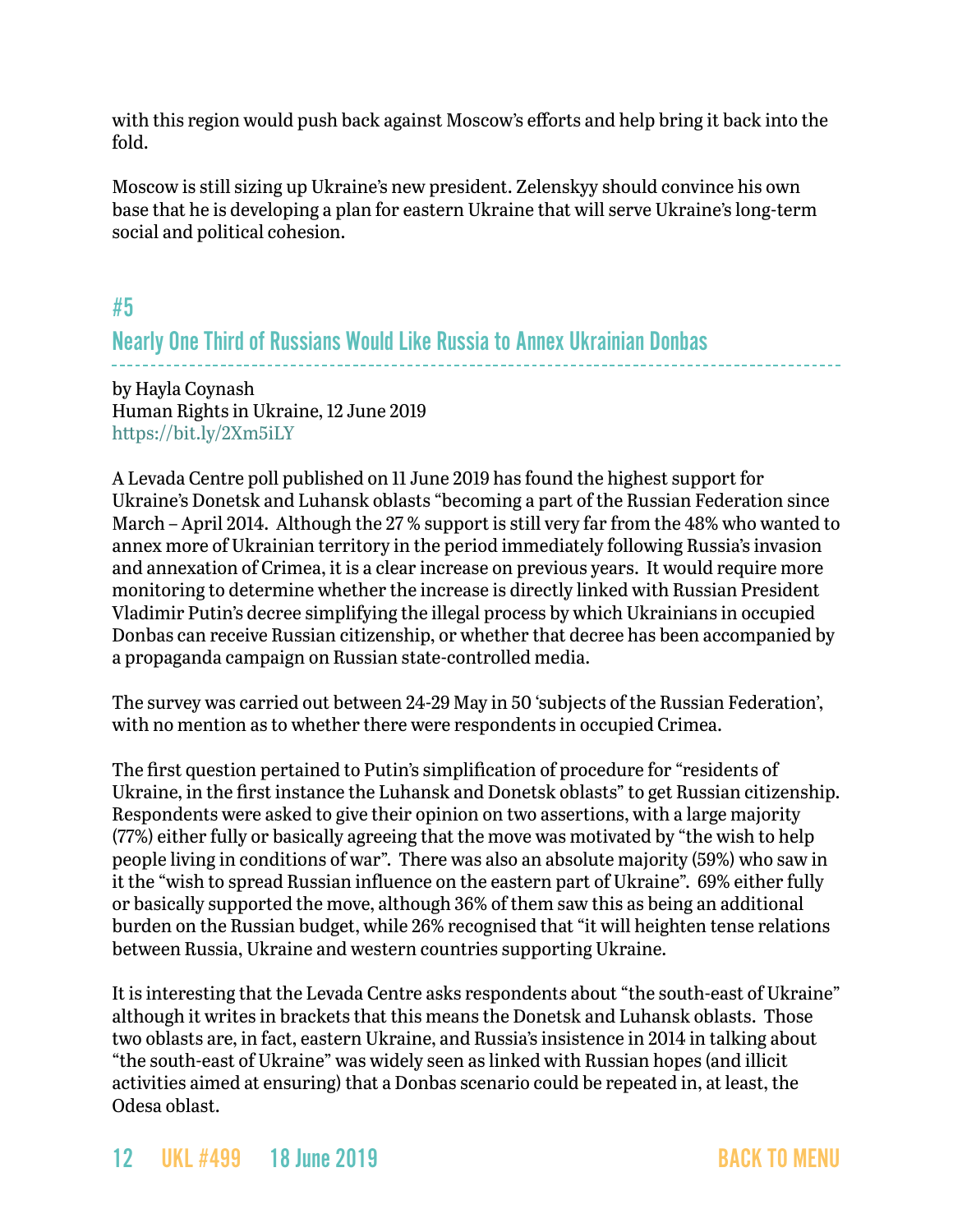It is also not strictly clear what is meant by "the Donetsk and Luhansk oblasts", since only parts of those oblasts are under the control of Russia's proxy 'Donetsk and Luhansk people's republics'. The nominal leaders of these so-called 'republics' have never, however, concealed their wish to seize all of the area.

In the Levada survey, respondents were allowed to choose only one variant with respect to "the political future of South-Eastern Ukraine (the Donetsk and Luhansk oblasts)". In March 2014, 48% wanted this area "to become part of the Russian Federation"; 12% wanted it to become an independent state; 17% - that it remained a part of Ukraine but became more independent from Kyiv. Only 8% wanted it to remain part of Ukraine under the same conditions as before what the survey called "the crisis". In May 2019, these figures had changed fairly radically with 29% in favour of the area becoming "an independent state"; 27% - part of the Russian Federation; and 17% that it remained part of Ukraine, but with greater independence from Kyiv. The number of respondents who wanted the pre-invasion of Crimea and pre-war status quo had risen, but not dramatically, to 14%. It should be said, however, that this 14% is the highest since the polling began in March 2014.

Respondents were asked each time about the cost of Russia's annexation of Crimea which was referred to as "the reunification of Crimea". The question pertained to the financial burden of this, and how much they were prepared to pay such a price. The main change here was that the number who were "completely unwilling" to pay such a price had almost doubled, from 19% in March 2014 to 36% in May 2019.

Unwillingness to pay the substantial cost for the first annexation in Europe since Nazi Germany's aggression does not appear to have influenced Russians' attitude to the landgrab itself. A survey published by the Levada Centre on 1 April 2019 showed that the number of people who either totally or basically supported this so-called "reunification" had changed very little (88% in March 2014; 86% in March 2019). The percentage totally or basically against was 7% in March 2014, and had only increased in March 2019 to 10%.

It should be remembered that fluctuation in all such surveys may be, at least in part, attributable to the message which state-controlled media have been instructed to present. Back in 2015, journalists who had worked for state TV channels gave frightening details of the degree to which the reporting, and even the vocabulary used to describe the government in Kyiv, the war in Donbas, etc. was coordinated with people in the Kremlin (details here). It is unlikely that Putin's effective act of aggression in offering Russian citizenship to Ukrainians in Donbas was undertaken without similar propaganda accompaniment.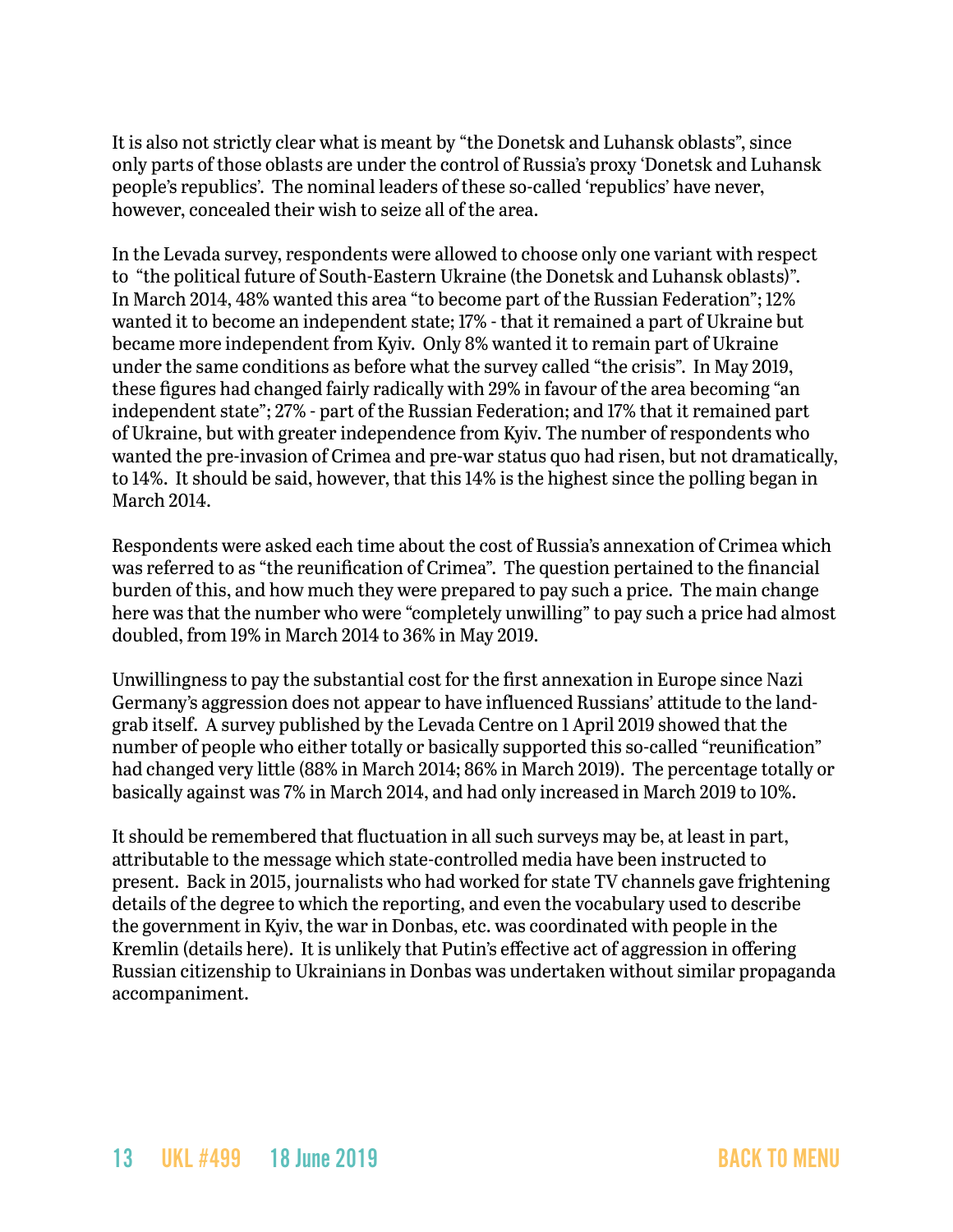## <span id="page-13-0"></span>#6 Next Up For U.S. Weapons Supplies To Ukraine? Possibly Surface-To-Air Missiles

by Mike Eckel and Christopher Miller RFE/RL, 11 June 2019 <https://bit.ly/2MUmJ2j>

Over the five years of grinding war that has pitted Ukrainian forces against Russia-backed fighters, the United States has provided hundreds of millions of dollars in military gear: night-vision goggles, flak jackets, vehicles, counter-battery radars, among other things.

Last year, after years of internal debate that preceded his administration, President Donald Trump began supplying Ukraine with sophisticated anti-tank missiles known as Javelins -- a move that some feared would antagonize Moscow.

Now, U.S. lawmakers are moving to up the ante again, with legislation that would authorize supplying Kyiv with surface-to-air missiles.

The effort comes in an amendment being attached to legislation providing funding for the Defense Department; the amendment removes existing language prohibiting the sale of such missiles, known as man-portable air-defense systems, or MANPADS.

Sponsored by the two top lawmakers on the House Foreign Affairs Committee -- Democrat Eliot Engel and Republican Michael McCaul -- the measure, which is expected to pass easily, does not mean that the weapons will be supplied right away.

Any final decision would have to go through multiple approval processes at various U.S. agencies, including the U.S. Defense Department.

Moreover, targets for Ukrainian surface-to-air missiles are limited for now: Russia-backed separatists don't have fighter jets, and Russia sending its own aircraft over Ukraine would undermine its assertions that it is not involved in the conflict.

Still, the move sends a clear message to the Kremlin of where Congress stands regarding the war in Ukraine. And, according to Steven Pifer, a former U.S. ambassador to Ukraine, it's a logical next step after the U.S. decision to supply Javelins to the Ukrainian armed forces.

"I don't see this as generating more problems than the arrival of the Javelins did," Pifer, now a research fellow at Stanford University's Freeman Spogli Institute for International Studies, told RFE/RL. "We're not talking about providing the Ukrainians with F-35 fighters or M-1 tanks."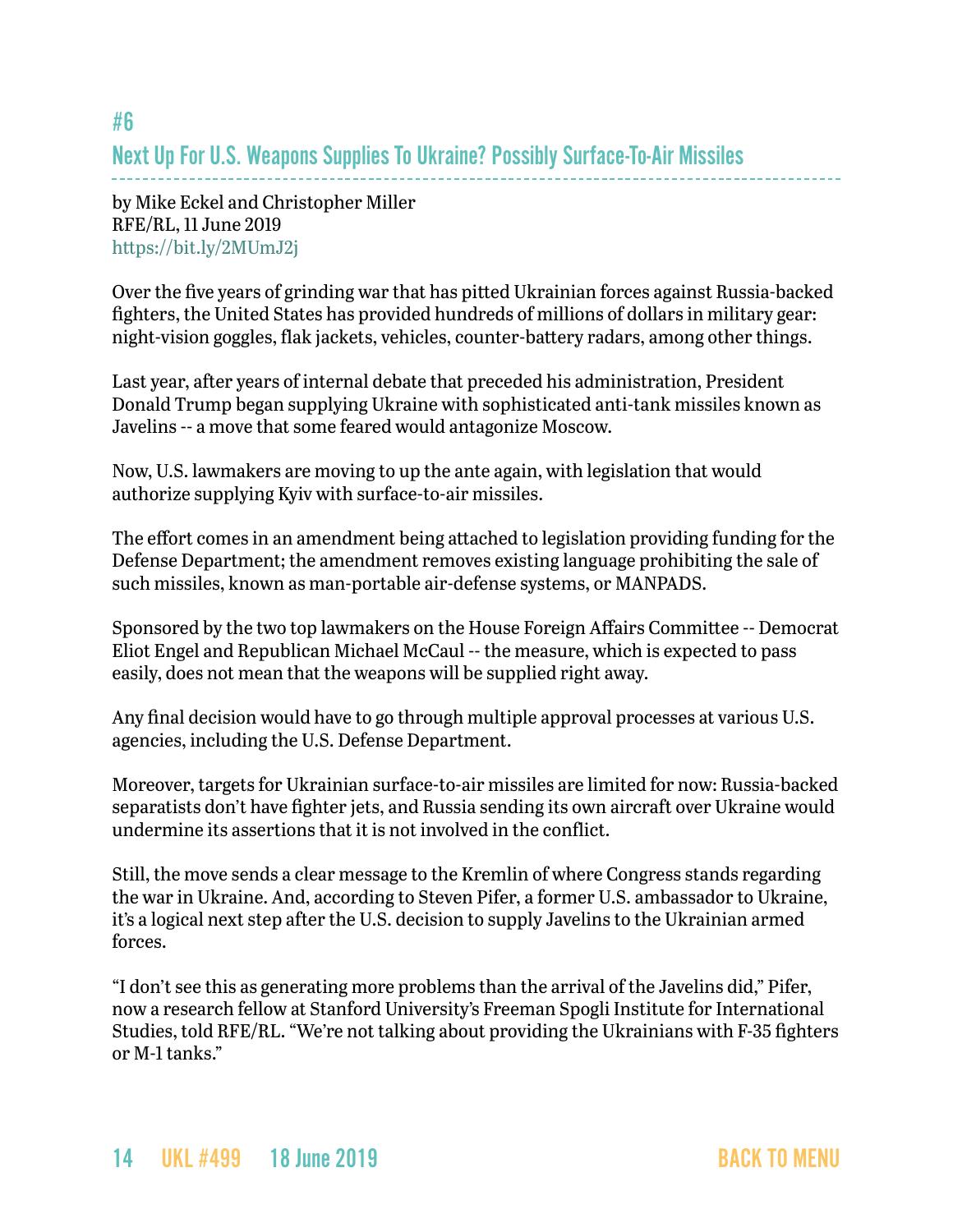The Defense Department did not immediately respond to a query seeking comment on the possibility of supplying the missiles.

One U.S. diplomat who has worked on Ukraine-related issues downplayed the significance of the amendment, telling RFE/RL on the condition of anonymity in order to speak freely that it simply removed "an arbitrary restriction that is not in place for most countries."

The move comes as part of a broader effort in Congress to increase military support for Ukraine. Two separate pieces of legislation making their way through the House and the Senate call for authorizing up to \$300 million in annual military support for Ukraine, an increase from past years.

And the House legislation calls for the first time for supplying anti-ship missiles and coastal-defense weaponry to Ukraine in response to an incident in November 2018, when Russian Coast Guard ships seized three Ukrainian boats and 24 sailors in the Kerch Strait near the Crimean Peninsula.

Though the overall death toll has surpassed 13,000, fighting around Ukraine's Donbas region has ebbed and flowed in intensity since 2014, when the conflict with Russia first erupted.

In recent weeks, there's been a sharp uptick in artillery shelling and gunfire, with Ukraine's military reporting that at least six soldiers were killed last week.

It's unclear how Russia would respond if Washington did in fact move forward to supply the surface-to-air missiles.

And it's unclear how that would affect stalled peace negotiations, including the so-called Minsk Trilateral Contact Group meetings and the Normandy Format talks. Ukraine's newly elected president, Volodymyr Zelenskiy, has called for restarting both efforts; last week, the Trilateral Group -- comprised of officials from Russia, Ukraine, and the Organization for Security and Cooperation in Europe -- met for the first time in weeks.

But Konstantin Kosachyov, a member of Russia's upper house of parliament and a Kremlin ally, criticized the overall increase in U.S. military funding for Ukraine.

"In this way Washington fuels Ukraine's internal conflict. Such foreign support may create a dangerous delusion in Kiev that a solution can be achieved by military means," Kosachyov said in a post to his Facebook page on June 11. "Each million dollars of military support to Kiev spells more casualties and months and even years of war against one's own people, for which the United States will bear its share of responsibility."

The MANPADS would have no immediate battlefield use, Pifer noted, since Russian military aircraft have not been used in the conflict. Drones, however, are widely used by both sides in the conflict.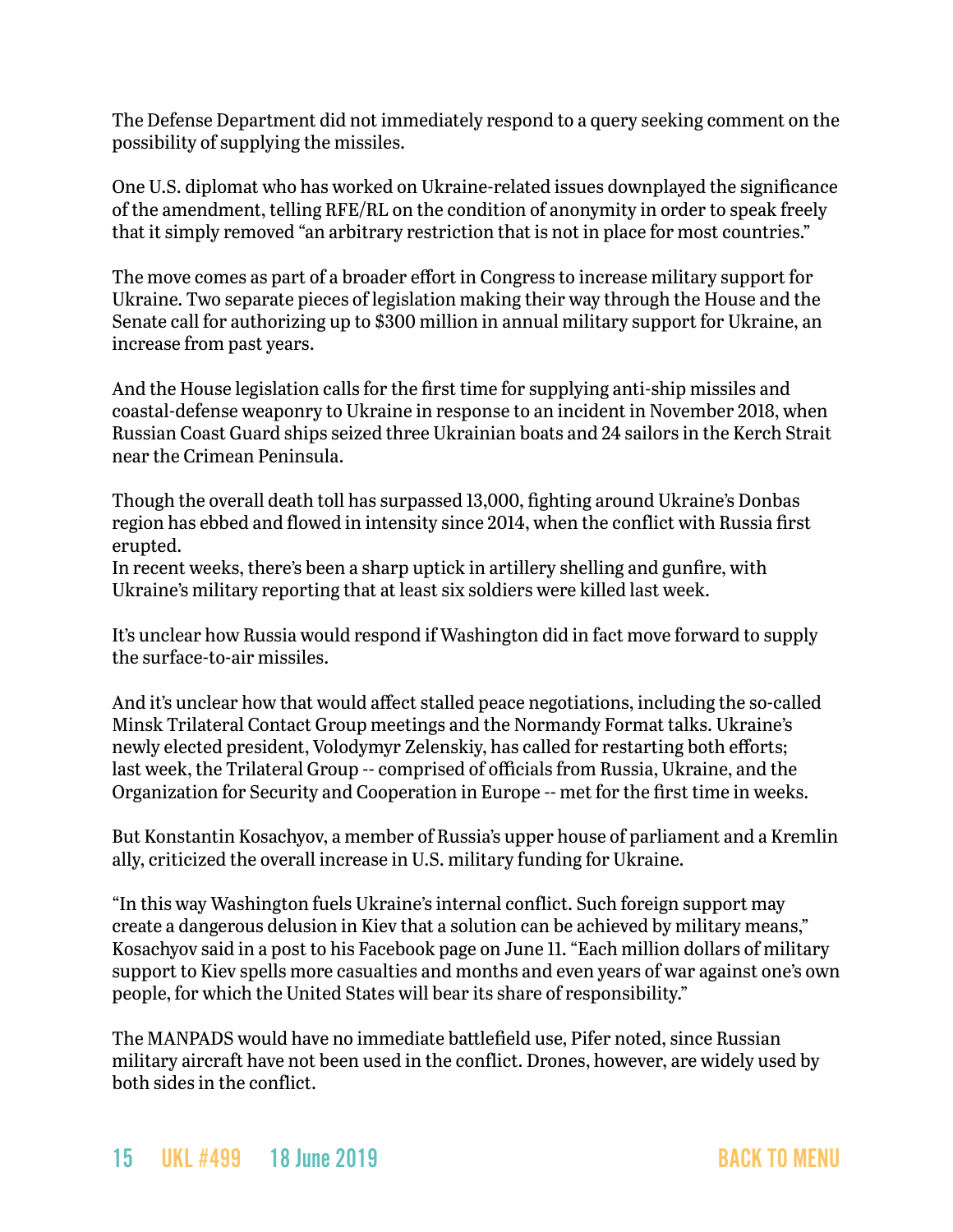While Moscow reacted angrily when Washington agreed to supply the Javelins to Ukraine, there have been few remarks by Russian officials on the subject since the 210 missiles and 37 launchers arrived in April 2018.

Ukraine has showcased the Javelins in publicized drills but its armed forces have not used them in combat against Russia-backed forces in eastern battlefields.

The special U.S. envoy for Ukraine, Kurt Volker, has said that the Javelins are being stored in a secure facility far from the front line.

Ukrainian and U.S. sources with knowledge of the storage locations have told RFE/RL that the missiles and launchers have been separated into smaller groups and are held in strategic locations around the country, possibly in underground bunkers, where they can be moved quickly to areas that border Russia or the eastern front line.

In March, the top U.S. military commander for Europe told the Senate Armed Services Committee that even if the Javelins hadn't been deployed, their presence had been registered by Russia-backed forces.

"They take that into consideration in the deployment of their forces and where they put them," General Curtis Scaparrotti [told the committee.](https://www.armed-services.senate.gov/hearings/18-03-08-united-states-european-command)

Since 2014, Ukraine has received more than \$3 billion in total support, including security and nonsecurity assistance, from the United States.

## <span id="page-15-0"></span>#7 No Limits for Russia: How PACE Agreed to Lift Sanctions on the Aggressor

By Serhiy Sydorenko Euromaidan Press, 6 June 2019 [translated by Alya Shandra] <https://bit.ly/2XmSIfs>

[Ukrainian-language original in European Pravda: [https://bit.ly/2WRmYdX\]](https://bit.ly/2WRmYdX)

On Monday, 3 June, a regular meeting of the Rules Committee of the Parliamentary Assembly of the Council of Europe took place in Paris. At first glance, this was a routine, insignificant event – PACE is by far not the most influential body European body, and the meetings of its committees no longer attract attention. But this meeting was special.

During it, European Assembly members agreed to capitulate to the requirements of the Russian Federation and fulfilled all its wishes. The draft resolution approved by

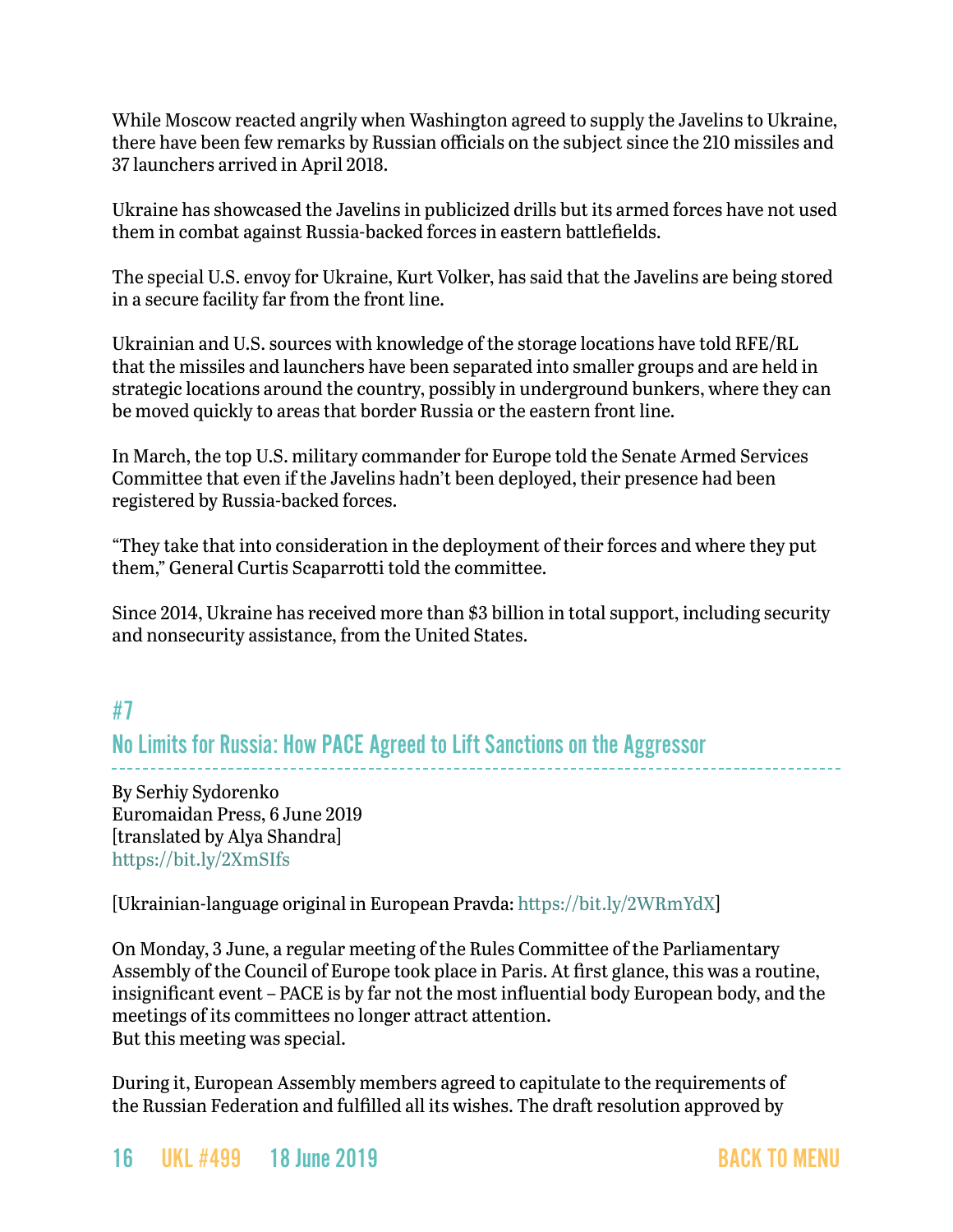the Regulatory Committee introduces a special, individual procedure to return the Russian delegation, which was sanctioned after the annexation of Crimea, to the PACE session already this summer. And in order for the Russians to not be afraid of coming to Strasbourg, PACE should undertake a "self-amputation" and remove the right to sanction Russia from its own powers.

The idea of "forgiving" Russia its aggressive steps against Ukraine – the annexation of Crimea and fomenting of war in the Donbas – has been in the air of PACE for several years.

It has been put up for a vote several times yet failed in each of them. Now, the situation has changed drastically – committee members overwhelmingly supported the project. This isn't the final victory for Russia – in three weeks, this document will be voted upon in the session hall. But it's already clear that Russia's supporters have done everything possible and impossible to guarantee such support.

European Pravda has looked into what the committee decided, why the decision appeared now, and how Russia succeeded in gaining the support of European PACE members.

Down with the sanctions!

Attempts to lift the sanction pressure on Russia in PACE are nothing new.

The idea of "forgiving" Russia is openly supported by the Council of Europe Secretary General Thorbjørn Jagland, as well as by a number of very influential assembly members, and therefore the struggle for de-sanctioning Russia had become pronounced in recent years.

The Ukrainian delegation managed to stop these efforts each time.

The most active and flagrant attempts came in the fall of 2018, but then the defeat of Russia's friends was so devastating that it seemed to be definitive. And the acting rules of the Assembly left no chances for the Russians' return – at least, not this year.

But do the rules matter when political expediency is at stake?

The governments of Germany and France became the main drivers for removing restrictions from Russia.

They gathered votes in favor of supporting the decision of the Committee of Ministers of the Council of Europe for a new sanctions procedure against the violating states. The initiators of the changes did not hide the key idea behind them: to make the new procedure as cumbersome and complex as possible. So that applying it against Russia would be close to impossible.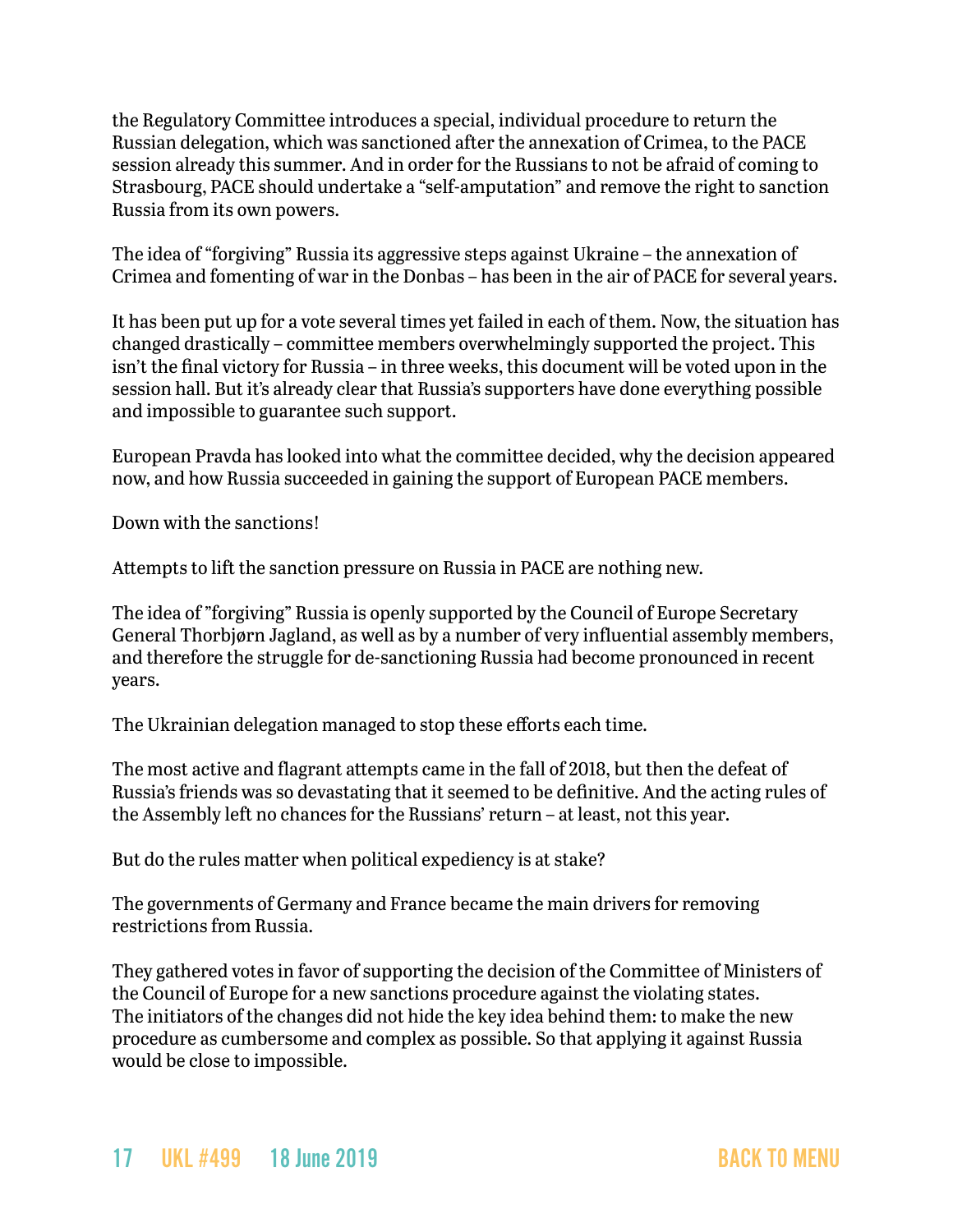Ukraine was not able to win the round in the Committee of Ministers but did not lose it, either. The decision included a critical point for Kyiv – that the new sanction mechanism would complement the existing sanctions mechanism rather than replace it. Consequently, the old sanctions should not be abolished automatically – only if the Assembly would agree to amputate its own powers. This seemed almost unrealistic.

But Berlin and Paris know how to find arguments that make dreams reality. The dreams, however, are theirs, and the reality can become Ukraine's.

What has already been approved and what's left

Here is a very important detail: as of now, the sanctions pressure has not yet been lifted. The PACE resolution has been approved only by the Committee. This is an important preparatory step, but the final decision should be made by the Parliamentary Assembly.

This gives Ukraine a chance to persuade their European colleagues, to explain to them how serious the consequences of their decision may be.

But, to be frank, there is no certainty of success. The standards agreed upon by the profile committee are too serious. Even incredibly so. Moreover, they were adopted by an absolute majority of votes.

In essence, they are about PACE's capitulation to Russia, about its self-destruction.

The draft resolution of the PACE which was approved by the committee has already been published.

The title of the document makes it seem as if it's about something extremely positive: "Strengthening the decision-making process of the Parliamentary Assembly concerning credentials and voting."

Among the 12 paragraphs of the decision, two are of key importance – exactly those that are addressed specifically to Russia. You, however, won't find any mention of Russia in them, despite there being no other Member State that is under sanctions pressure and because of this does not take part in PACE activities.

The first norm of the approved project proposes to abolish the right of PACE to impose key sanctions. Not only against Russia, but sanctions altogether. The regulation adds a rule according to which the assembly will no longer be able torestrict the right to vote, the right to speak, the right to participate and vote in the committees of the assembly. In essence, the only sanctions that can be imposed by PACE, according to the project, are a ban on holding senior positions in PACE bodies and a ban on participation in observation missions. And this is not the limit – the last point of the decision suggests that the sanctions rules "need further revision"!

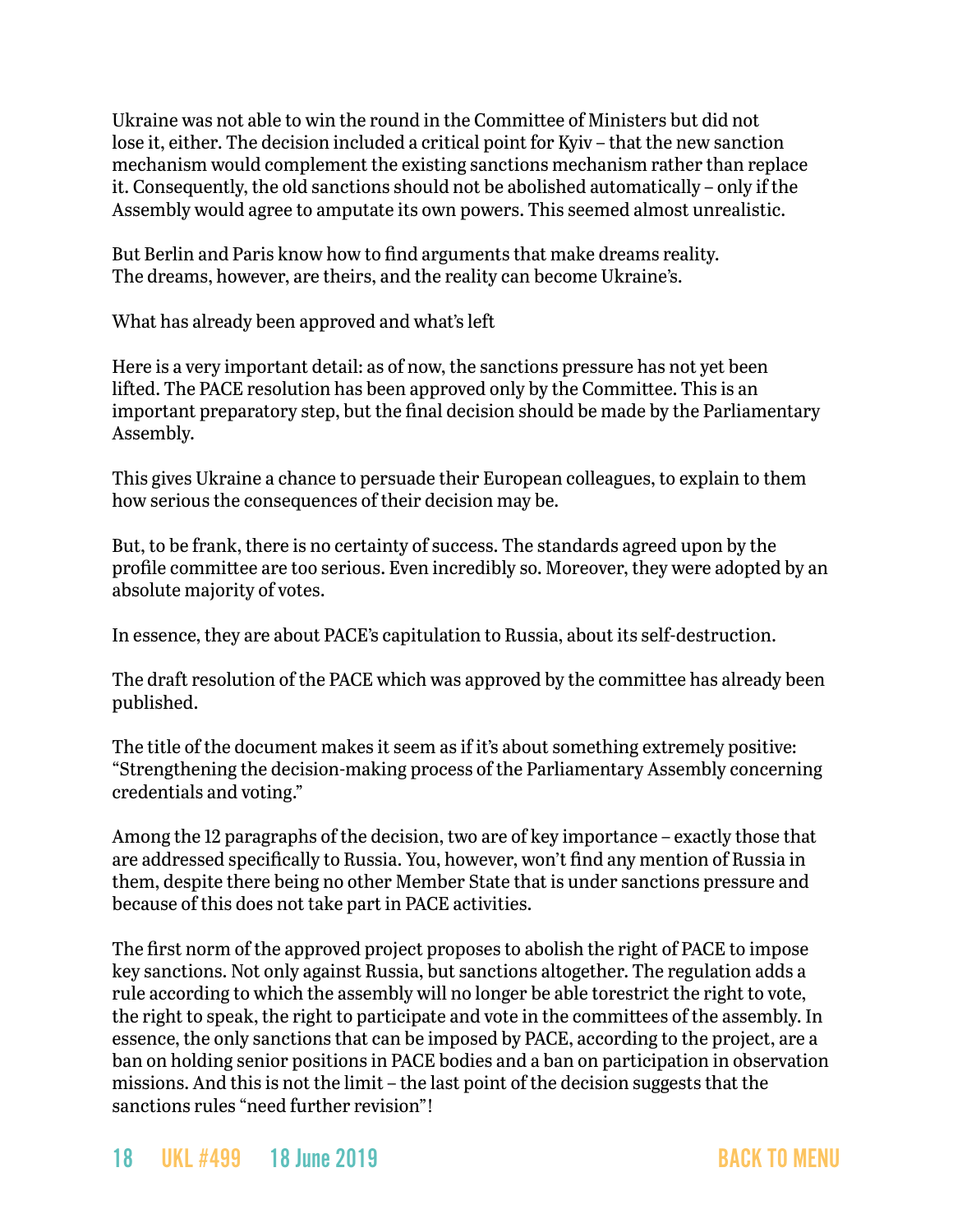The second norm of the project allows the Russians to return to the Assembly in the middle of the year, "as an exception," and even more – in the middle of the summer session. This rule is contrary to the Council of Europe's statute and therefore only applies to the June 2019 meetings. The reason for it is that the Russians do not want to travel to Strasbourg until PACE waives its right to impose sanctions on Russia at any time in the future.

And so, upon an agreement with the Russian Federation, PACE's leadership has adopted an unprecedented working schedule. The decision of the Assembly to abolish sanctions should be adopted on Monday as soon as Assembly Members arrive in Strasbourg, without leaving them the opportunity to discuss these changes in party groups. This means that the Ukrainian delegation will not have time to lobby for its position in Strasbourg at all – and usually, this lobbying was the most effective. Having received a "green light" regarding the elimination of the threat of sanctions, Russia, according to this scenario, submits a list of its delegates and on Wednesday they already begin working in PACE.

And, finally, about the current balance of forces. The meeting of the committee showed that the absolute majority of its members support "forgiving" Russia. "The voices were distributed as follows: 18 in support, six against (Ukrainians, British, the Baltic countries); one (Pole) abstained," Volodymyr Ariev, the head of the Ukrainian delegation to PACE, told after the meeting.

### What's at stake?

Brief reference: the sanctions against Russia in the Council of Europe which the country's friends are campaigning against are not connected with the economy at all. They do not harm "Putin's family," do not limit the Russian economy, and so on. They are purely political restrictions imposed on the Russian delegation in response to the annexation of the Crimea and armed aggression in the Donbas. Back in the spring of 2014, Russian Assembly Members were limited of voting rights in PACE, deprived of the right to lead committees, participate in governing bodies and supervisory missions until the end of the year. Only the rights of speaking at sessions, initiating decisions, and voting in committees were preserved.

The following year, these restrictions were prolonged, and from 2016, Moscow just stopped sending its delegation to Strasbourg, avoiding the humiliating sanctions procedure (according to PACE rules, if the delegation isn't there, then formally sanctions are not imposed against it).

Meanwhile, without the influence of the numerous Russian delegation, PACE turned into an organ that was rather critical of Russia. This was seriously irritating to the Kremlin, so two years ago, they rolled out the blackmail, having stopped paying contributions to the budget of the Council of Europe. An annual deficit of 33 million euros, or 7% of the budget, brought about a financial crisis in the organization (although PACE itself received only a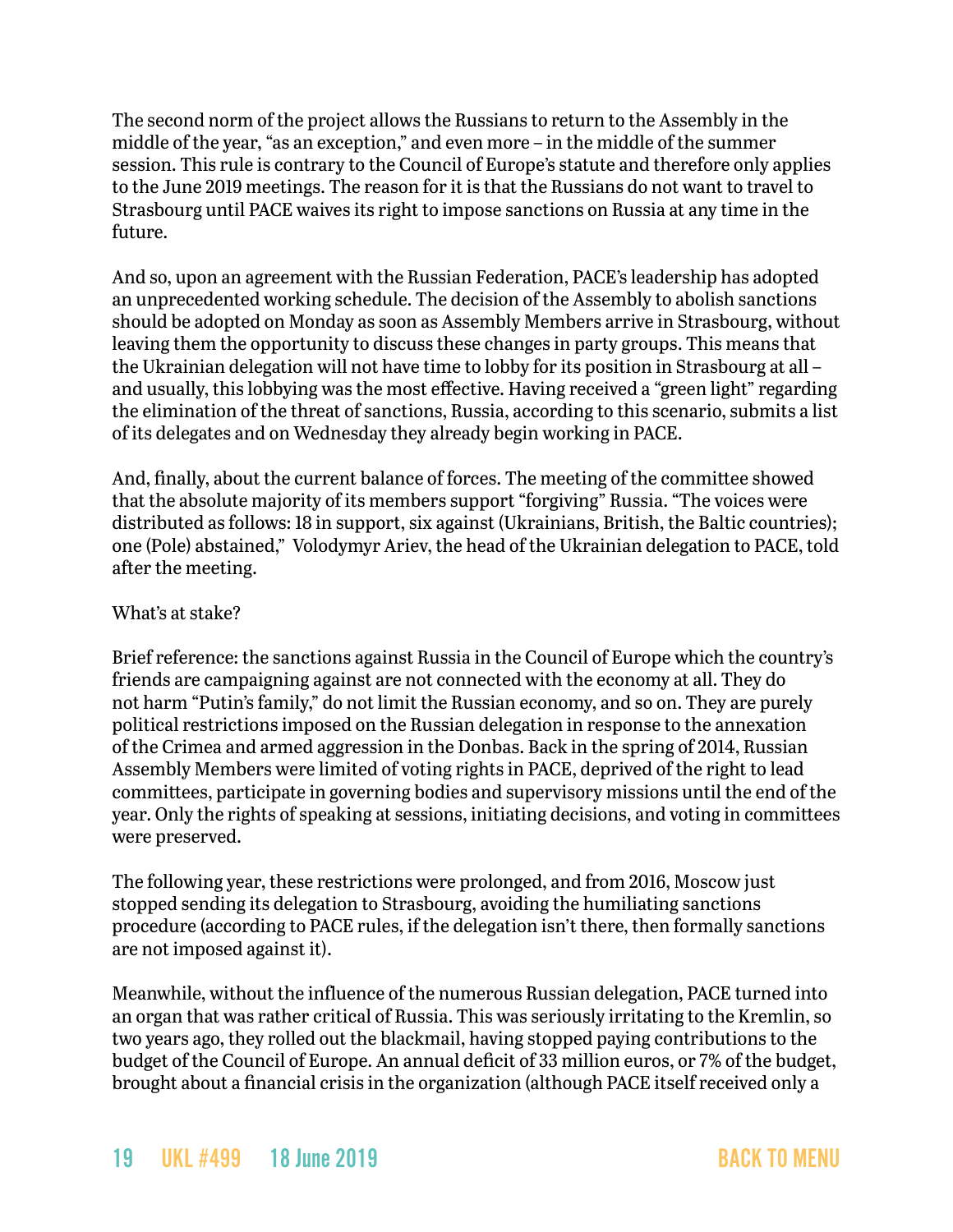fraction of that money). In parallel, Moscow began talking about the possibility of Russia's withdrawal from the Council of Europe. It seems that, ultimately, the blackmail worked.

How is this dangerous for Ukraine?

This creates the first precedent of softening sanctions against the Russian Federation.

Moreover, Russia would receive vivid confirmation of its strategy: the West so greatly appreciates a "dialogue" with the aggressor that even ordinary blackmail could be enough for lifting sanctions imposed against it. And there is no doubt that attempts to attack the sanctions regime will continue.

But this is far from being the only problem.

**Domino effect**

Strasbourg is reluctant to admit it, but starting from 2018, PACE delegates have received signals that Ukrainian civil society will lose confidence in the Council of Europe if sanctions on Russia are unconditionally lifted. Ukrainian human rights activists have already made a rather harsh joint statement about the "surrender of the Council of Europe. And the Ukrainian Foreign Ministry has officially warned the Council of Europe that it is preparing harsh steps if Russia will return to PACE.

Even Ukraine's interests are put aside, even if one turns a blind eye to the values of the Council of Europe, this decision of PACE – if the resolution is approved in its current form – will be catastrophic for the Council of Europe. And this is not an exaggeration. After all, the sanction mechanism will be killed for everyone, not just from Russia. Under these changes, PACE's monitoring mechanism, one of the key instruments of the Assembly, ceases to work. Will many states follow the monitoring instructions if their violations of the rules will no longer result in penalties?

Gross violations of the principles of international law, let alone the annexation of foreign territory, is an exceptional event for the European continent. But routine small violations are not so rare for the Parliamentary Assembly, and sanctions have always helped to correct them.

For example, the Council of Europe rules and traditions require all countries to send a balanced delegation to Strasbourg: the ratio of the power and opposition, the number of men and women, various parties, etc. should be exactly the same as in the national parliament. And if, for example, a certain state sends a purely male delegation to Strasbourg, then other PACE deputies, having learned about this, challenge the powers of the national delegation and force the offending country to rectify the problem.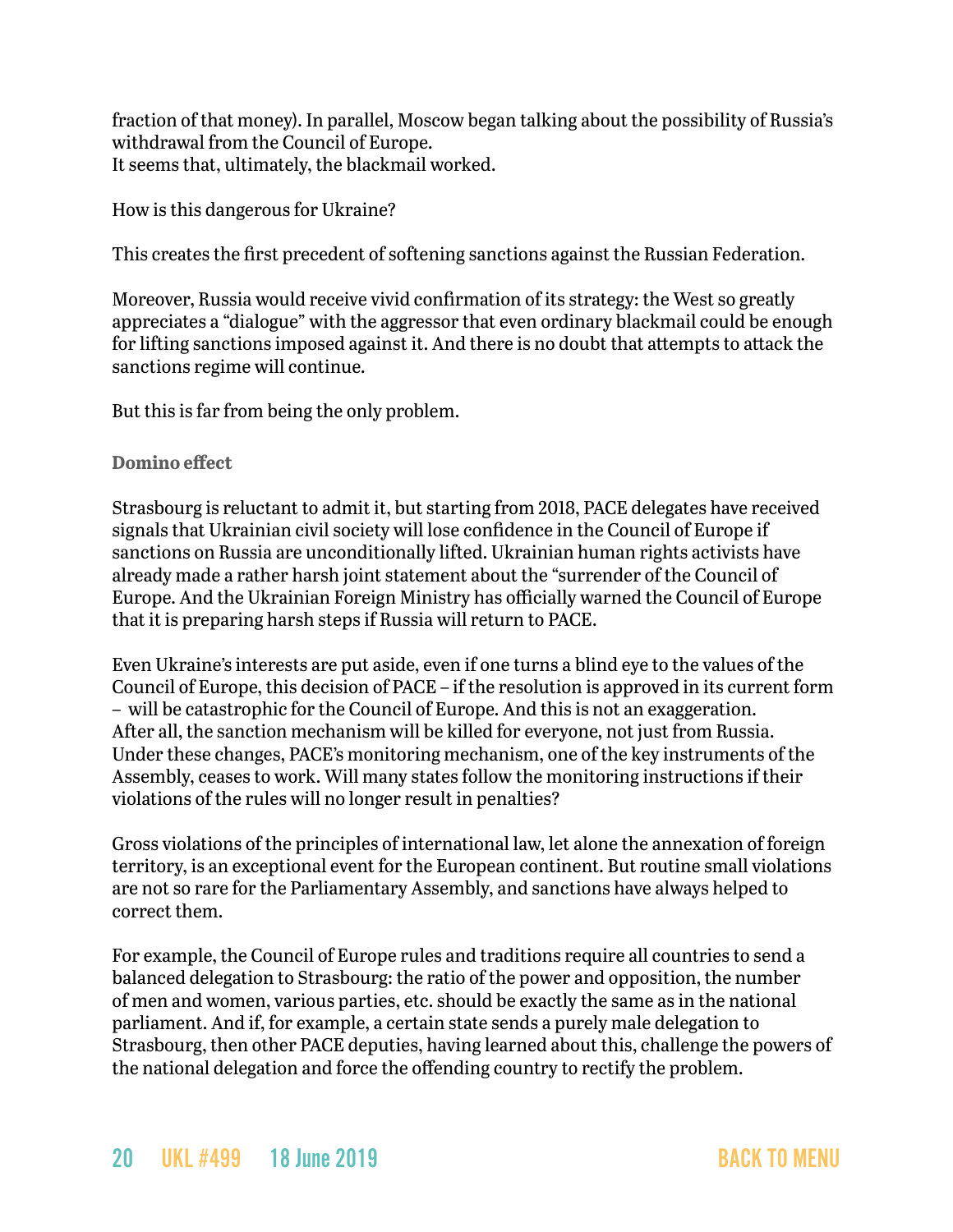Today this works, but now this opportunity will simply be annulled if PACE decides to "amputate" its own sanction powers.

But if Russia returns, Ukraine may face another, even more dangerous issue.

Imagine a situation when the Russian delegation triumphantly returns to Strasbourg (the Ukrainian one may make a symmetrical step and cease working in PACE). And for the next session, the Russian Federation sends an updated list of its delegation, including all the "MPs" illegally elected to the State Duma from occupied Crimea to the Assembly.

According to all the rules and logic, PACE would have to stop this malaise and deprive the Russians of voting rights, or maybe terminate their powers altogether, but will not be able to do so, because it would have killed its sanctions powers. And so Russia announces that it has won the recognition of its delegates from occupied Crimea at the level of the Assembly of the Council of Europe.

Do France and Germany strive for this scenario or dozens of other similar ones? That's unlikely.

The operation of "forgiving Russia," which is being implemented now, looks more spontaneous and emotional than sober and thought out.

Will the Ukrainian delegates, public activists, human rights activists, and journalists be able to communicate to the West an understanding of this danger and stop them from making a mistake in June? I can't be sure, but this chance does need to be taken.

<span id="page-20-0"></span>#8 What Does the New Language Law Really Change?

by Vladyslav Vlasiuk Kyiv Post, 10 May 2019 <https://bit.ly/2FiMnYp>

The newly introduced "Law on Ukrainian Language" has become a subject of strong public debate. There is a wide range of opinions: some defend the law and mark it as a historic milestone while others call it controversial due to some "sensitive" provisions. But what does the law really change? Here are answers to some common questions:

**1. Is it now illegal to advocate for bilingualism?**

The new law says that giving official status to other languages is in violation of the constitution. This does not mean that it is no longer legal to advocate for making any

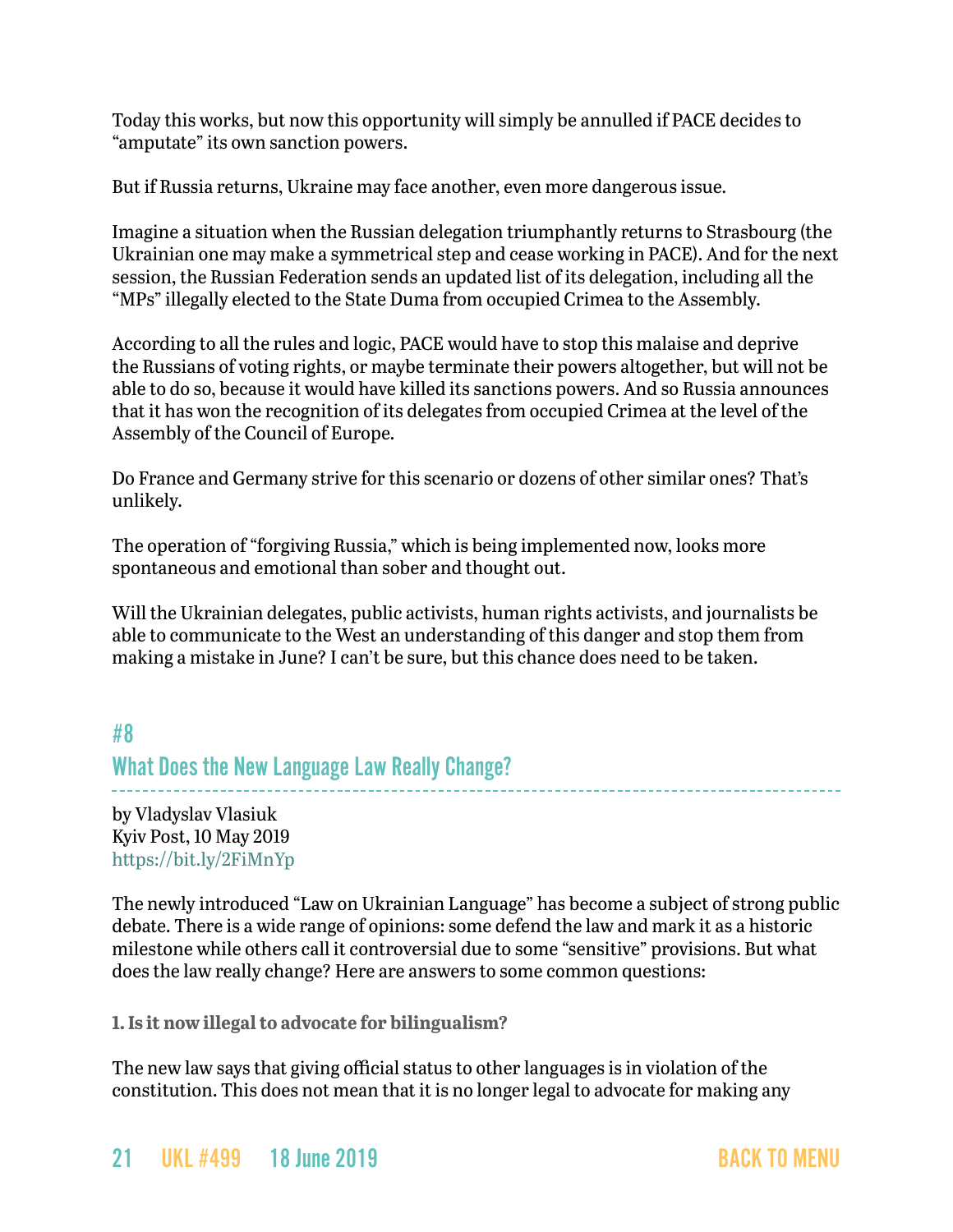foreign language official in Ukraine. Nevertheless, trying to accomplish this in violation of the constitutional procedure would be a criminal offence.

Another provision introduces criminal liability for publicly expressing disrespect towards Ukrainian language. The law equates it to abusing national symbols, which is an offence according to the Criminal Code of Ukraine. However, making it punishable would require amending the criminal code itself.

**2. What about minority and indigenous languages?**

The Law retains the right of indigenous peoples and national minorities for pre-school and elementary education in their mother tongue as well as further studying it as a separate subject. The Law also protects the use of minority and indigenous languages in the public sphere (e.g. during cultural, artistic, entertainment events, on television, in print media, during religious services etc.).

**3. May I refer to a public office in a foreign language?**

There is no provision requiring that one should address public institutions in Ukrainian. Meanwhile, a public office is obliged to communicate in Ukrainian regardless the language of the initial appeal. In addition, a public official is not obliged to use Ukrainian while on duty in a number of occasions. For example, law enforcement or border service officials may use a foreign language when communicating with someone who does not speak Ukrainian.

**4. Is there space for secondary and higher education in a foreign language?**

Indigenous peoples and national minorities may study in separate classes combining Ukrainian with any other study of language. Several disciplines may be taught in English or other official languages of the European Union.

In addition, the government is required to promote learning global languages in state and municipal educational institutions. Upon a respective request, higher education institutions should create an opportunity for studying minority or indigenous languages as separate disciplines.

**5. How does the Law approach private communication?**

The Law does not apply to private life and religious exercises. There are no provisions obliging citizens to learn Ukrainian compulsorily. Meanwhile, the law provides for incentivizing learning Ukrainian language at home and abroad.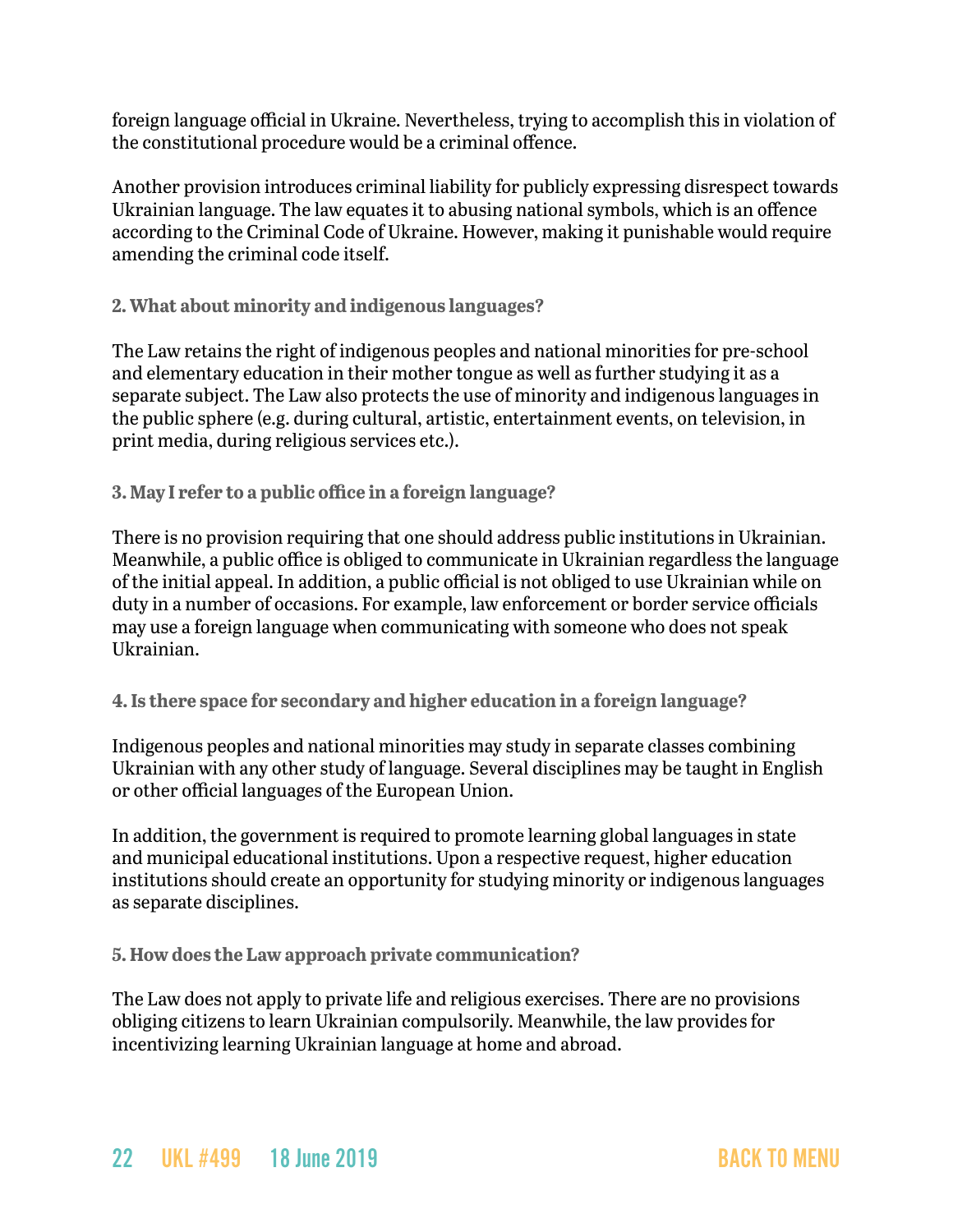**6. May I ask my doctor to talk to me in a foreign language?**

Even though the law requires all communication in healthcare, services, transportation and other spheres to be in Ukrainian, one may always ask for switching to some other language, as there is no restriction.

**7. What will be a mandate of the Language Commissioner?**

The law introduces setting up the Office of the Language Commissioner. Its mandate is mostly to provide for ensuring compliance with language requirements by public authorities. Apart from that, the commissioner may also address language violations committed by private bodies. For example, one may refer to the Commissioner's Office in case he/she was refused to switch to Ukrainian in a restaurant, when a company's charter is not available in Ukrainian.

## #9

### Crimea: Russia's Newest Potemkin Village

by Andrew Wilson and Ridvan Bari Urcosta European Council on Foreign Relations, April 30 <https://bit.ly/2ISdsT1>

*Grand projects funded by Russia can do little to cover up the lopsided and inadequate economy and infrastructure that Crimeans are now living with*

According to Russian television's number one propagandist Dmitry Kiselyov, "Crimea gave Russia inspiration and strengthened faith in our own strengths." But five years on from annexation, in terms of economic successes in Crimea, these have come at great cost to Russia – if you can even call them successes.

Subsidies from Moscow have led to a lopsided and highly militarised economy on the peninsula, squeezing out other sectors. Russia responded to Ukraine's blockade of Crimea with prestige projects like the Kerch Bridge and energy links, but it has not been able to solve basic questions like water supply. To great fanfare, a "Ministry of Crimean Affairs" appeared on 31 March 2014, but was wound up in July 2015. Its role had been to attract and oversee investments, but Russian businesses shied away after initial enthusiasm.

In short, over the last five years Crimea has become more dependent on Moscow – and achieved the rare distinction of becoming both more expensive and poorer at the same time.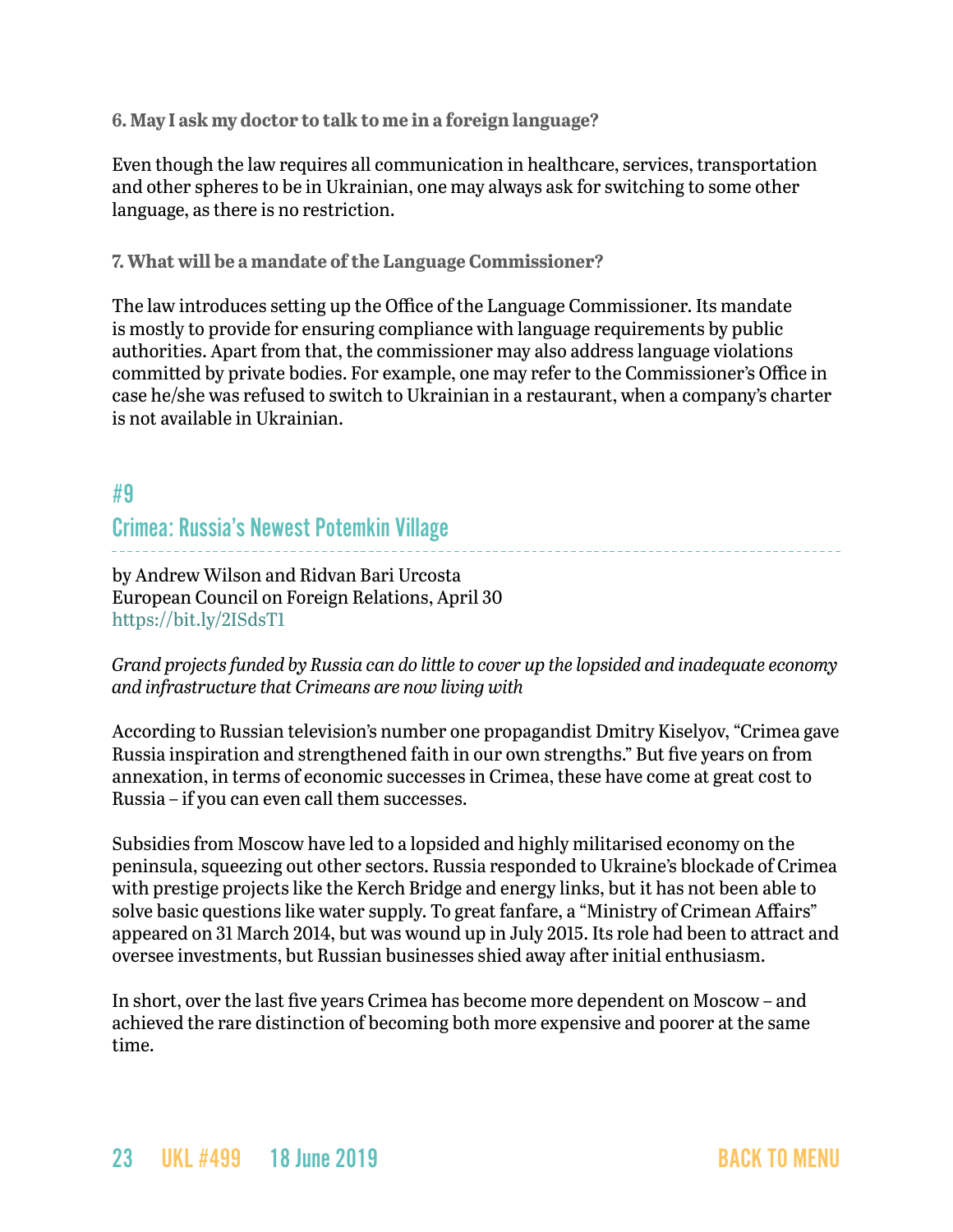### **Mega-projects**

Several grand projects have been completed in Crimea; but Moscow paid for all of them, and they have diverted resources from elsewhere. Opinion polls show that Russians increasingly complain about the expenditure. The Kerch Bridge officially cost 172.1 billion roubles (\$2.6 billion), plus smaller contracts, but its prioritisation "stopped construction of nearly all new roadways and bridges in Russia. In 2017, only 10 new roadways were built across Russia". The cost of building the Tavrida highway to Sevastopol has tripled, from 41.8 billion roubles to 144 billion roubles (\$0.6 billion to \$2.2 billion). Completion is not due until September 2020.

Before annexation the main supplier of power for Crimea was the Zaporizhzhia nuclear power plant to the north: 82 percent of energy supply came from outside Crimea. Since annexation, two new thermal power stations have been built, at no small cost of 49 billion roubles. Rosatom discussed building a nuclear plant in Crimea but eventually rejected the idea (the Soviet Union equally abandoned a project on the Sea of Azov as the region is too geologically volatile). Crimea's main source of electricity is now the Rostov nuclear plant in Russia, necessitating the construction of a fourth energy unit by 2018, and two high voltage power lines to Crimea. An underwater gas pipeline from Krasnodar was finished in 2016, whose planned volume of gas supply is 2.2 billion  $m^3$ .

### **Sanctions and their impact**

Meanwhile, sanctions are having an effect: "44 Russian and Crimean companies and 155 individuals are currently under international sanctions", as of September 2018. The last high-profile Western company, Best Western Hotels and Resorts, left Crimea last year. Siemens controversially sold seven gas turbines to Russia in 2015-16, and four made their way to Crimea to help build the new thermal power plants – supposedly without Siemens' knowledge. Siemens then sold a 46 percent stake in the Russian company Interautomatika as a result of the scandal. According to one Crimean official, however, subtler schemes allow some Western companies to operate under the cover of the local authorities.

At the International Tribunal for the Law of the Sea in Hamburg, Ukraine has accused Russia of illegally extracting 7.2 billion  $m<sup>3</sup>$  of gas from the rigs west of Crimea seized by paratroopers in 2014, of which 3.5 billion was from the Odesa field, even closer to Ukraine's shore. In March 2019 the Permanent Court of Arbitration in The Hague ruled that Russia had in 2014 "unlawfully expropriated Naftogaz's assets in Crimea … valued at \$5 billion, plus interest". Russia has been told to pay Ukraine's Oschadbank \$1.3 billion, and \$159 million for the seizure of companies and real estate rumoured to mainly belong to oligarch Ihor Kolomoisky.

Fear of sanctions means that mainstream Russian banks do not operate in Crimea. Of the three main operating banks, one is the state-controlled Russian National Commerce Bank, which was moved to Simferopol in 2014. The GENBANK and Black Sea Bank of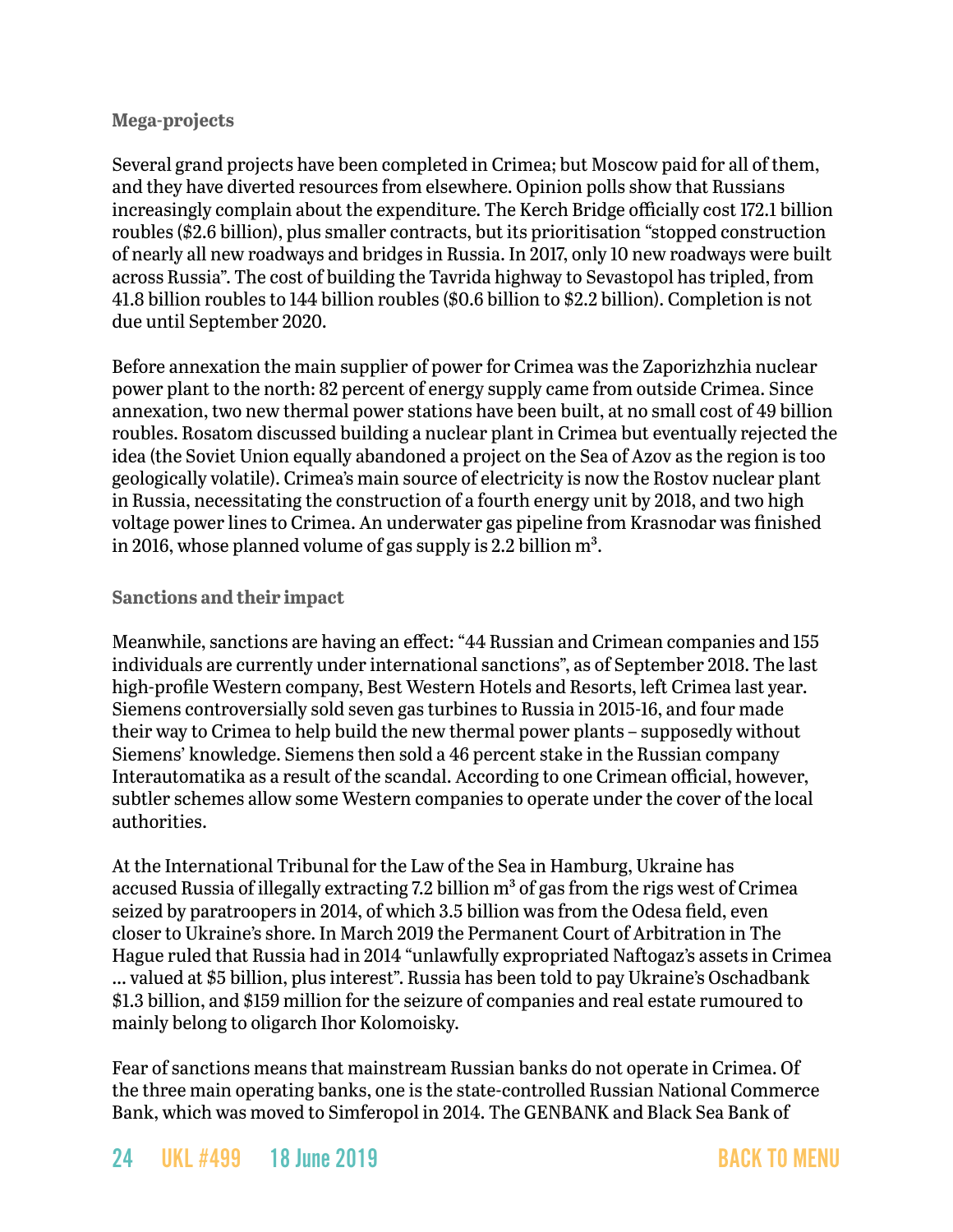Development and Reconstruction are indigenous Crimean banks, created immediately after annexation and belonging to the Crimean elite. The whole banking system operates within the newly created Russia-only payment system Mir.

Sanctions on flights to Crimea were imposed after annexation, with the European Organisation for the Safety of Air Navigation introducing a ban in March 2014. Attempts by proxy companies to fly have largely been unsuccessful; they include Grozny Avia (claiming to fly into Istanbul from a stop-over in the Russian town of Anapa), Dobrolyt, and Pobeda. However, 21 Russian airlines fly to Crimea, with flights connecting to 56 Russian cities and 20 countries. "Many of the same planes travel to the Simferopol airport and then continue on to European cities," in a clear breach of sanctions. According to local statistics, Simferopol airport has expanded its passenger numbers from half a million to five million a year, after a refit costing \$537 million.

### **The Crimean economy**

Official and non-official accounts of the state of the Crimean economy differ enormously. According to the speaker of parliament in Crimea, Vladimir Konstantinov, the Crimean economy made "… a fantastic breakthrough in its development. The regional gross product has tripled". Despite the damages awards listed above, the speaker of the Russian State Duma Vyacheslav Volodin inverted this picture in March 2019, claiming that Ukraine should compensate Russia for its misrule of Crimea before 2014.

Russia has restored the military sector in Crimea, benefiting the large military plants in Feodosiya, Evpatoriya, Sevastopol, and Kerch. The weaknesses of other sectors, however, mean that Crimea's general socio-economic situation is only 40th among the 85 subjectsof the Russian Federation (in 2015 – 53rd) place and Sevastopol 66th (in 2015 – 76th). Crimea and Sevastopol are separate subjects.

There was a one-off administrative boost to real wages and pensions in 2014, but this was soon eroded by inflation, the substitution of more expensive Russian goods for Ukrainian ones, and shortages induced by blockade and sanctions. In terms of the standard of living, Crimea is only in 69th place, Sevastopol is 52nd. Crimea has an abnormally large numberof pensioners to support: 0.7 million, which is 31.5 percent of the population.

The militarisation of the economy and the strong criminal presence within the Crimean elite have shrunk the SME sector. There were 15,553 small private enterprises in 2014, but by 2018 only 1,382. Small businesses used to employ 31.2 percent of the workforce – now the figure is only 19.5 percent.

There has been a notable influx of military personnel. In information supplied to the Ukrainian parliament, military analyst Dmytro Tymchuk stated that: "in the four and a half years of occupation 247,500 people have moved to Crimea … Given the 'uninvited' visitors, as well as natural movement (birth rate/mortality), during the occupation the population of Crimea has already changed by 20-25 percent."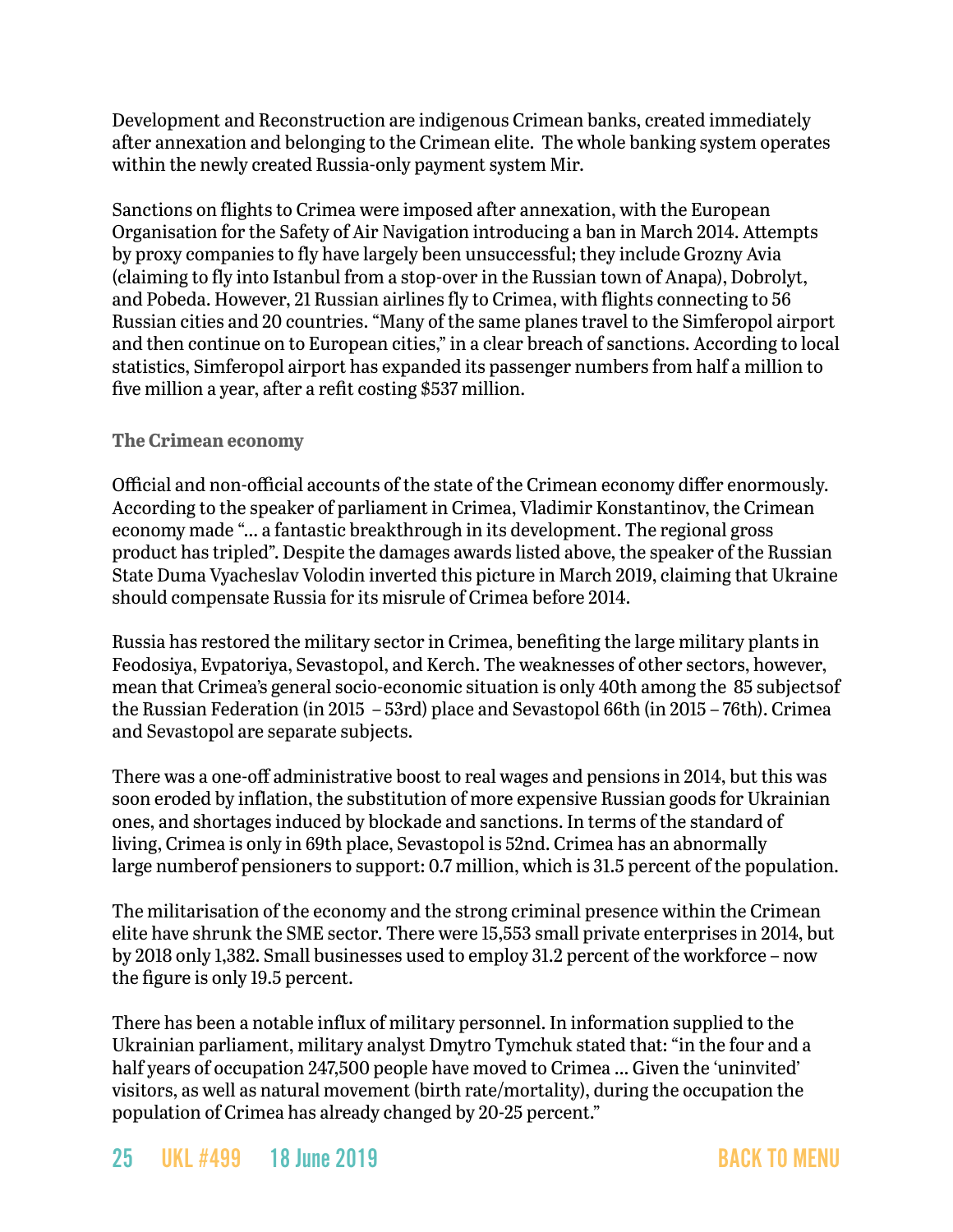### **Tourism**

Before 2014, Crimea was re-establishing the tourism industry that had collapsed in the 1990s. Crimea featured on big ship cruises. The official claim is that tourism figures are back up to nearly six million a year; but unofficial sources claim closer to two million. In the summer of 2018 Russia hosted the World Cup, so there were fewer Russian visitors (Crimea did not host any games). The 2019 or even 2020 season will be a better test. The opening of the Kerch Bridge to rail travel is expected for December 2019.

Crimea attracts few independent middle-class Russian travellers. Most post-annexation tourists are so-called 'budgetniki' – state employees with limited funds who make collective bookings at hotels and sanatoria (before the annexation, tourists often let individual rooms). Crimea used to be relatively cheap, even though services were primitive; now it is more expensive but the services are the same. The Russian middle classes prefer to go to Turkey, Bulgaria, and Egypt. Claims that Ukrainian tourists are returning have been hotly disputed.

### **The budget**

A massive 77 percent of Crimea's budget is currently paid by Moscow, and 60 percent for Sevastopol, rising to 79 percent for Crimea and 65 percent for Sevastopol in 2019- 20. That makes at least \$6 billion in budgetary subsidies alone since annexation. Other estimatesstate "at least \$2.3 billion a year", but warn that "indirect losses" are harder to count.

A federal programme called "Socio-Economic Development of the Republic of Crimea and the city of Sevastopol" draws in money from many other funds and structures. More than 80 percent of it has gone on big infrastructure projects. Only 5 percent has gone to tourism, and just 1.5 percent to "inter-ethnic unity". A mere "0.4 percent of the peninsula's budget (or 1.2 billion roubles) is earmarked for 'defence, security and law enforcement.'" The huge military build-up, in other words, comes out of the Russian federal budget.

### **Water**

Before annexation, 85 percent of Crimea's water supply came from further north in Ukraine via the North Crimea Canal built by the Soviet Union in the 1960s and 1970s. In fact, securing the water supply was one of the main reasons for the administrative transfer of Crimea to Ukraine from Russia in 1954. The canal and its branches used to supply Crimea with up to 3 billion  $m<sup>3</sup>$  of water a year. The occupation authorities have responded with wells, drilling down up to 400 metres, but with diminishing returns. The water extracted is of poor quality and ground water is getting salinated. Aerial maps show just how badly the situation has deteriorated in recent years.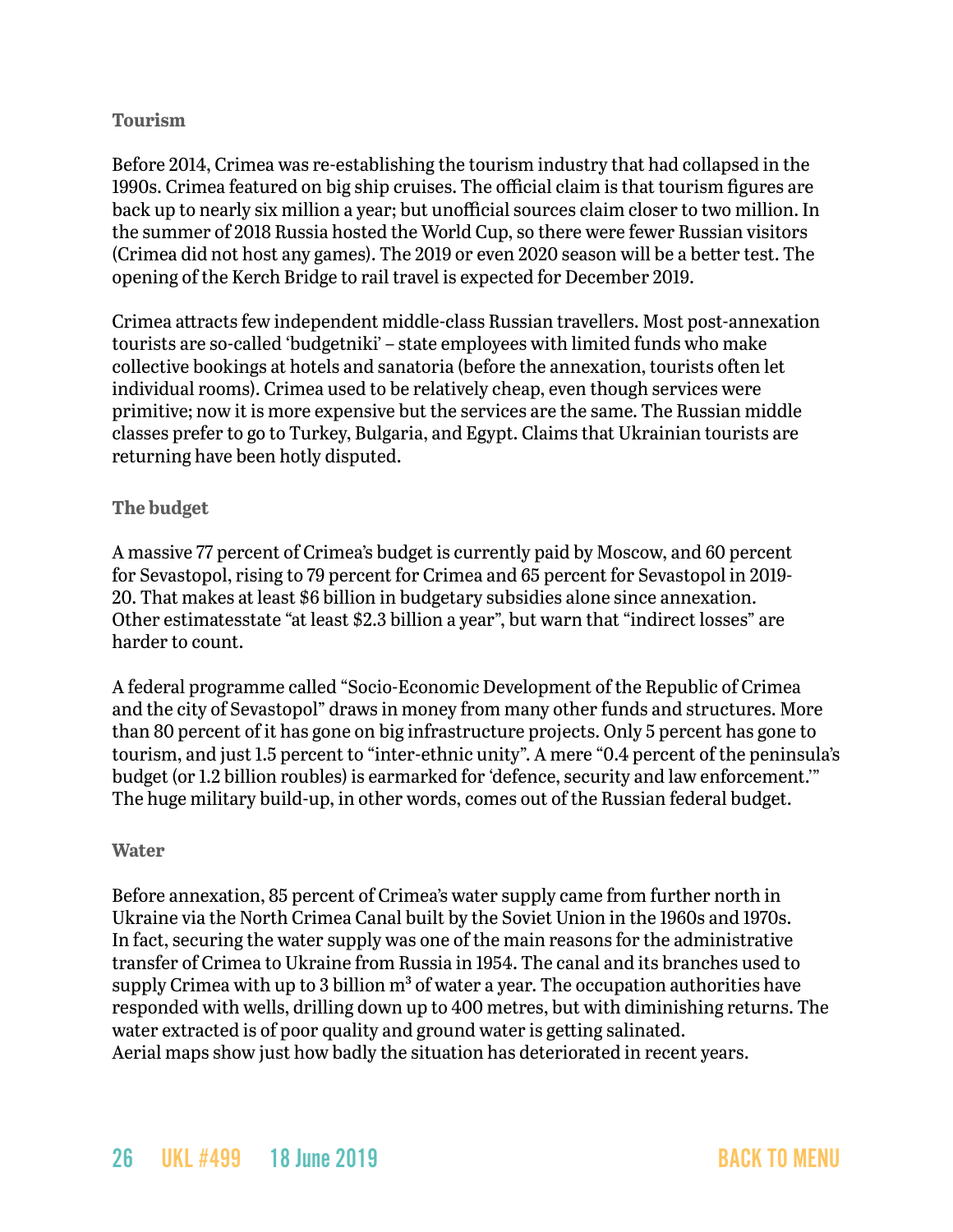About 70 percent of the green steppe is now dried up or damaged, and therefore unsuitable for farming. A state of emergency was introduced in four farming regions in 2018. Plans for expensive desalination plants have been mooted, but have not taken off. Some have suggested the possibility of a military strike northwards to secure the canal. But any mission would create big new open front lines. A cover story would be hard to create in a relatively rural, pro-Ukrainian region. The biggest local city, Kherson, is on the wrong (western) side of the river Dnipro.

### **Syria**

Crimea plays a role in Russia's hopes of benefiting economically from the end-game in Syria. Syrian participation at the Yalta Economic Forum in April 2018 led to the establishment of the Crimean-Syrian Shipping Company, and to plans to create a special trade zone in Crimea (in part to help circumvent sanctions on the two Donbas "People's Republics"), secure phosphate supplies for Crimean factories, and even transfer captured Ukrainian oil rigs for use in Syrian waters. There are rumours of Russian tourism companies operating to Tartus and Latakia out of Sevastopol. Ironically, sanctions on Crimea might facilitate some of these more shady operations.

After five years, Russia has not succeeded in creating a self-sustaining economy in Crimea. Instead, Crimea resembles the late Soviet Union: it is highly militarised, but it cannot solve basic questions of water and food. And nor is Crimea 'stable under occupation'. Its economic problems and shadow economy are driving Russian adventurism elsewhere. Polarisation between a militarised economy and a marginalised Crimean Tatar community, with the Russian-speaking service economy shrinking in between, is not a recipe for long-term stability. The newly elected president, Volodymyr Zelensky, has come under pressure from at least one of his predecessors to ease the blockade on Crimea; but it is impossible to yet predict any of his policies with any certainty.

## <span id="page-26-0"></span>#10 Ukraine Not Succeeding, But Not Giving Up

by Yaroslav Hrytsak Forum for Ukrainian Studies (CIUS), 25 April 2019 <https://bit.ly/2WPSnNW>

*This speech (in Ukrainian) was given to the European Parliament in Brussels on 27 November 2018. [The Ukrainian-language original is at <https://bit.ly/2IntYLZ>]*

As part of a small Ukrainian delegation, I gave a speech to the European Parliament nearly five years ago, aiming to convince MEPs that Ukraine was unlikely to break up. The Euromaidan Revolution had immediately raised, again, the "Huntingtonian" scenario of Ukraine splitting into a Ukrainophone west and Russophone east. The protests in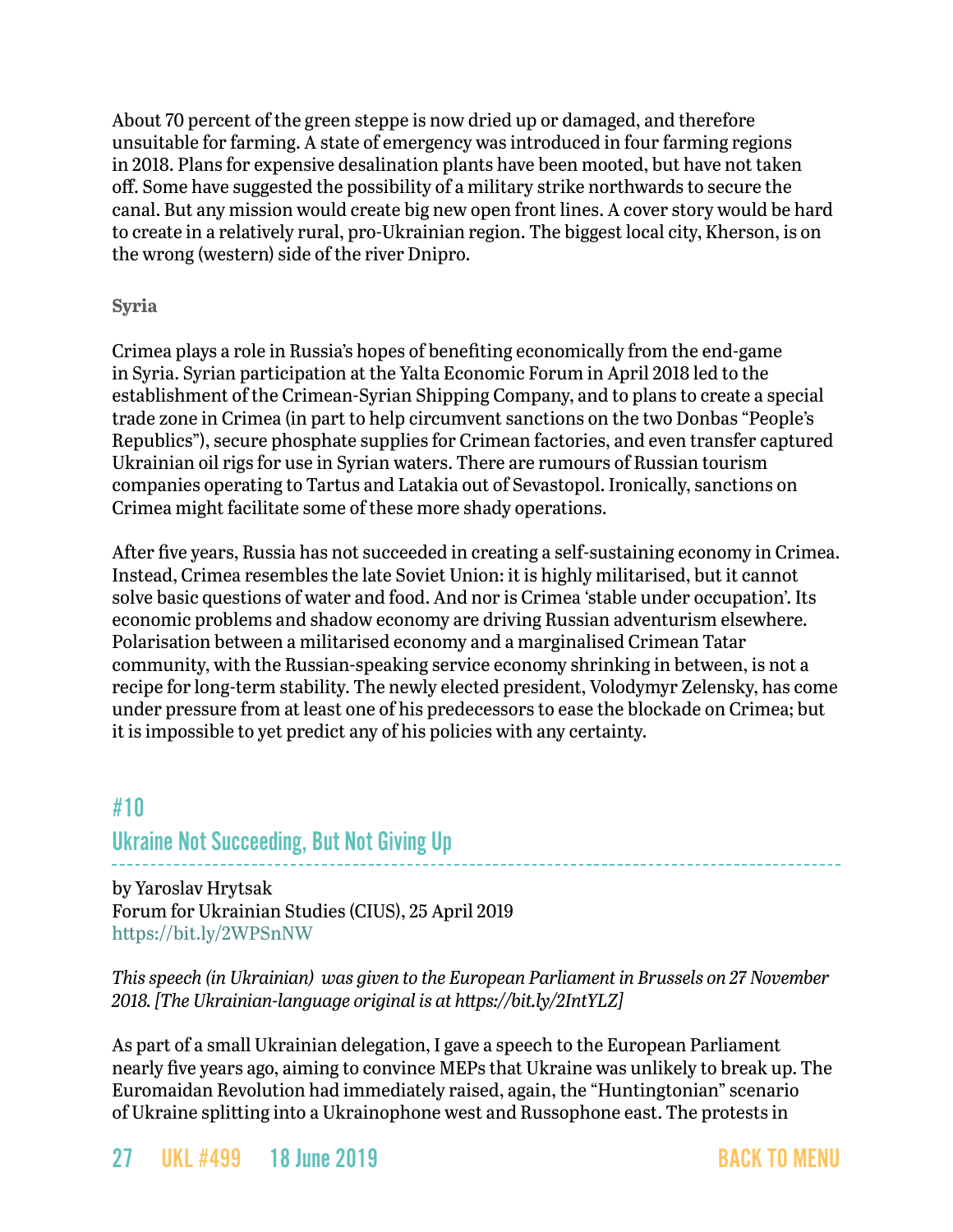Kyiv were presented as coming only from the Ukrainian-speaking west of the country, supposedly risking a negative response from the east and ultimately threatening a civil war and possible end of Ukraine as a state.

I tried to show that regardless of its internal strifes and divisions, Ukraine is a relatively stable political entity. I don't know how convincing my arguments were, but the best proof of my thesis came one year later, in December 2014, with the disgraceful end of the "Russian Spring" in Ukraine. (To recall: it was a widely implemented attempt at a counterrevolutionary separatist uprising in the Russian-speaking oblasts of Ukraine's south and east that was intended to spur the defection of these oblasts from Kyiv as part of a newly declared "New Russia.") The Russian Spring had failed to prevail in the spring of 2014, by summer it was already extinguished, and in December the Kremlin declared it was over. Ukraine proved again that it is quite resistant to, and able to defend against, the threat of splitting.

But when I spoke in December 2013 at the European Parliament, neither I nor my Ukrainian colleagues were aware of Putin's actual plans. In fact, these plans had been adopted as Russia's new Ukraine strategy far earlier, immediately after the Russian-Georgian war of 2008. This strategy stipulated that if Kyiv started to move in the direction of the West—either by submitting an application to join NATO or by strengthening its ties with the EU—then Russia must respond with military intervention and by splitting Ukraine into three. The east and south of Ukraine were planned to be moved directly under the jurisdiction of the Russian Federation, and central Ukraine would be transformed into a puppet state with its centre in Kyiv; as for Western Ukraine—the bastion of Ukrainian nationalism—it would be free to go where it wanted, even "to three devils," as the saying goes.

Information about this strategy was leaked in the Western mass media. In September 2009 it was described in detail in the newspaper Dzerkalo tyzhnia (Mirror on the Week; Rus: Zerkalo nedeli) by the director of the Institute of Strategic Studies in Kyiv, Volodymyr Horbulin, and his advisor, Oleksandr Lytvynenko. However, the article seemed too incredible to be believed at the time, and it was ignored. Moreover, when my colleague presented this strategy in September 2013 at a conference in Warsaw on European security, the rest of the participants laughed at him. Only one senior German diplomat approached this colleague during a break and said he was right—and also that unfortunately the strategy was probable.

During the Euromaidan I had the chance to work with an informal team of experts at one of the protest headquarters. After the first shootings and the adoption of draconian laws in January 2014, we were aware already that the main threat was not Yanukovych, it was Putin. This was even spoken of by Putin's former advisor Andrei Illarionov, who had emigrated to the USA and was working at one of its strategic institutes. Illarionov warned Ukrainians that they had exactly until the end of the winter Olympic games, after which Russia would commence direct military aggression.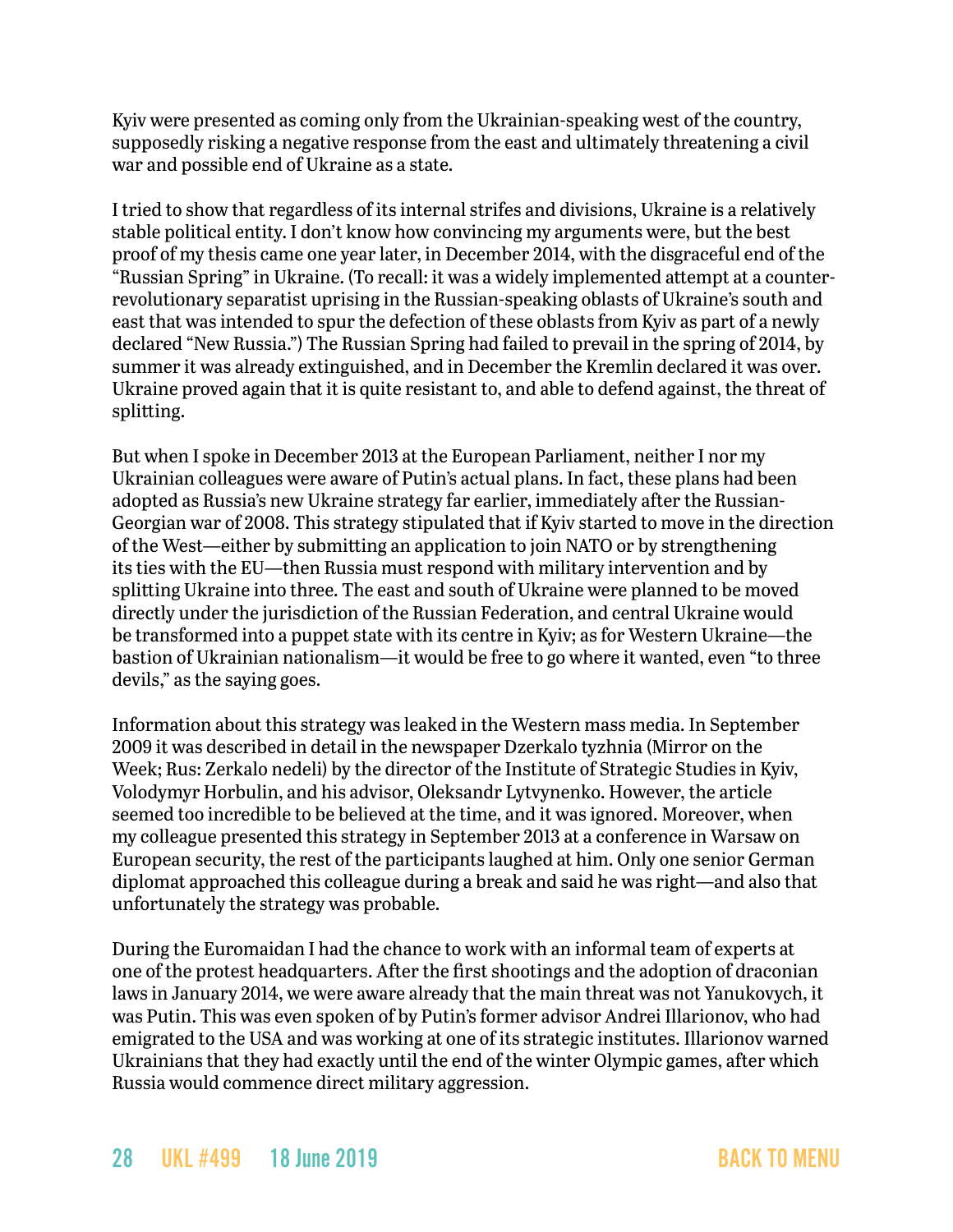That is in fact what happened. First was the appearance of the "little green men" in Crimea, and of Girkin's gang in the Donbas. Next was the incursion of the Russian Army, the extent of which was gauged from the reaction of the local population. The scenario stipulated that the Russian military would advance not on their own but in response to requests from local residents to protect them from the rule of "Ukrainian fascists" in Kyiv. This plan failed, however, when Russia's army was met not with bouquets of flowers and tears of joy—but rather with opposition from fervent activists in Ukraine's Russianspeaking cities and oblasts, who clearly understood that inviting the Russian military meant calling war into their own homes.

The Russian strategy succeeded only in Crimea and part of the Donbas. Painful losses as they are, for Ukraine they are small beer compared to what was really the intended result. Ukraine was supposed to have been divided along the line running from Kharkiv to Odesa, with Russia wanting to gain control over the country's industrial heartland, including the important cities of Dnipropetrovsk (today Dnipro) and Kharkiv, as well as the Black Sea coast from Odesa to Mariupol. Fortunately, these plans were not realized.

I have three reasons for setting forth this history in such detail. Firstly, we have a short memory. We can hardly remember what we did yesterday, and so it's no wonder we've forgotten how serious the risk was five years ago. If the plan had come to pass, today my Kyivan colleagues and I would have been representing not one but two different states; actually, I doubt whether we'd be here at all, representing anyone. Europe would have had a large Syria on its hands, right next to its borders (because Ukrainians would hardly have given in easily to the Russian aggression), and its actual Syrian refugee problem would have been compounded even more by refugee Ukrainians.

Therefore, when today we try to assess the failures and successes of the Euromaidan, we should evaluate them not only compared to the best-case scenario. This rosy picture envisioned Ukraine conducting radical political and economic reforms, and embarking on a development trajectory leading like a highway away from the "Russkii Mir" (Russian World) to a united Europe.

Regrettably, this did not happen. But we should judge Ukraine according to this optimal scenario only if we also keep in mind the worst-case scenario, which I described earlier. Against this more even-handed background, we must make a simple and honest assessment: things in Ukraine are neither as good as we would have wished nor as bad as we imagine. The truth is that Ukraine has never implemented as many reforms as it did in the past five years! But clearly there is also the feeling that these reforms are not enough.

The fact that despite the war the Ukrainian economy is growing can truly be called a "Ukrainian miracle." However, positive macroeconomic performance has not been converted into microeconomic prosperity for the average Ukrainian. Similarly, Ukraine was granted a visa-free regime with the European Union, but masses of Ukrainians especially the young—have taken advantage of it in order to leave their country for good. And the label being used for their exit is not emigration but evacuation.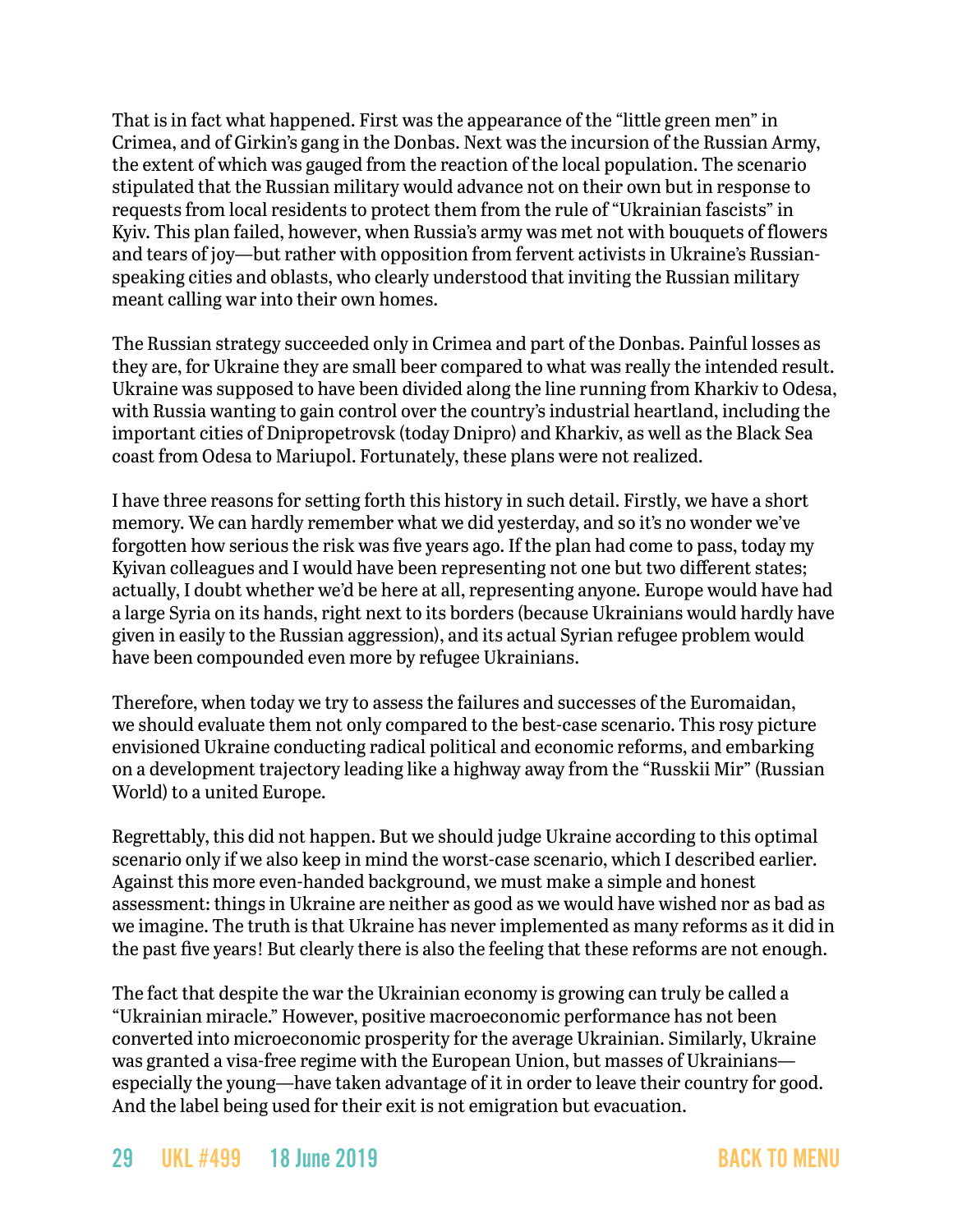Furthermore, although Ukraine no longer has Communists in its parliament, and the parties from the counter-revolutionary camp have weakened considerably, yesterday's revolutionary allies are squabbling with each other in the Verkhovna Rada no less than they did with Yanukovych's forces before 2014. Nevertheless, democratic procedures continue to function, albeit imperfectly. As a consequence of the war, Ukraine currently has 1.5 million or more internally displaced persons, and there are a lot of weapons among the general population, yet it is relatively stable as a political community. Civic society is tired and exhausted, and its suffering leaders are subject to pressure and direct attack but it remains determinedly on the political stage and is not giving up.

In a word, Ukraine is not succeeding, but it is not giving up. That is the first point.

Secondly, when we speak of a revolution, we must not forget that it is not a one-time act. The English revolution began in 1640 and finished only in 1688. France started on its revolutionary period in 1789, which entailed three more revolutions by 1871. It is jokingly said of Germany that it began its revolutionary transformations in 1848, and only 100 years later embarked on a normal developmental path—not without the help of occupational forces. For its part, Russia went through several revolutionary situations in the 19th century before its "real" revolutions started in 1905. And while its 1917 Revolution looked like a victory for the Bolsheviks, nearly 70 years later we understand that this victory was a "grand illusion." Meanwhile, in the 19th century the Poles were famous as the most revolution-prone nation: from the Kościuszko Rebellion to the Polish Insurrection of 1863–64, the szlachta and the bourgeoisie instigated five revolutionary insurgencies before Poland achieved independence in 1918. We all remember Poland's most recent revolution—the successful ascent to power of Solidarnosc in 1989—but we tend to forget that it was preceded by the 1968 Prague Spring and by several worker's uprisings during the 1970s.

It is Deng Xiaoping who is supposed to have said, in response to Henry Kissinger's question as to what he thought of the French Revolution, that it's too early to tell. Given this logic, it is probably too early to speak of the failure or victory of the Ukrainian Revolution of Dignity. The Maidan events of 2014 were merely one act—the most brilliant and most tragic so far—but only one of several, and no guarantee that it will be the last.

Ukraine has yet to fully process its tragic history. This included being at the epicentre, between 1914 and 1945, of what Professor Timothy Snyder called the "Bloodlands"; and in the second half of the 20th century, being reduced from potentially one of the largest nations in Europe to a mere ethnographic ecomuseum, where the local natives were obliged to happily sing and dance, praising the glorious Soviet reality. (It must be said that in their ignorance of any other reality, many of those local natives truly loved this role.) In addition, Ukraine has yet to pay the price for the slowness of reforms since independence was declared after the collapse of the Soviet Union in 1991—for it has been shown that the slower or later such reforms are implemented, the greater the social cost.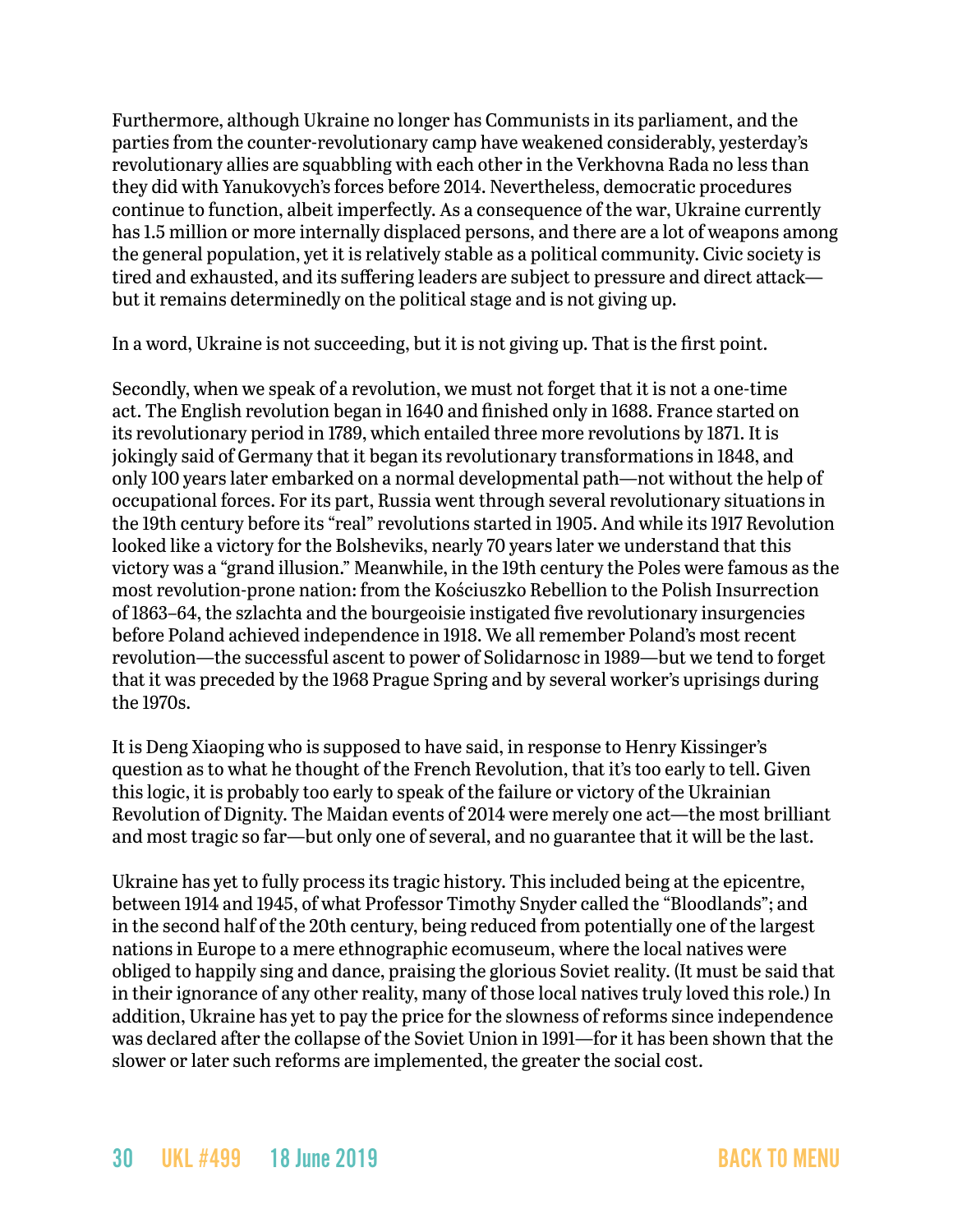Thus, the revolutions in Ukraine are a healthy reaction to unhealthy Ukrainian conditions. Because these conditions have been established historically—that is, over many decades—it's doubtful that Ukraine could manage to extract itself from them in a single short-term revolution.

In sum, Ukraine is not a sprinter country but rather a stayer country. It is unlikely to traverse the stayer's distance at a sprinter's speed. So, at best, the revolutions would only provide a spurt to these processes; they would be able to reduce the time required to go the distance, but would not be able to reduce the distance itself. Ukraine is almost at the final kilometre, but "almost" doesn't count: it has to get to the end. And the histories of other countries show that reaching the end is not automatically guaranteed.

Thirdly, when considering whether Ukraine will succeed or not, we cannot ignore the geopolitical factor. No revolution happens as a domestic matter of one country only; each revolution invariably has an international context and international consequences.

To expand on this thesis, I would like to cite Alexander Gerschenkron, who is one of the foremost experts on the economic history of Eastern Europe. He wrote an essay in 1951 titled "Economic Backwardness in Historical Perspective," mainly about countries like Russia or today's Ukraine. He knew what he was talking about, because he was born in Odesa. When the Bolsheviks took over he was forced to flee to Vienna, and from there, when Hitler invaded, he was again forced to flee, landing in the USA, where he became a professor at Harvard. Gerschenkron's thesis is simple: the greatest lesson of the 20th century is essentially that the problems of "backward" countries are not contained only in those countries; they are in equal portion the problems of developed countries as well. Developed countries cannot afford to ignore the economic backwardness of their neighbours, because both will eventually have to suffer the consequences.

Russia is a problem for Ukraine and for Europe. It's a geopolitical problem, but its roots lie in the failed liberalization of Russian politics and economy in the early 1990s. Putin is not the cause of the failure—he is its result. To quote from the aforementioned article by Horbulin and Lytvynenko, in the person of Putin the government of the Russian Federation "sacrificed the prospect of systemic public modernization and, therefore, the country's future. In effect, for the fifth or sixth time in Russian history, the reform/ counter-reform vicious circle could not be broken."

A broad modernization program was reduced to a single narrow element—upgrading the military. This means that the current Russian government cannot live without external aggression or fomenting war hysteria, otherwise it loses its existential meaning.

Ukraine is attempting to do today what Russia failed to accomplish in the early 1990s. It's not a given that Ukraine will succeed, and almost certainly hard times are ahead. It will have to address some domestic issues on its own, without any outside help, but overall its chances of success are very small without support from the West. And this would be a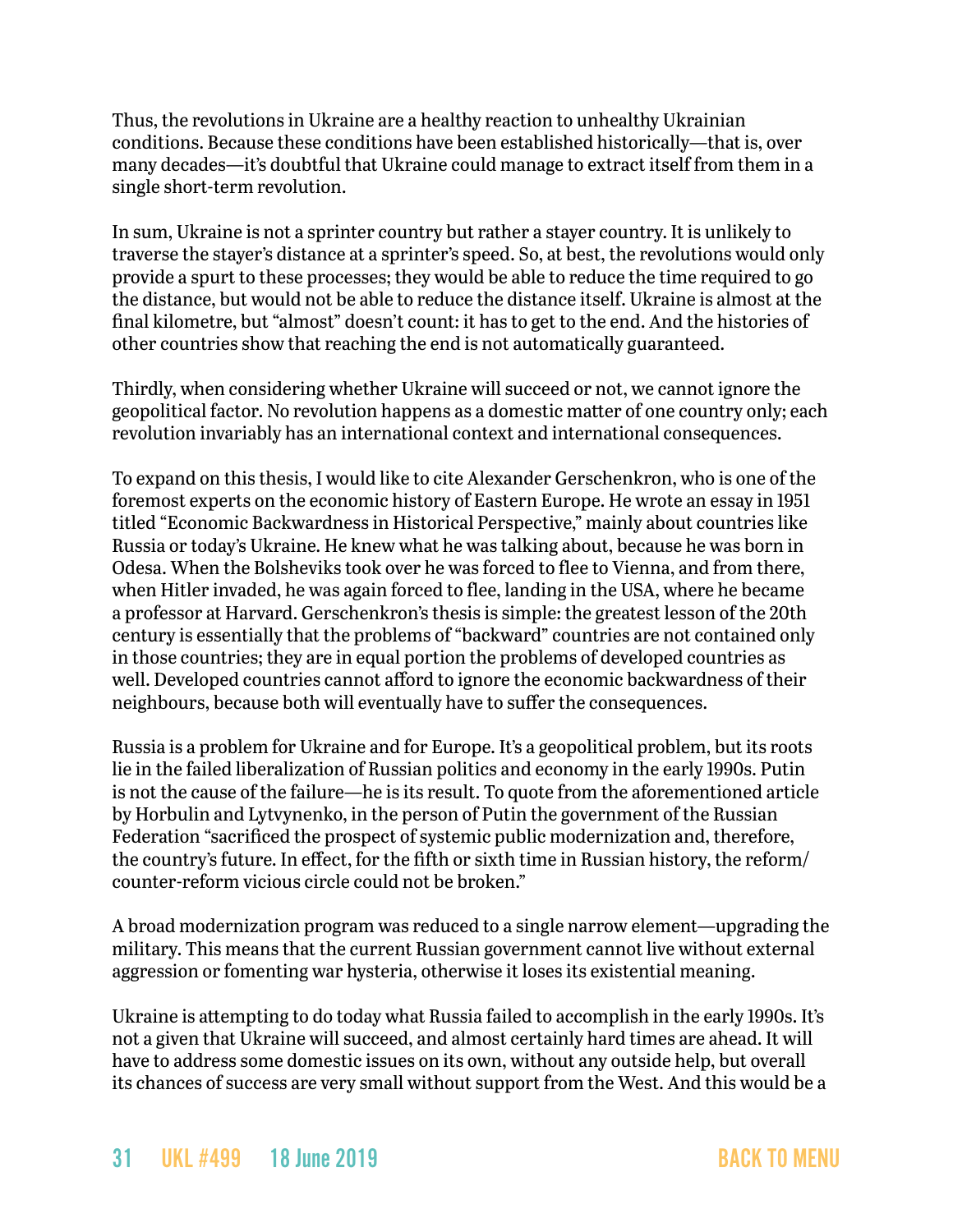defeat not only for Ukraine but also for the West—and even for Russia in the long run. For Ukraine's success would create a chance to finally break the Russian vicious circle.

As I said before, Ukraine has not succeeded yet. Nevertheless, in contrast to Russia, Ukraine is continuing to process its past, and is determined not to sacrifice its European future. For this alone it deserves your support.

*English translation by Ksenia Maryniak, Edmonton, 8 April 2019.*

## <span id="page-31-0"></span>#11

### Congratulations to the New Roster of AAUS Prize Winners!

Ukrainianstudies.org, 3 May 2019 <https://bit.ly/2WNcxIn>

Dear Colleagues,

AAUS is pleased to announce prize winners in our three categories (book, article, translation) in this year's competition. Please join me in congratulating the winners and thanking members of three selection committees for their hard work!

Book prize:

Winner: Serhiy Bilenky, *Imperial Urbanism in the Borderlands: Kyiv, 1800-1905* (University of Toronto Press, 2017)

Honorable mention: Marci Shore, *The Ukrainian Night: An Intimate History of Revolution* (Yale University Press, 2018)

Article prize:

Jennifer Carroll, "Sovereign Rules and Rearrangements: Banning Methadone in Occupied Crimea," *Medical Anthropology* (2018)

Translation prize:

Winner: *My Final Territory: Selected Essays* by Yuri Andrukhovych, edited by Michael M. Naydan and translated by Mark Andryczyk and Michael M. Naydan (University of Toronto Press, 2018)

Honorable mention: *The White Chalk of Days: The Contemporary Ukrainian Literature Series Antholog*y, compiled and edited by Mark Andryczyk (Academic Studies Press, 2017)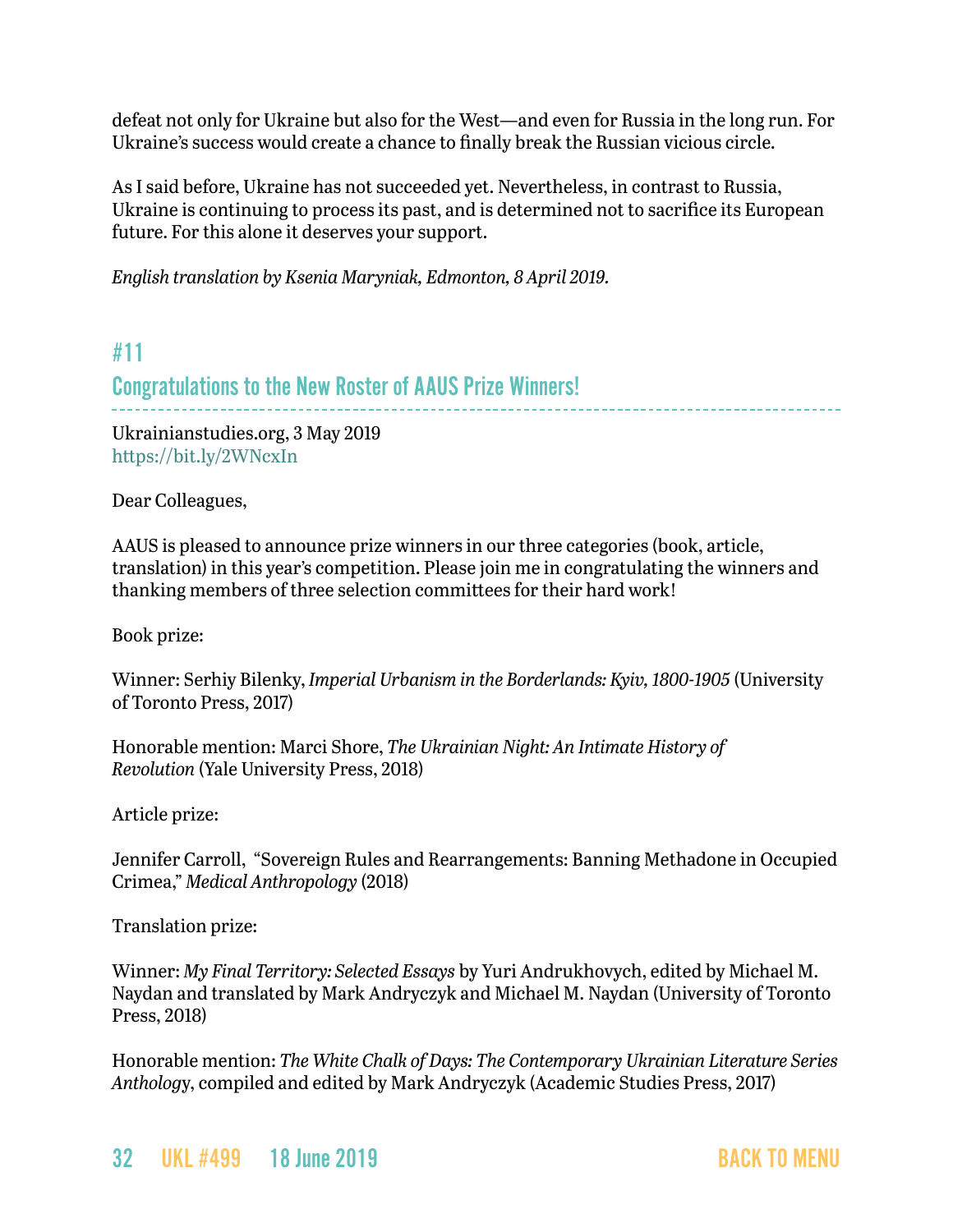On behalf of AAUS President Oxana Shevel, Vitaly Chernetsky AAUS past president and Board member-at-large

## <span id="page-32-0"></span>#12 A Religious Affair

Ainslie Pierrynowski ASNConvention.com, 4 May 2019 <https://bit.ly/2IUk3MI>

 "Suddenly we are now the Orthodox! We are now the Ukrainians...I did not want to stay without church, but this is too much. Too much to be patriotic enough and believing enough." These words, from a Ukrainian woman interviewed by panelist Tornike Metreveli, reflect one of the most fascinating elements of of Panel U7 on Power, Politics, and Religion, during the ASN World Convention held at the Harriman Institute, Columbia University. During Session Three on Thursday, May 2, 2019, Chair Elizabeth Clark (Brigham Young U, US), discussant Catherine Wanner (Penn State U, US), and participants Alessandro Milani (HURI, Harvard U, US), Andreii Fert (U Kyiv Mohyla Academy, Ukraine), Tornike Metreveli (U of St. Gallen, Switzerland), Inga Miller (U of Albany, US), and Annelle Sheline (Rice U, US) delved into how faith shapes and is shaped by competing nationalisms in Ukraine.

Andrii Fert argues that Ukrainian Orthodox Church-Moscow Patriarchate (UOC-MP) promotes a vision of supranational unity in its messaging toward the Ukrainian public. Although this narrative attempts to legitimize UOC-MP's ties to Russia, it taps into nationalistic discourses to do so. UOC-MP's official media and formalized rituals construct a history which situates the Church's origins in Kievan Rus' and then moves to Moscow, only turning back to Ukraine when Orthodox Ukrainians suffer. Interestingly, this account reproduces the imperial and Soviet era concept of Ukrainians and Russians as a singular people with a common origin, who suffer when separated from each other. Conversely, an emergent counternarrative paints a picture of Ukraine's religious history wherein the Ukrainian people represent a distinct spiritual—and political—entity. Likewise, Metreveli contends that a recent push for an independent Church in Ukraine is bound up in recent political developments—the invasion of Crimea, Euromaidan, and a growing consensus around the formation of a singular state Church among political elites. Metreveli's exploration of how these discourses are discourses applied and felt in everyday life lead him to the concept of identarian in-betweenness, a response to a civic nationalism that forces people to choose one identity over another, characterized by undecided motive narratives and a volatile secular national identity.

These analyses raised a compelling point during the question and answer period: Does a focus on these competing national projects limit one's understanding of Ukrainian society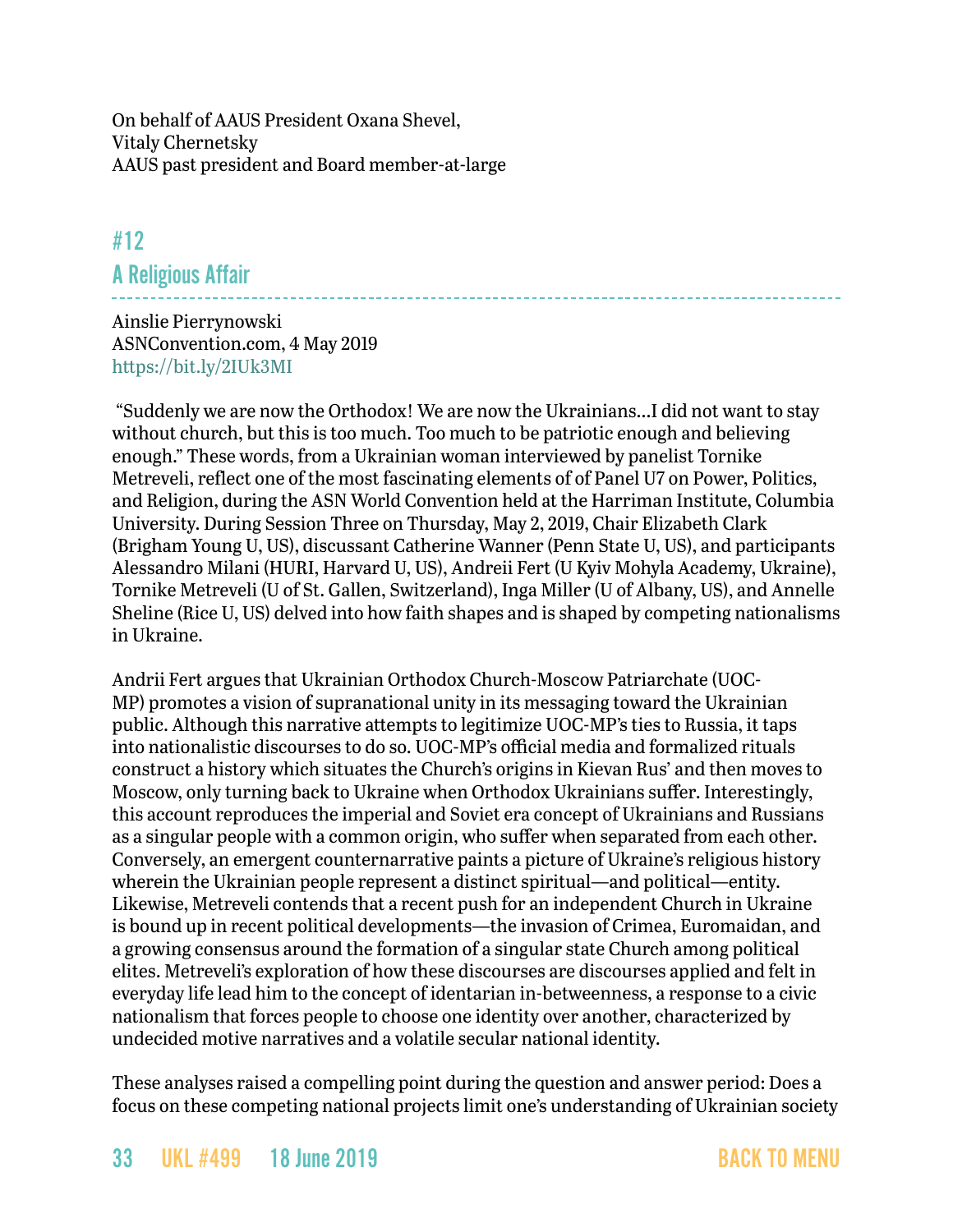to a simplistic binary? Metreveli responded that religion in Ukraine ought to be conceived of as a distinct category of practice which separates religion from loyalties and conflict. This answer recalls panelists Inga Miller's and Annelie Sheline's comparative analyses of religion and national identity. Miller contends that, like the Latvian Lutheran Church, the Kiev Patriarchate has allied itself with political parties. Sheline says that Morocco's successful efforts to graft religion on to a new, territorially-bound nation-building project enables its state-sanctioned religion to co-exist with other competing faith and suggests that the same could be true of Ukraine. While these case studies might seem disparate at first glance, both presentations illuminated the complexities—and potential futures—of the relationship between Church, nation, and state in Ukraine.

Overall, the panelists explored salient political discourses in Ukraine which religion with conflicting national projects. From formal, high-ranking institutions, to local churches, on to the pages of newspapers and textbooks, religion is intertwined with conflicting visions of nation, identity, and self in Ukraine.

# #13 HURI Fellow Talia Zajac Wins Prize for Kyivan Rus' Article

Harvard Ukrainian Research Institute, 31 May 2019 <https://bit.ly/2KnN1rC>

Congratulations to Dr. Talia Zajac, one of our Shklar Fellows during 2018 spring semester, for winning the Canadian Association for Ukrainian Studies Article Prize for 2017-2018.

Her article, "The Social-Political Roles of the Princesses in Kyivan Rus,' ca. 945-1240" is published in A Companion to Global Queenship (ed. Elena Woodacre, 2018).

Zajac is a graduate of the University of Toronto and is currently affiliated with the University of Nottingham. Her research focuses on Kyivan Rus' dynastic marriages, particularly ones that formed a connection between Kyivan Rus' and Western Europe, and between Orthodoxy and Catholicism. She works to uncover the political activities and agency of women in medieval societies, which often are excluded from historical accounts. In addition to re-examining the influence of women during this time, her research calls into question the notion that Western Europe and Ukraine can be divided along Catholic and Orthodox civilizational lines.

(...)

Zajac also answered a few of our questions about the book and her time here at HURI as a Shklar Fellow.

HURI: What role did your fellowship at HURI play in the creation of this article?

34 UKL #499 18 June 2019 [BACK TO MENU](#page-0-0)

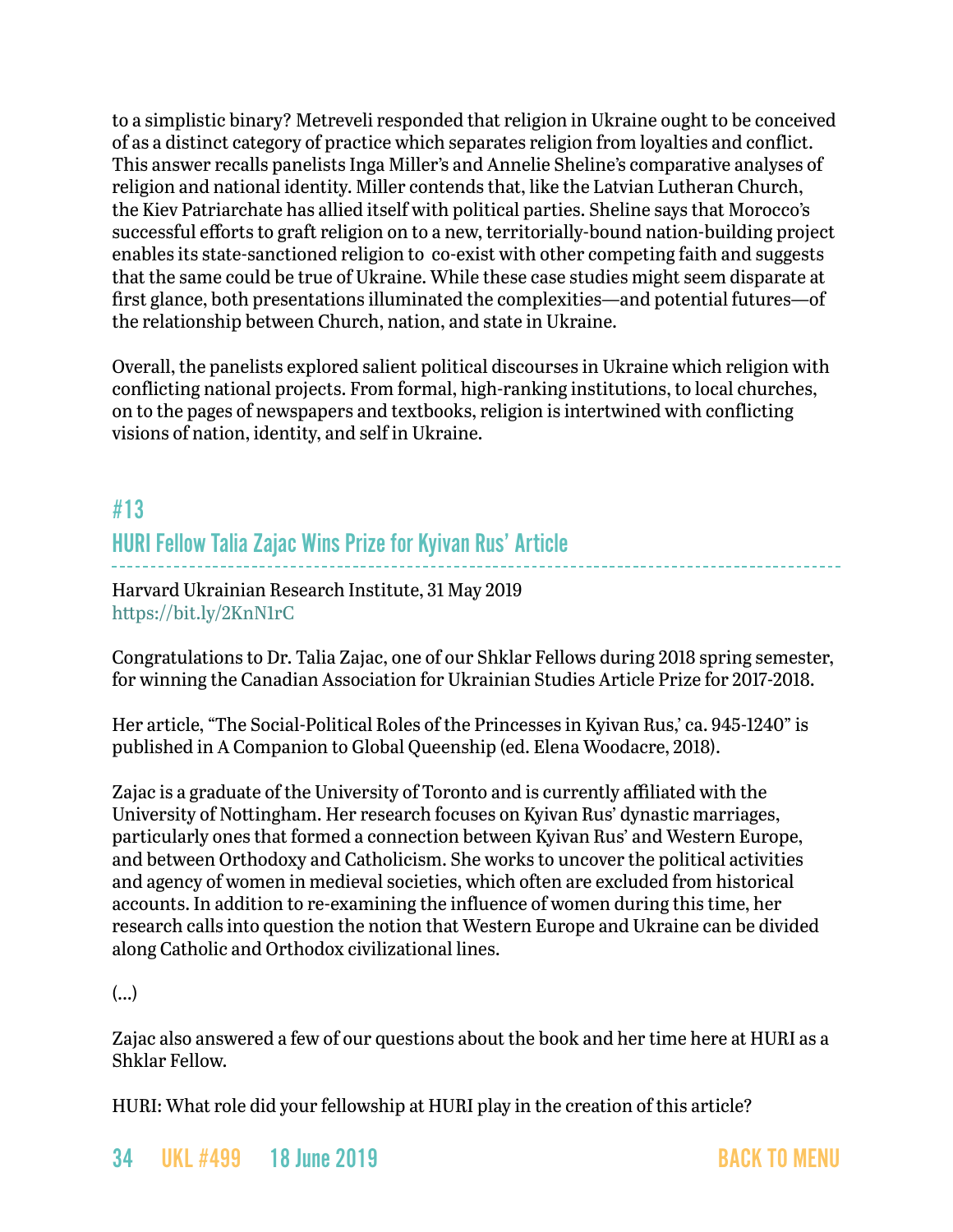Zajac: Thanks to generous funding from the Eugene and Daymel Shklar Research Fellowship, I was able to spend one academic term at the Harvard Ukrainian Research Institute in the spring of 2018 in which I was able to bring several research projects to completion. Among them, I was blessed to have the research time and library access to investigate the public roles that a princess could play in Kyivan Rus' (the medieval ancestor state of Ukraine, Russia, and Belarus'). My research on this topic was a contribution to the volume Global Queenship, edited by Elena Woodacre (ARC Humanities Press, 2018). As its title shows, this volume is an ambitious attempt to understand the nature of queenship in the Middle Ages and early modern period not only in Europe, but in a broad geographic perspective throughout the medieval and early modern world, with chapters spanning from Wales to Georgia, the Sultanate of Delhi, China, Japan, New Zealand and Madagascar, among other countries.

In my contribution to this wider project, I compared the political and social roles available to female members of the ruling clan of Rus' in the tenth to thirteenth century with the roles available to medieval Western European queens, their social equals. In East Slavic sources, each female member of the ruling dynasty of Rus' bore the title k"nęgyni (also spelled knęginia or more commonly, kniaginia ), which was the female equivalent of the male title k"niaz', a word related to our English "king." Usually k"nęgyni is translated in English as "princess" and "k"niaz'" as "prince," but medieval Latin sources more often refer to the female and male rulers of Kyivan Rus' as regina (queen) and rex (king), respectively. So, I was curious to explore the question: How did the agency available to Rus' princesses compare to that of queens, since at least to outsider observers writing in Latin, they were very similar?

Finding an answer was difficult and still partly awaits further research. In some ways, I found the roles to be analogous—for instance, both the princess in Rus' and the western medieval queen had special titles of rulership; both were married to a prince or king in a Christian ritual; both gave birth to children who alone were considered legitimate and able to inherit power; both wore elaborate clothing and headdresses that emphasized their elevated social status over that of common women. But Rus' princesses had more limited power than their Western European counterparts in certain respects — for example, by the rules of succession adopted by the ruling dynasty in Rus', women were not allowed to become rulers in their own right. Instead of just ascribing this kind of limitation on power to misogyny, I tried to trace what cultural influences (for example, from Byzantine, Scandinavian, and even nomadic Turkic groups) might have shaped the agency available to elite women in Rus'.

HURI: Among many other sources, you draw from the Rus' Primary Chronicle for the information that is at the core of your article. Why is the Primary Chronicle an important source? How does it differ from other chronicles, such as the Kyivan and Novgorod chronicles, which you also use?

Zajac: The Rus' Primary Chronicle is easily the most important surviving narrative source for early Rus' history. No comparable document has survived that tells in one grand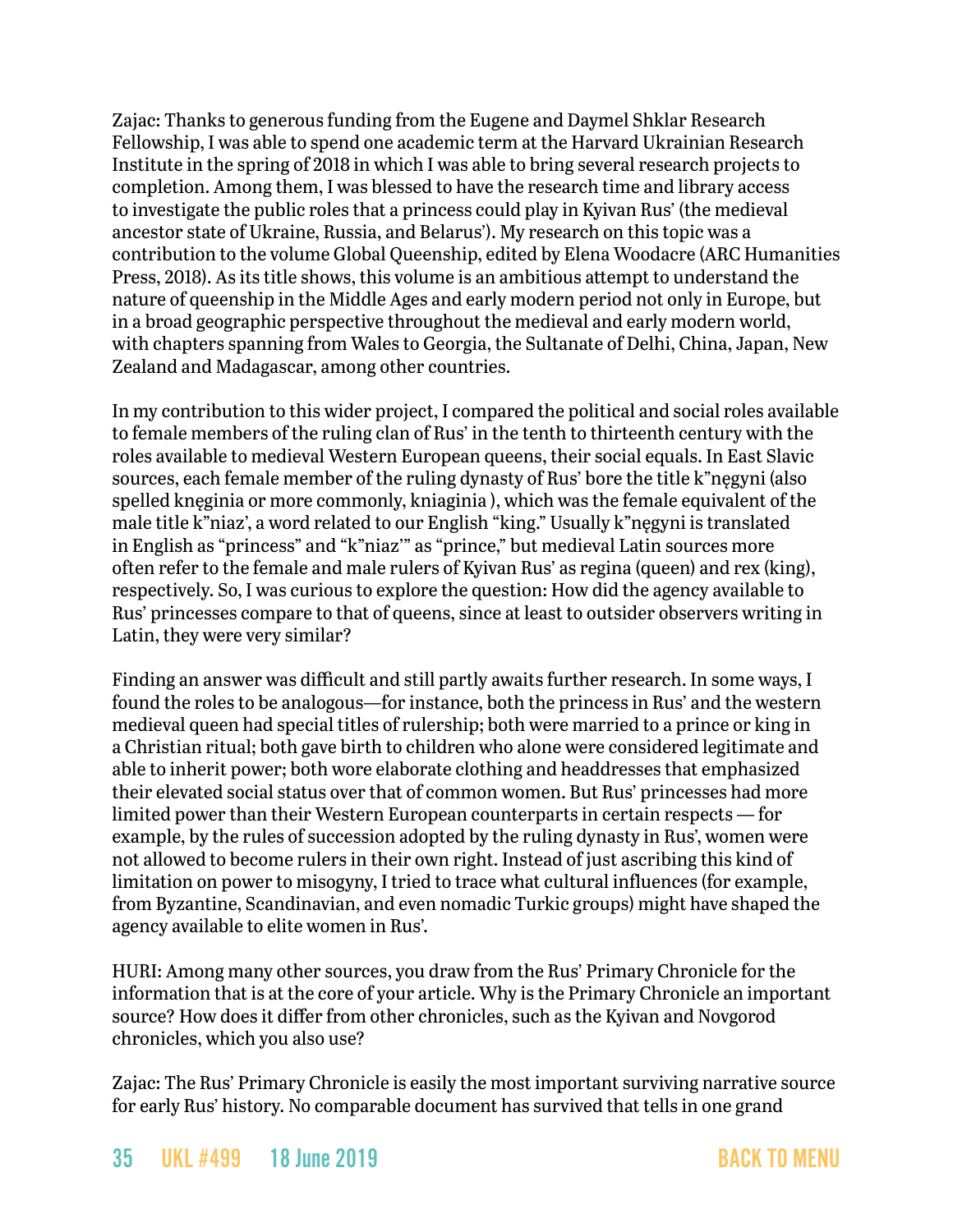narrative the story of the origins of Rus', its rulers, their adoption of Christianity, and the various 'games of thrones' that took place as rulers clashed for power. Its main narrative tells of events that took place from the ninth to early twelfth century, but it begins with a kind of pre-history, tracing the descent of the Rus' all the way back to Japheth, one of the sons of Noah in the Bible.

A note under the year 1116 in one major group of manuscripts of the Primary Chronicle states that the monk Silvester wrote its text at the Monastery of Saint Michael outside Kyiv, but most scholars believe that Silvester copied the Chronicle from previously existing manuscripts. Many people may perhaps know the Primary Chronicle by the title "Nestor's Chronicle": but this is a misnomer. The idea that the monk Nestor of the Kyivan Monastery of the Caves was the author of this text comes from a note inserted into a late sixteenth century manuscript copy of the Chronicle (called the "Khlebnikov" or "Ostrozkyi") manuscript). Historians and literary scholars agree that the form in which the text of the Primary Chronicle has come down to us is not just the product of one person's authorship, but the result of editing and re-editing by numerous anonymous monks over time. The number of these editorial changes, called redactions, when and where they were made, remain greatly debated.

The Chronicle's story of Prince Volodimir (Vladimir's) Sviatoslavich's acceptance of Christianity from Byzantium in 988/989 is a case in point. As historians Andrzej Poppe and Jonathan Shepard have shown, in fact, the conversion narrative has multiple beginnings: we are told that Volodimer was first taught by a missionary Greek "philosopher" about Christianity. Even though he is convinced by the missionary's argument, he still sends envoys around the world to find out whether Islam, Judaism, or Christianity in its Western or Eastern forms is the best religion. Later, in the chronicle narrative, we find that Volodimir is suddenly blind and then miraculously healed by his belief in the Christian God, but we are also told that he accepted conversion to Christianity in exchange for marrying the Byzantine emperor's sister, Anna, after besieging the city of Cherson… You can see in the fabric of the text how the monks have assembled different conversion narratives to form a cohesive whole, but the seams of the texts they have stitched together are still visible.

So in sum, we can say that the Primary Chronicle was written by monks in Kyiv in the early twelfth century to explain the origins of Christianity in their land and how the ruling family came to power—for this reason, the Primary Chronicle is also known as the "Tale of Bygone Years" (in Old East Slavic: Povest' Vremennykh Let; sometimes abbreviated to "PVL" ). These monks were trying to make sense of the ancient history of their land in light of their twelfth-century Christian beliefs. They used various sources to understand the past centuries of this history, including Byzantine chronicles and Slavonic translations of tenth-century trading and peace treaties signed between Byzantium and Rus'. Sometimes other types of texts, like the story of the founding of the Kyivan Monastery of the Caves, are inserted into the main narration of year-to-year events, which becomes more detailed from the eleventh century onward.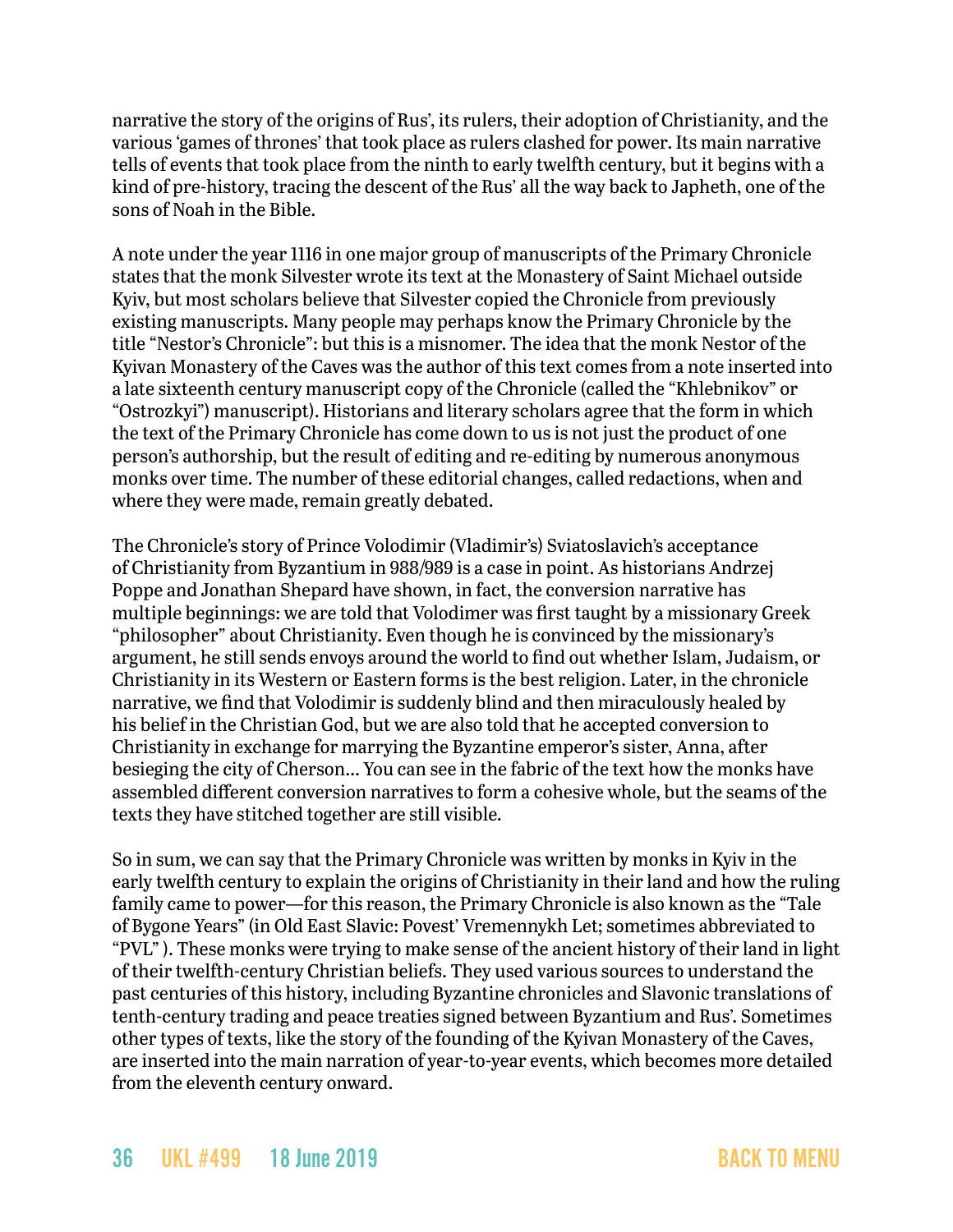But the fact that the Primary Chronicle is often a unique source of information for early Rus' history and the fact that it has only come down in manuscript copies written centuries after the original composition sometimes makes it difficult for historians to assess its reliability. Women are often frustratingly only mentioned in passing—even the founding of monasteries or churches often takes a back seat to stories of competition for power between male princes.

As Rus' became more politically fragmented in the second half of the twelfth century, other major Rus' cities began their own local chronicle-writing traditions. But nearly all surviving Rus' chronicles begin with the text of the Primary Chronicle before telling the story of their own local histories, showing its central importance to their understanding of their shared past. For example, in the Kyivan Chronicle's text is immediately preceded by the text of the Primary Chronicle. The Novgorod Chronicle is an exception, as Novgorod developed its own chronicle-writing tradition very early and its relationship with the text of the Primary Chronicle (as it has come down to us today) is debated (one influential theory argues that the so-called 'younger' version of the Novgorod First Chronicle actually preserves traces of a hypothetical annal called the 'Base Compilation' assembled in Kyiv in the 1090s, making it older than the twelfth-century text of the Primary Chronicle). But there is no question that for all its textual problems and mysteries, the Primary Chronicle remains an absolutely fundamental source for the early medieval history of the East Slavs.

HURI: HURI will soon publish an English translation of this chronicle. Can you comment on the value this translation could provide?

Zajac: The oldest surviving copy of the Primary Chronicle dates to 1377 from present-day northern Russia. This oldest copy (called the "Laurentian" after the monk, Laurentij, who copied it out), was the basis for the older English translation of the Primary Chronicle made by Samuel Hazard Cross and Olgerd P. Sherbowitz-Wetzor and published in 1953-- the translation was begun by Cross in 1930 and completed after his death by his colleague.

However, there is another important copy of the Primary Chronicle—the so-called 'Hypatian Copy', which is named after the Monastery of Saint Hypatian in Kostroma (near Yaroslavl in the present-day Russia) where it was discovered. Although this manuscript copy is not as old as the 1377 copy (the Hypatian Codex was written in the fifteenth century), its text is believed to date from the end of the thirteenth-century. It preserves many instances of more accurate readings, closer to the twelfth century text(s) than the 1377 copy. As far as I am aware, the new HURI translation will be based on the Hypatian Copy. It will be exciting to see the changes to the text that will be available for teaching and research.

HURI: You offer a number of interesting anecdotes as examples of how Rus' princesses were involved in ruling and in the religious development of their lands. Do you have a favorite story or figure?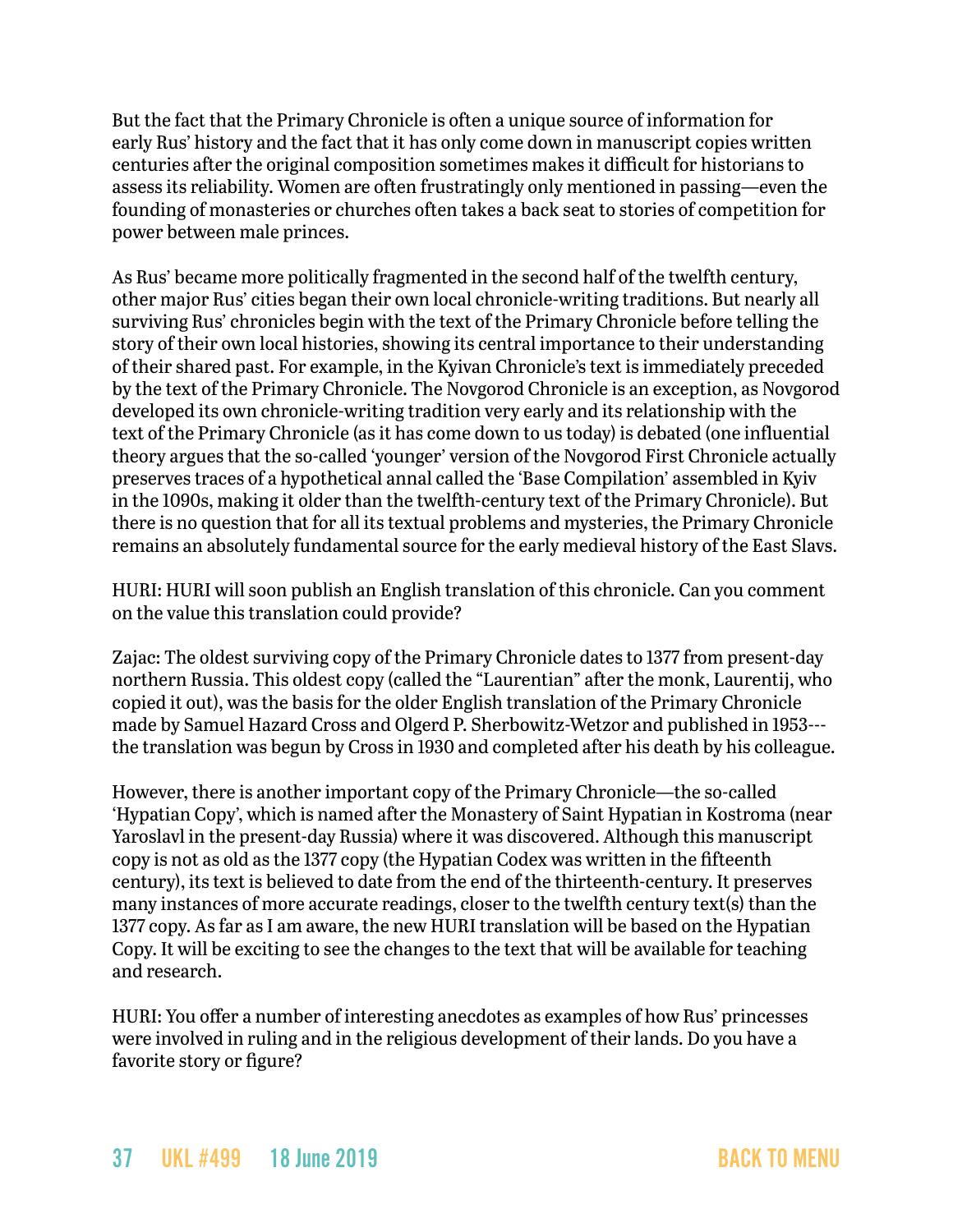Zajac: It would be fascinating to experiment in writing a history of Christianization in Rus' with women, rather than male clerics or princes, as the central protagonists. Two of my favorite figures in this connexion are the tenth-century Rus' princess Olga (Ol'ha /Helga) and the Byzantine princess Anna Porphyrogenita (d. around 1011), the sister of Emperors Basil II and Constantine VIII of Constantinople and the wife of Volodimir Sviatoslavich of Rus' (d. 1015).

Olga plays a prominent role in the Primary Chronicle and scholars have also justly compared her to powerful queens of Scandinavian sagas and wise women of Slavic folklore. Not only did she avenge her husband Igor's death in 945 through a series of brutal reprisals against the Slavic tribe that murdered him, but she also acted as a regent on behalf of her young son Sviatoslav. At the same time, she saw the manifold advantages of conversation to Christianity. By comparing Byzantine, Rus', and Latin sources we learn that she sent embassies to both Byzantine and German emperors to request missionary priests to Rus'. Latin chronicles call her the "queen" (regina) of the Rus'.

The Byzantine-born Anna, too, is important for acting as a Byzantine cultural ambassador to Kyiv by bringing with her art, architecture, and customs from her homeland. For instance, she imported Byzantine artisans who helped create a stone palace and church in Kyiv. The Primary Chronicle portrays Anna as weeping when her brothers tell her that she must leave Byzantium and marry Vladimir, who must have appeared to her to be an uncouth barbarian. But she eventually agrees to the marriage, according to the Chronicle, after her brothers convince her that she (and not Vladimir!) will be the means by which salvation is brought to Rus'. Anna, in short, is given an apostolic-like mission, despite her female gender. Both Olga and Anna are fascinating figures in early Rus' history and their political, religious, and cultural impact on the future development of East Slavic lands is difficult to underestimate.

HURI: In your article, you explain how princesses were drawing their authority (for their seals) from their patron saints, not (just) their husbands or fathers. Would you say that in some ways, the Church was one of the primary means by which women in this period could have some independence or power?

Zajac: The veneration of female saints in both Catholicism and Orthodoxy and the custom of giving baptismal names to children, who then had their namesake patronsaint in heaven as their special "protector", lent itself to an iconographical and rhetorical discourse of female power that elite women might draw upon. The fact that princesses associated themselves with their female patron saint on their seals—administrative tools for authenticating legal documents and letters------ serves as an illustration of how these elite women could align themselves with female saints in heaven as a way of bolstering their authority on earth. Religious patronage—founding or donating to churches and monasteries and creating a memorial tradition for themselves—was another way in which elite women could participate in the traditions of the church and also exercise agency in the public sphere.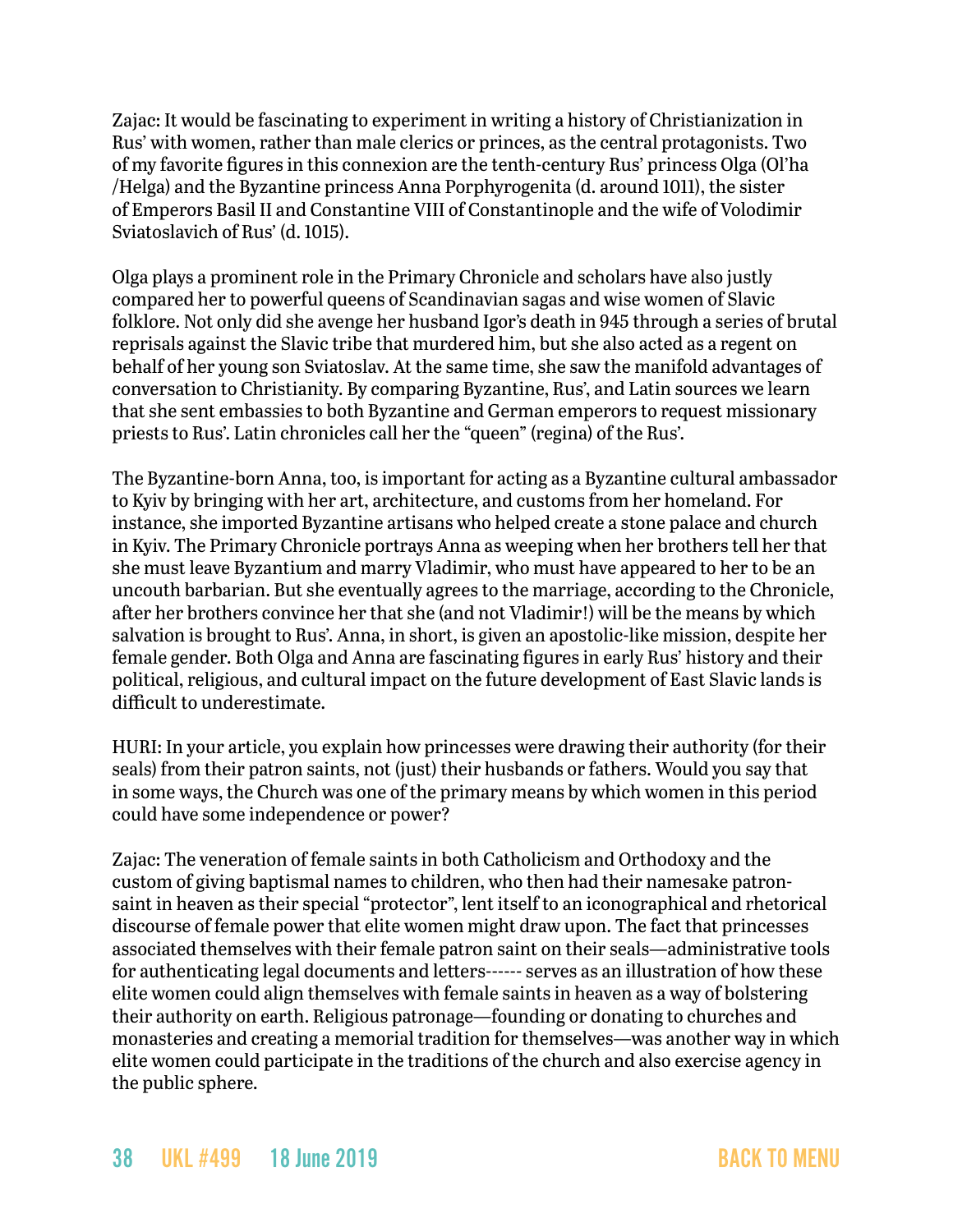HURI: In our last Q&A, you mentioned two areas where additional research could be particularly interesting: 1) the entourages of well-born women who traveled across Europe (specifically, what happened to those servants/ ladies in waiting when they reached a new land), and 2) visual culture as a source of information. I think you address the latter to some extent in the Global Queenship article. Do you have anything else to add on these points?

Zajac: There are all sorts of weird and wonderful surviving objects and manuscript illustrations that were owned or commissioned by elite women from Rus'--- including enamelwork rich in iconography, spindle whorls (weights) with inscriptions of their female owners' names, or amulets inscribed with 'magical' protective charms, to name just a few. While many of these pieces have been well-studied in the context of art history or the history of literacy in Rus', such visual and material culture can also be a fruitful source for further expanding our knowledge of elite women's agency in Rus'. For instance, by looking at the now-lost grand enamelled jewelled cross commissioned by Princess Euphrosyne of Polatsk (stolen in 1941, but still known from images), her seal, and a thirteenth-century fresco in a monastic church depicting her as donor, we gain a greater appreciation of this twelfth-century princess' religious authority, administrative agency, and economic purchasing power.

Finally, information in archives—in both Western and Eastern Europe--- have perhaps not yet been fully utilized. They may still contain documents that can reveal family networks of women who travelled as brides across boundaries. For instance, Alexander V. Maiorov has compared effectively Byzantine and Rus' sources with the genealogical information preserved in the necrology (book of commemoration) of Speyer Cathedral to identify convincingly the family identity of Princess Euphrosyne and to show her family networks. She was the wife of the Rus' prince Roman Mstislavich (d. 1205), the daughter of Emperor Isaac II Angelos of Byzantium, and the sister of Princess Irene-Maria, who was the wife, in turn, of the German king, Philip of Swabia. The commemorative notices in the Speyer Cathedral necrology show us family connections that otherwise might be lost among different sources housed in different national collections and written in various languages. As long we ask new questions, visual and archival sources can still "speak" to us with new information.

### UKL 498, 18 June 2019

Fair Use Notice: MAY CONTAIN COPYRIGHTED MATERIAL THAT IS REDISTRIBUTED FOR PERSONAL, SCHOLARLY USE ONLY. UKL is a single emission e-mail to a limited number of scholars and professionals in the area of Ukrainian studies for scholarly and educational purposes. UKL is distributed on a completely volunteer basis. The UKL editor believes that the use of copyrighted materials therein constitutes "fair use" of any such material and is governed by appropriate Canadian and International law.